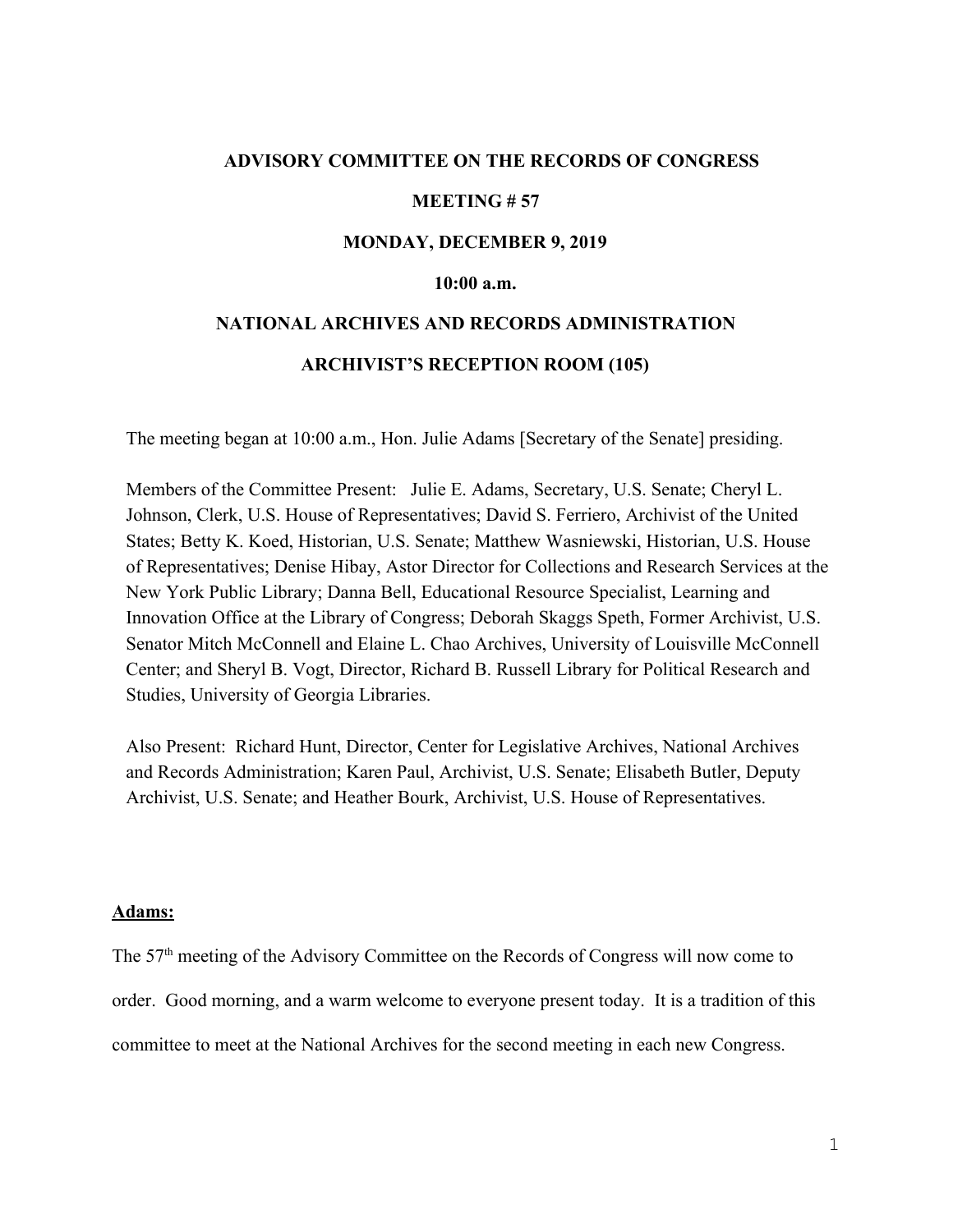Needless to say, we look forward to our visit to this beautiful room and this stately building, and to be hosted by the Archivist of the United States and the Center for Legislative Archives, so thank you.

The past six months have been busy for those of us tasked with preserving the records of the Senate. As today's reports will detail, we have been monitoring progress and overcoming some challenges with the renovation of the Building A space at GPO. I know at our last meeting I had mentioned that I'd hoped we would be able to take a tour of that space at this meeting. I'm hopeful now that at our next meeting, we will (laughs) be in a position to be able to have our members tour that space.

We have continued to encourage the committees to archive their valuable records, and have emphasized to new members the need to get started on the right foot in terms of record management. We are improving our system for collecting, preserving, and sharing digital assets. Senate Archivist Karen Paul, Alison White, and Elizabeth Butler, have been actively reaching out to Senators' offices, to committee staff, and to the Senate community at large, to provide guidance and assistance in preserving and processing Senate records of all types, as well as developing new training methods.

In addition to preserving the Senate records, the Senate historians and archivists have been using those archival treasures to write and present the complex story of the Senate's role in passing the women's suffrage amendment.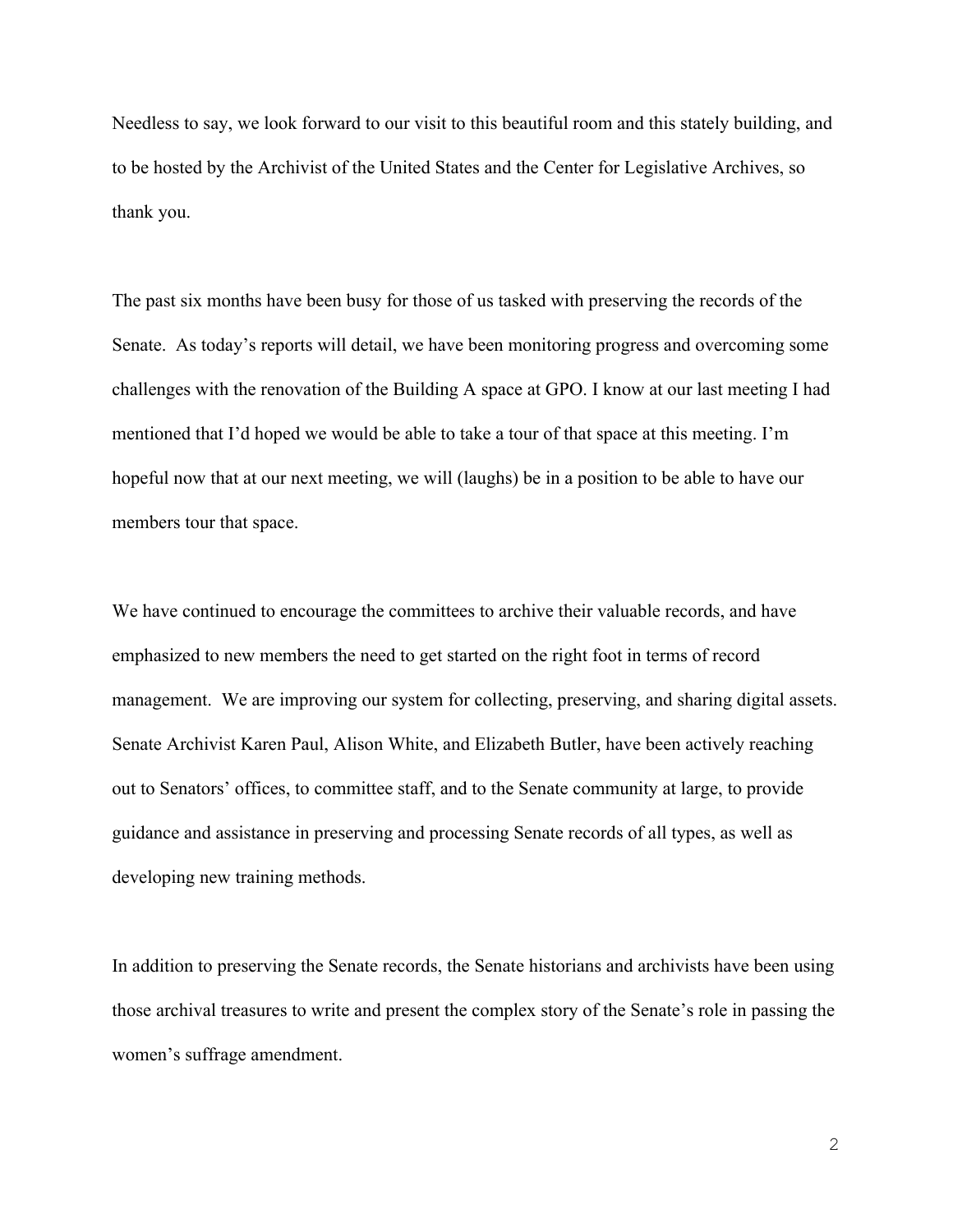Over the past year, as we launched our centennial commemoration of the women's right to vote, the Historical Office staff has presented several lunchtime talks, conducted a special suffrage-related tour of the Capitol, and launched a new online feature on the Senate website. Currently, they are collaborating with the Senate curators to mount a special exhibit entitled, "The Senate and the Women's Fight for the Vote" in the Senate wing of the Capitol.

A particular highlight of these many events was our annual celebration of Constitution Day, held on September 16<sup>th</sup> in the historic Kennedy Caucus Room. Capitol Hill staff, Pages, and local high school students gathered in the Caucus Room to hear about the decades of petitioning, protesting, and politicking that brought about the 19<sup>th</sup> Amendment, and then explored a special exhibit of petitions, reports, and other primary sources drawn from the House and Senate records at the Center for Legislative Archives, and the personal papers of Senators. The exhibit illustrated the extensive, sometimes heartrending, efforts required to finally convince the Senate to pass this landmark amendment in June 1919.

By highlighting these Senate documents in our presentations, and our exhibits, and on our website, we are demonstrating the importance of preserving, protecting, and promoting the use of the original records of Congress, reinforcing the message that original documents equal original evidence, and must be preserved. I know our colleagues in the House and at NARA have been equally busy, so I look forward to hearing today's reports. It is now my pleasure to introduce Clerk of the House, Cheryl Johnson.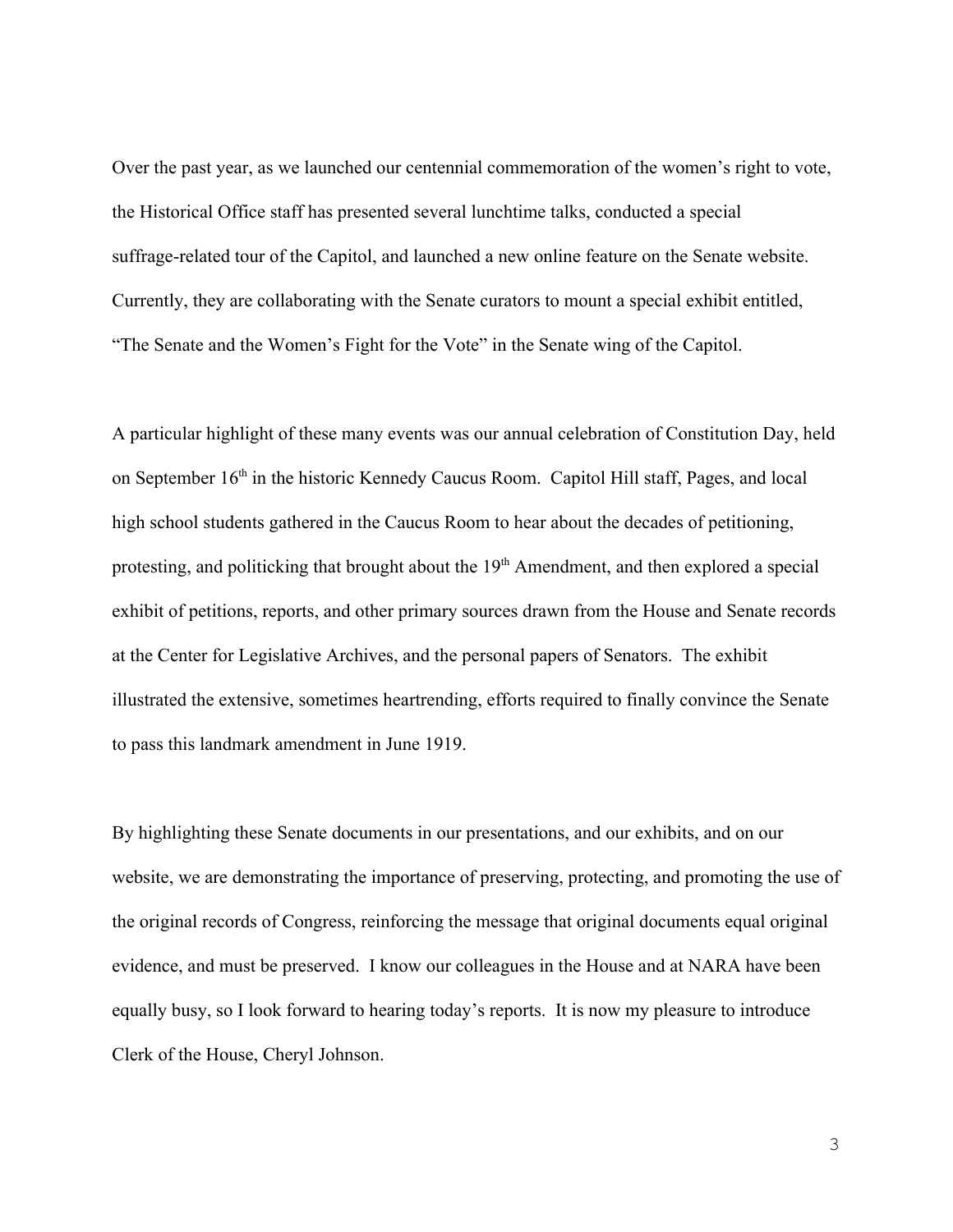#### **Johnson:**

Good morning everyone. I'd like to echo the Secretary's welcome to the Advisory Committee members, and to thank Julie and her staff for planning and putting together this important meeting. I look forward to hearing updates on projects of interest to the Advisory Committee that are currently underway. In particular, a detailed status update on the GPO construction project, as well as any new topics concerning the management and preservation of Congressional records. I am also eager to hear an update on the work of the Archive Space task force, and from Jennifer Reidel, the incoming civics teacher in residence in the learning and innovation office at the library office at the Library of Congress about what she plans to accomplish in her year-long residency. I want to thank David and his staff for hosting today's meeting. I'd also like to express my appreciation to you David, and the Center for Legislative Archives, for your continued commitment to managing and preserving Congressional records. I am pleased to acknowledge the Speaker's reappointment of John Lawrence to the Advisory Committee. Unfortunately, he's unable to be with us today.

At this time, I'd like to take a few moments to provide a brief update on projects my staff has been working on since we last met in June. House archival staff has been busy managing an uptick in loans of archived records, as well as continued outreach efforts to committee and Member offices, providing records management and archiving guidance. To date, 31 Members of Congress have announced their retirement. This has prompted outreach to these Members'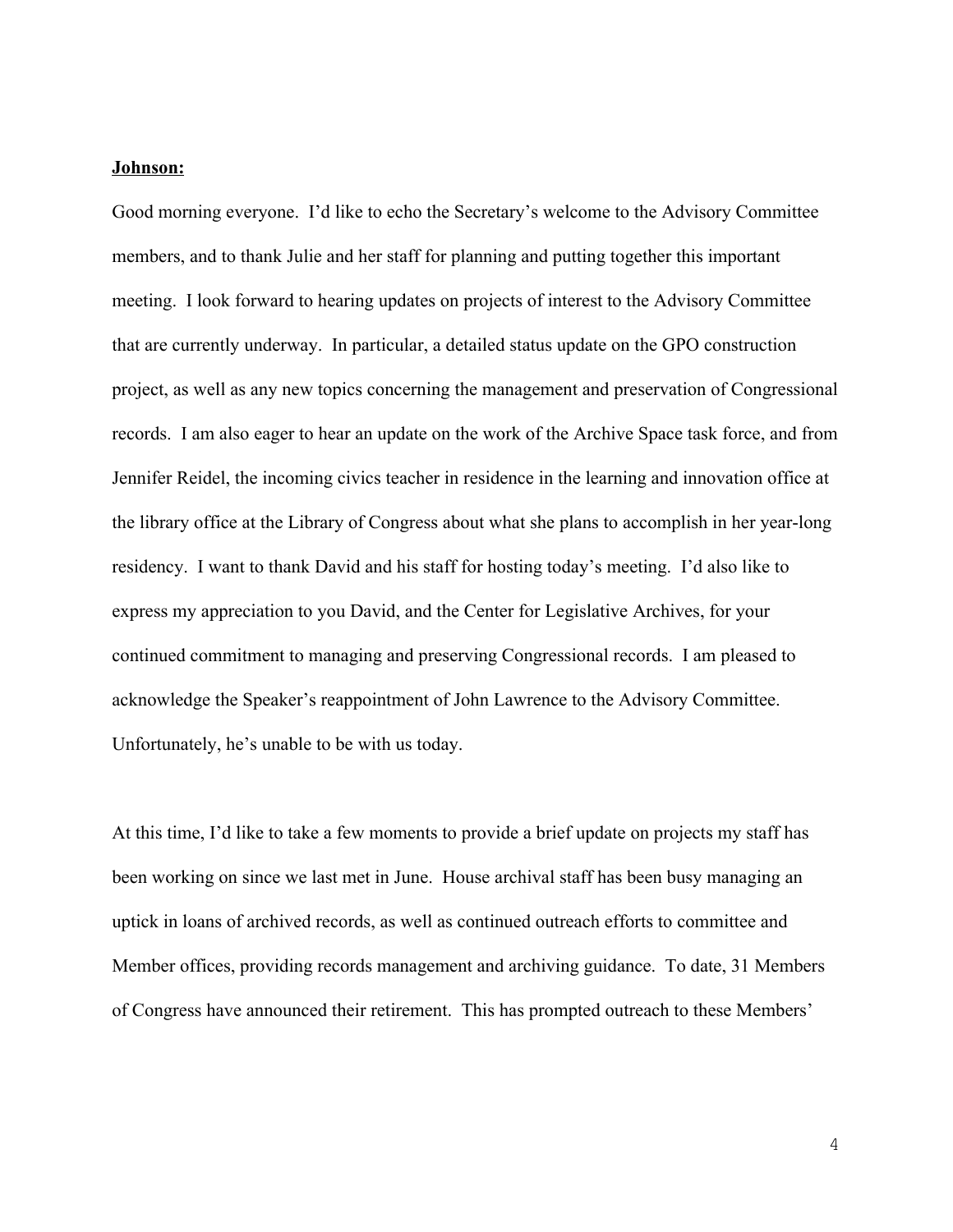offices to offer records consultation with archive staff, and advice on considering long-term preservation of records at a research repository, and preparing records for transfer.

A new staff member, Emily Graves, joined the House archives team as the electronic records archivist in August. Emily comes to us from the National Archives, where she worked in the electronic records division. Sorry David. (laughter) Poaching is still alive and well in Washington.

The curatorial department's newest exhibition, "How the House Works," provides a detailed look at the inner workings of how the House conducts business through the display and interpretation of objects and furniture from the House collections, and House records. This exhibition opened to the public on August  $1<sup>st</sup>$ . I encourage you to visit the basement rotunda of the Cannon Building to view the exhibition, and to download the companion app. Copies of promotional material for this exhibition are available this morning at your desk. Our partners in the House Historian's office have begun researching and drafting a revised, expanded edition of *Women in Congress*. New features will include a contextual essay that updates women's Congressional service through the start of the  $116<sup>th</sup>$  Congress. I appreciate the opportunity to participate in the work of the Advisory Committee, and I look forward to today's discussion. Thank you very much.

#### **Adams:**

Thank you, Cheryl. I will now recognize David for any remarks he may have.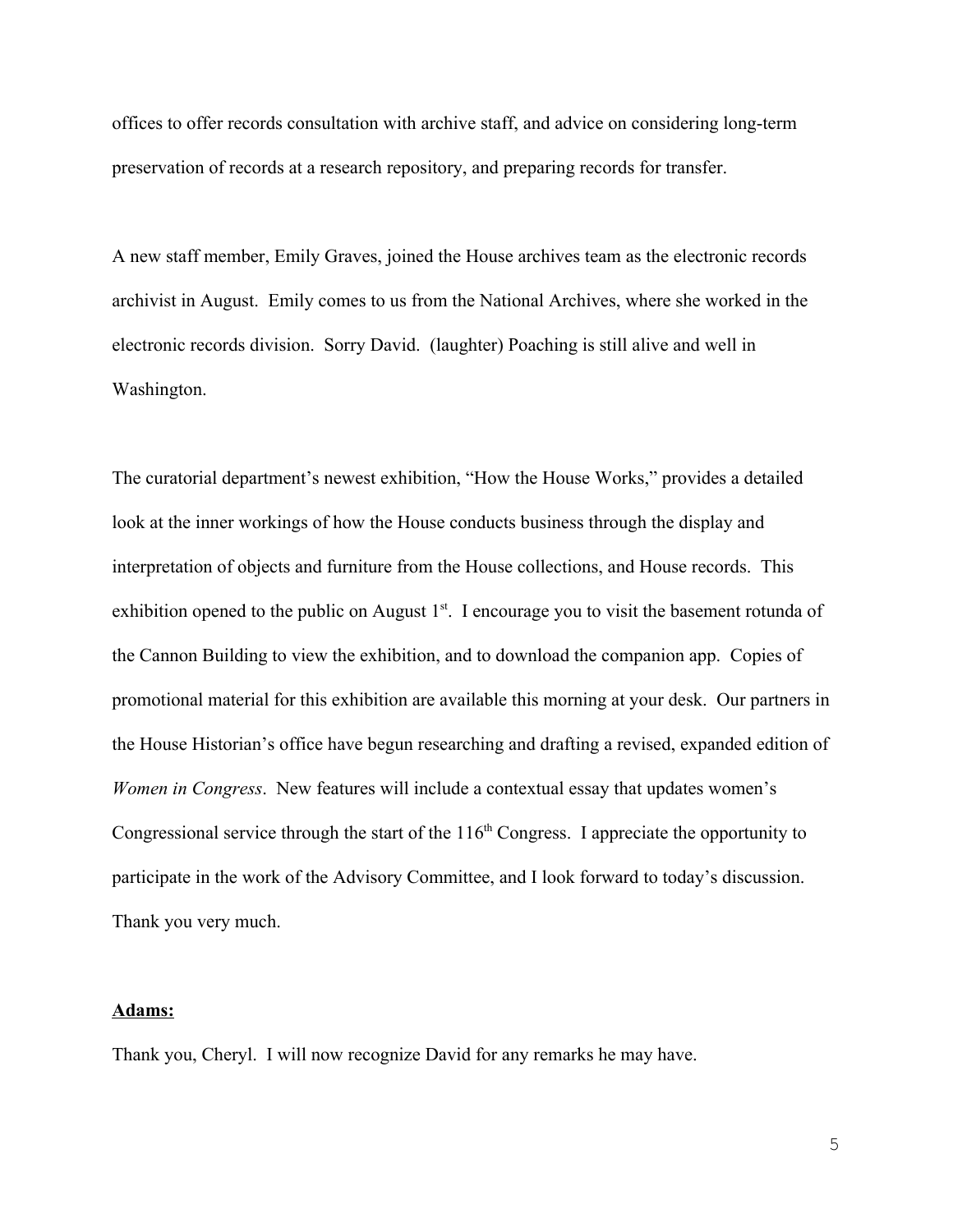## **Ferriero:**

Thank you, and good morning, and welcome to my house. It's nice to have you all with us this morning. Just a word on the poaching activity, (laughter) I'm really very pleased to see our staff infiltrating the Hill, and the executive branch recordkeeping, because it's part of my cunning plan to (laughter) make sure everyone's doing what they're supposed to be doing. I want to start with a report on the Semiquincentennial Commission. Stacey Bredhoff is representing us at those meetings, so I've asked her to say a few words about what's going on with the commission.

#### **Bredhoff:**

Good morning. I know this isn't the first report you've heard about the commission, but just to refresh your memory, in 2016 Congress established the U.S. Semiquincentennial Commission, signed into law by President Obama, to prepare a program to commemorate the founding of the United States and to plan and coordinate observances and activities throughout the country. The commission, which will be known as America 250, easier to spell and pronounce, is made up of 24 members, including 8 members of Congress, 16 private citizens from across the country, and 9 ex officio members, including the Archivist of the United States, and 8 other federal partners, including the Librarian of Congress, and Secretary of the Smithsonian. The chairman of the commission, designated by President Trump, is Daniel DiLella, a business and civic leader from the Philadelphia area.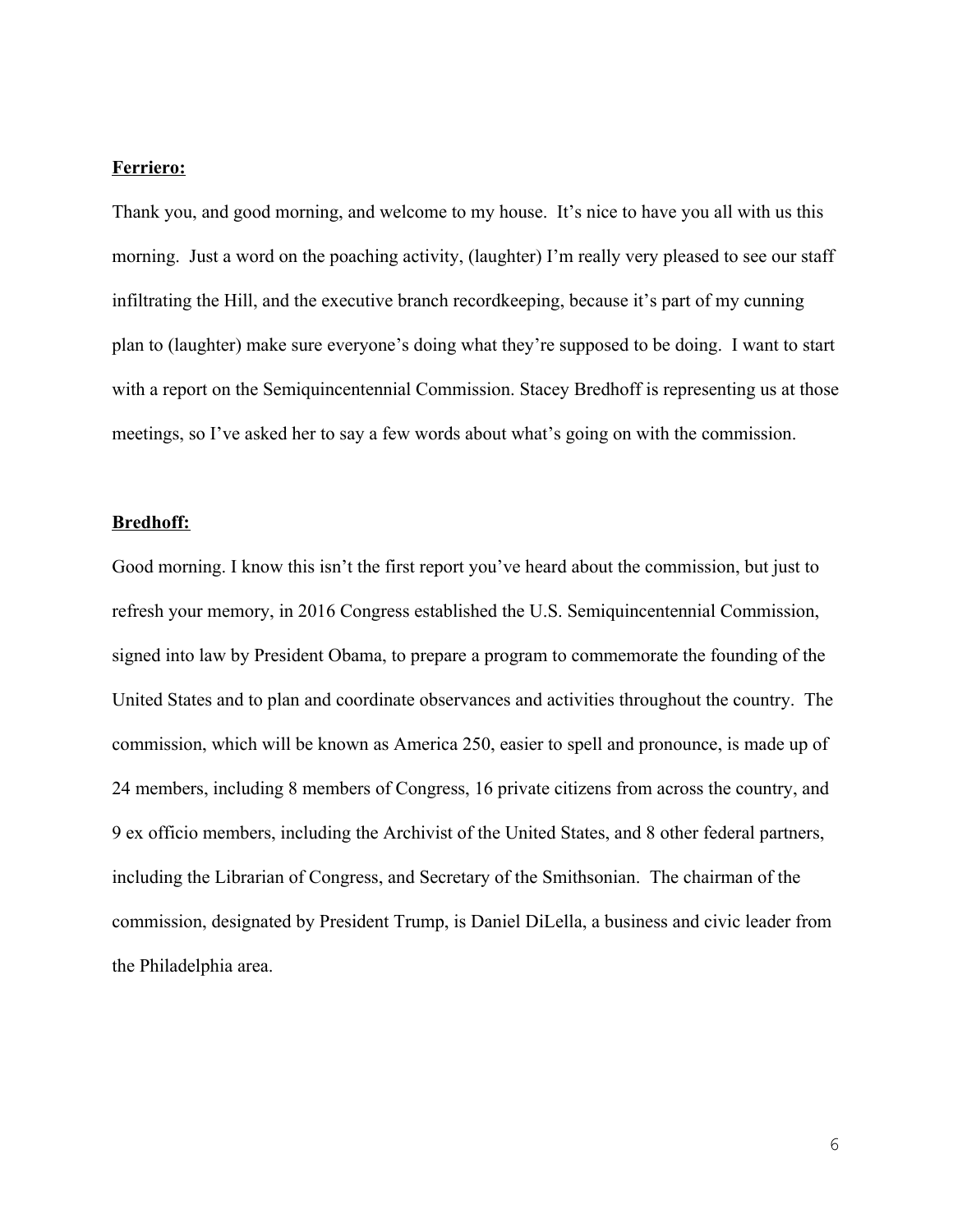The commission meets quarterly and is in its very early stages of planning, and as we speak it is preparing a report with a set of recommendations to the President and Congress. There is a website, America250.org, with some very basic information on the commission including the names of all the commissioners. They expect to launch a full website in the first quarter of 2020.

The commission views the anniversary as an opportunity to celebrate the democratic ideals enshrined in the Declaration of Independence that continue to guide us as a country, and inspire people throughout the world. It will aim to involve every American in remembering and reflecting upon 250 years of American history, and our perpetual journey toward becoming a more perfect union. Right now, one of the main areas of focus for the commission is on fundraising. The commission is seeking an appropriation from Congress for fiscal year 2020, and has created the America 250 Foundation to be the official nonprofit partner supporting its fundraising efforts.

The National Archives is very proud to have a part in the planning of this national commemoration. As guardian of the original Declaration of Independence, we as an agency are also working on our own plans for the anniversary. In addition to focusing on the historical events of the revolution that led to our nation's founding, our programming will pay tribute to the generations of American citizens who have, through their activism, pushed the nation closer to living out its professed ideals. Within that historical context, the National Archives will invite Americans to consider the obligations and opportunities of citizenship in a representative form of government.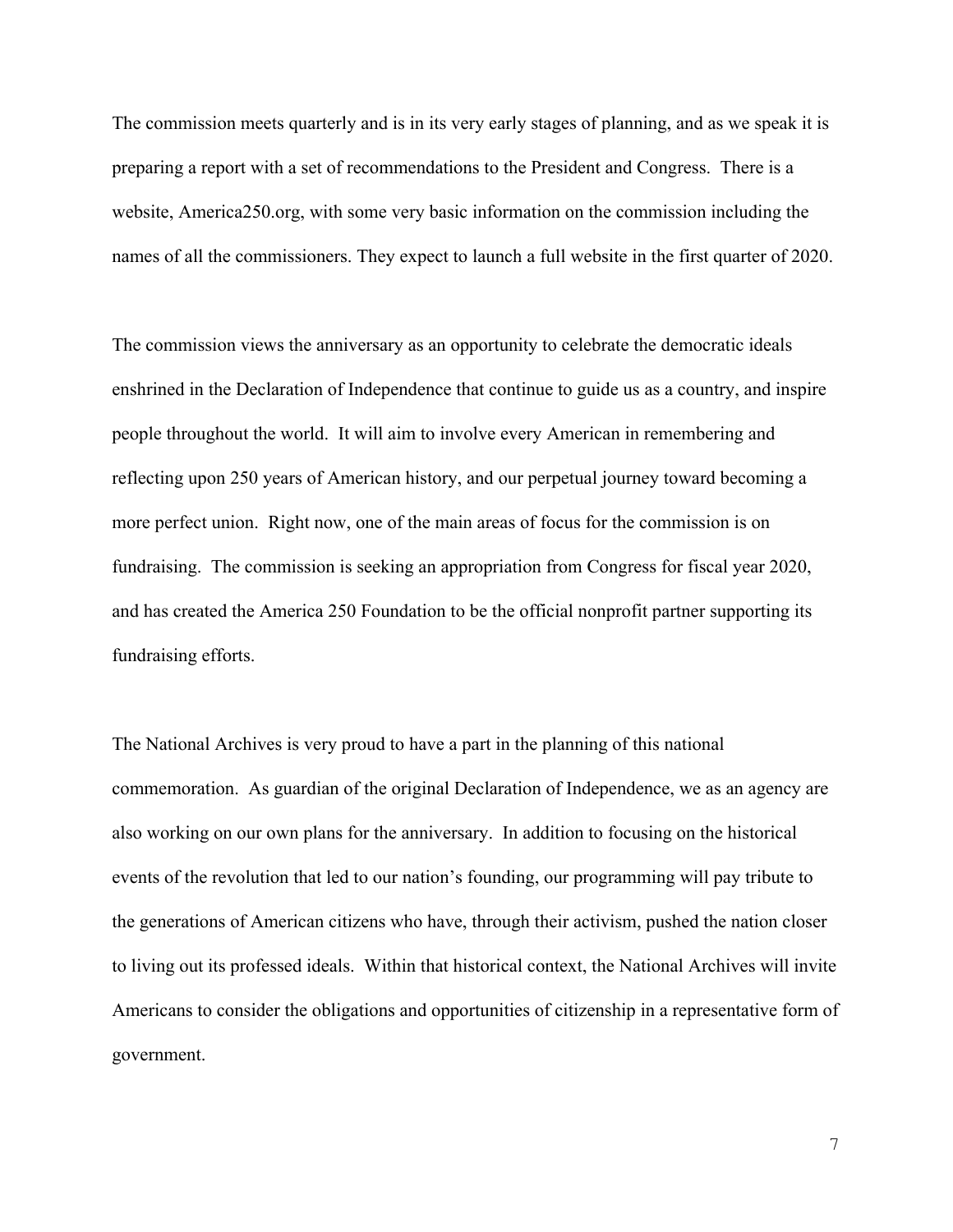It's still very early in the process, but here briefly are a few of the ideas that our internal working group has proposed. The first is a 76-hour open house from July  $2<sup>nd</sup>$  to July  $5<sup>th</sup>$ , 2026. July 2, 1776, is the day that the 2<sup>nd</sup> Continental Congress voted for independence. John Adams was convinced that July  $2<sup>nd</sup>$  would be, and should be, the day forever celebrated as the great anniversary festival. So beginning on July 2, 2026, we will remain open for 76 hours, welcoming visitors day and night to come and see the Declaration of Independence, offering a host of programs that may include political discussions with historical reenactors, such as Thomas Jefferson, George Washington, Abigail Adams, John Adams, and other figures associated with the founding period, and many other activities.

Second, we'll plan a 250<sup>th</sup> anniversary symposium, a series of presentations and panel discussions by the nation's foremost experts on the American Revolution, representing the latest scholarship, often challenging widely held views about the nation's founding. Senior conservators and scientists from the National Archives and our partnering institutions, will discuss the physical history of the Declaration of Independence, U.S. Constitution, and Bill of Rights, and the latest scientific research to ensure their long-term preservation.

Thirdly, we'll aim to expand the civic education outreach initiative of the National Archives Center for Legislative Archives. Since 2010, the Center has conducted more than 100 teacher training workshops on civic education. The workshops conducted by Charlie Flanagan provide content knowledge, pedagogical instruction, and classroom-ready resources. They are focused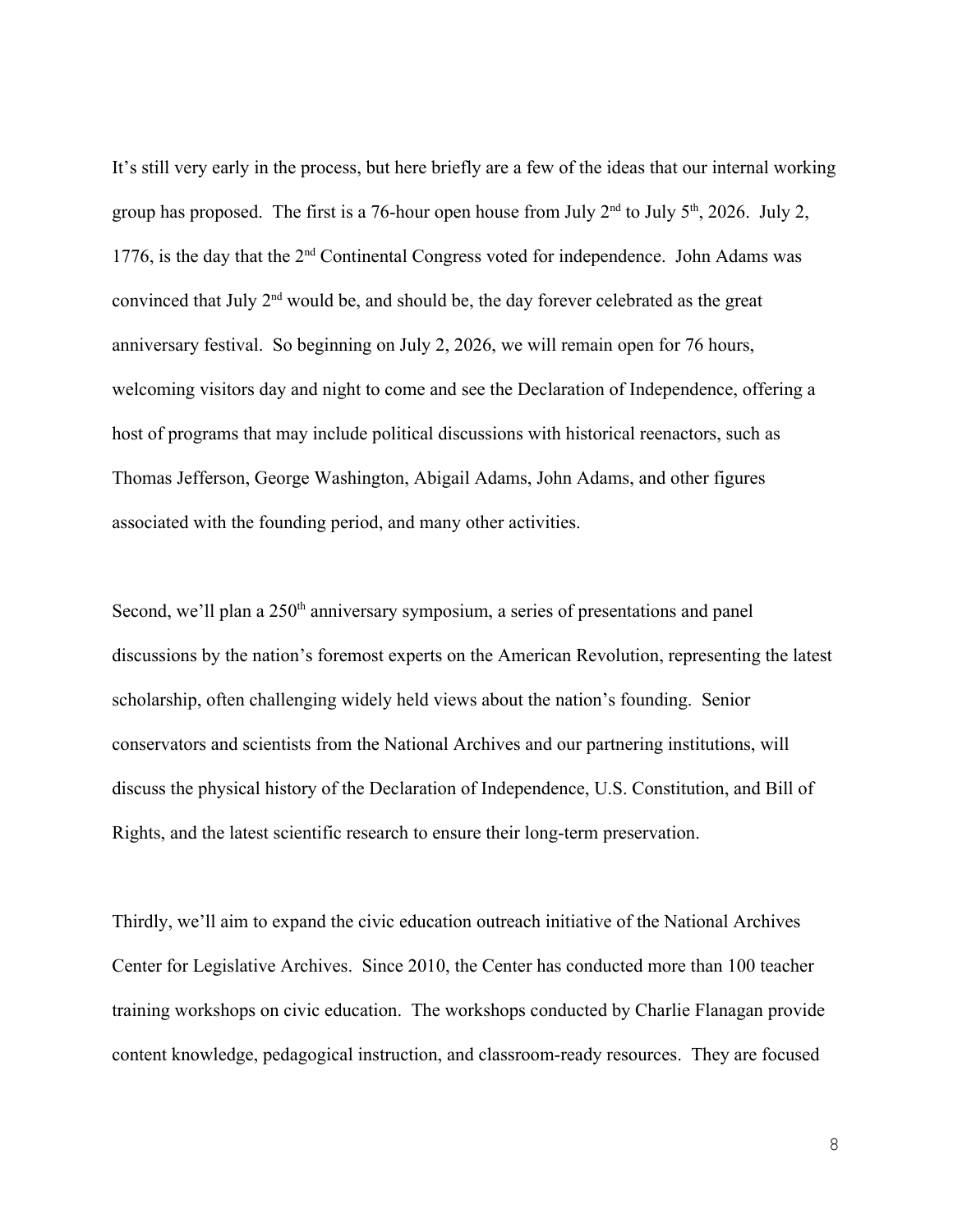on the Constitution and Bill of Rights, and are presented to teachers new to the profession in underserved schools. The program is currently operating in Florida, Texas, and West Virginia, and we are seeking to expand the program.

Of course, the National Archives is a national institution, and our celebrations will be nationwide, with each of the 14 presidential libraries devising their own programs best suited to their unique collections, audiences, and resources.

Finally, the digital outreach of the National Archives and our holdings extend to hundreds of millions of people. Approximately 93 million digital copies of National Archives records are already available online. Looking ahead to the  $250<sup>th</sup>$  anniversary, the National Archives will choose stories related to the anniversary themes that will resonate with our audiences, make emotional connections, and increase understanding of our shared history and ideals. So the 250<sup>th</sup> anniversary will mark a major milestone in the history of our country, and the world. It's a great honor for the National Archives to take part in its planning, and we're looking ahead with enthusiasm to what will be a very grand celebration. Thank you.

#### **Ferriero:**

Thanks, Stacey. Stacey comes back to us from the JFK Library, where she was responsible for exhibitions there and is working on a special project to upgrade the Public Vaults section of the museum. So welcome back, Stacey.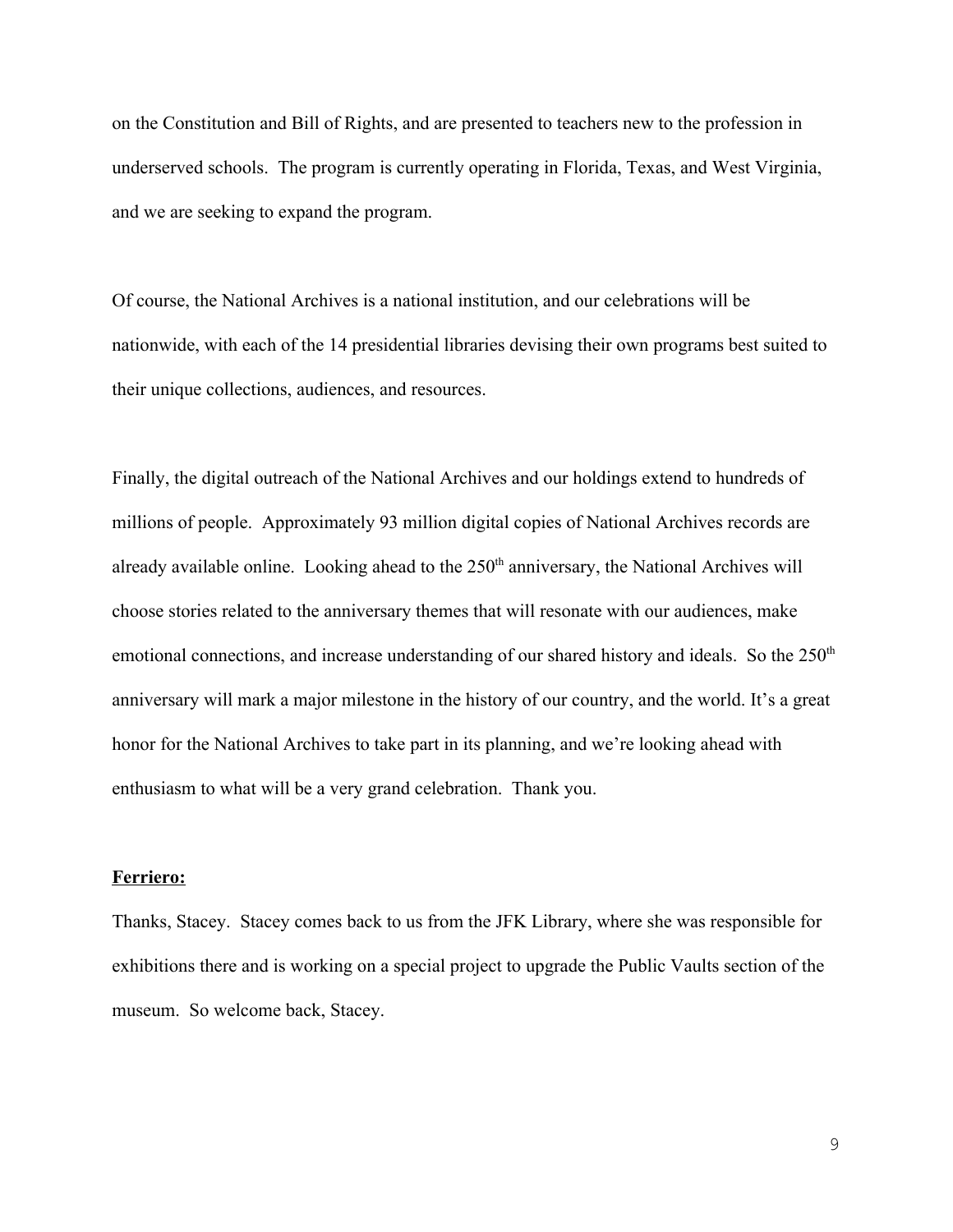One of the many things that keeps me up at night has to do with ensuring that we're going to be able to provide perpetual access to electronic records. In the middle of September, we took an important step in that endeavor with our digital preservation framework. It was an analysis of approximately one and a half billion files in our holdings, which identified more than 350 file formats which have been categorized into 15 general record types. The process was to enable us to do a risk assessment aimed at prioritization for action in order to create specific plans for preservation.

We posted this analysis on GitHub for public review, and for repositories to let us know about records that we may have missed, perhaps in their collections that might not be in ours. We will have a better sense of what's out there, and give repositories a chance to share with us any plans that they have underway and their current thinking on preservation activity. So there is continuing information being gathered through GitHub. If you want more information you can go to archives.gov and check on the Archivist blog "AOTUS." There's some information and links on that site.

The second thing I want to report on is what's happening with "Making Digital Access Happen." Stacey just mentioned the 93 million records, facsimiles, and digital copies on our website. We've now passed the 100 million point. I'm very proud of that. In 2009, when I became Archivist, the only access to our electronic records was through our catalog, and the only way to get to the catalog was through our website. We're now on 25 platforms, so it's much easier for people to find us and have access to our records, which I'm incredibly proud of.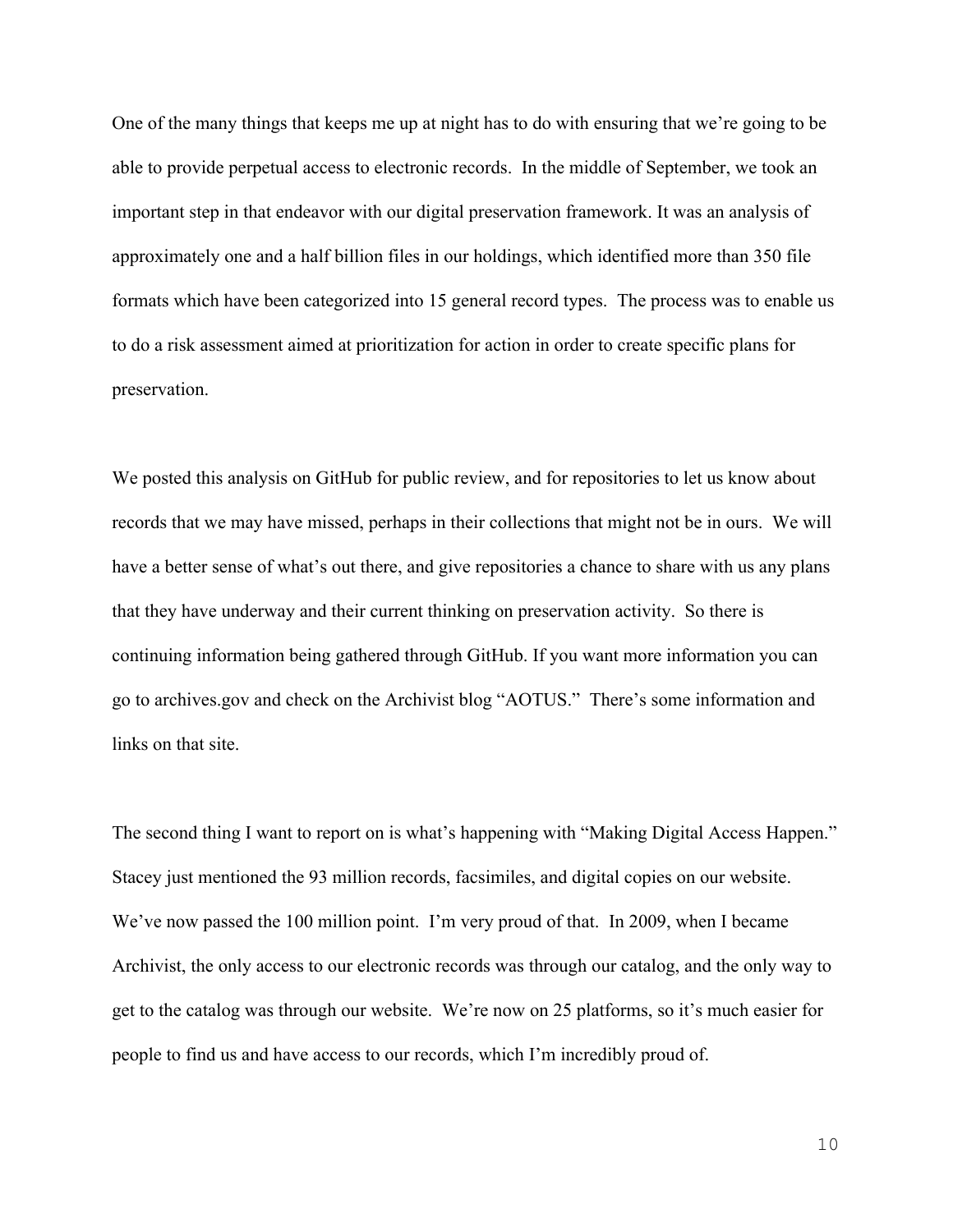We have a strategy in place to increase the number of digital copies online. In 2009, we had 300,000 items on our website. As I said, we just passed the 100 million mark, with a goal of 500 million by 2025. So we're on a trajectory, but let me just remind you, 500 million is a drop in the bucket when you consider we have 15 billion records. (laughter) As proud as I am, I always remind myself that it's not as great as it could be.

I'm going to pass around, for your information, how people are accessing our records. It's the slide that tells you total views for 2019. Pay attention especially to the Wikipedia circle on this chart. We got 1.8 billion hits on our records through Wikipedia, as opposed to our catalog, which was 5 million. We're paying attention to how people are finding our records to ensure that we "Make Access Happen."

Finally, the National Archives Foundation every year presents a Records of Achievement Award to someone who has significantly enhanced our understanding of our history through the use of our records. Last spring, the Foundation named Cokie Roberts as the recipient, and unfortunately Cokie passed, so we turned that event into a tribute to Cokie Roberts. I've spent 10 years with Cokie. She was on the Foundation Board, and really was an ambassador to the National Archives. Every time she and I stood in the Rotunda, she would point to that mural on the wall, and say, "What's wrong with that picture? There are no women in that picture." So in her honor, we hired an artist from Washington State who made it possible to project those women into the mural for the evening. You have a copy of that on the cover of your book, and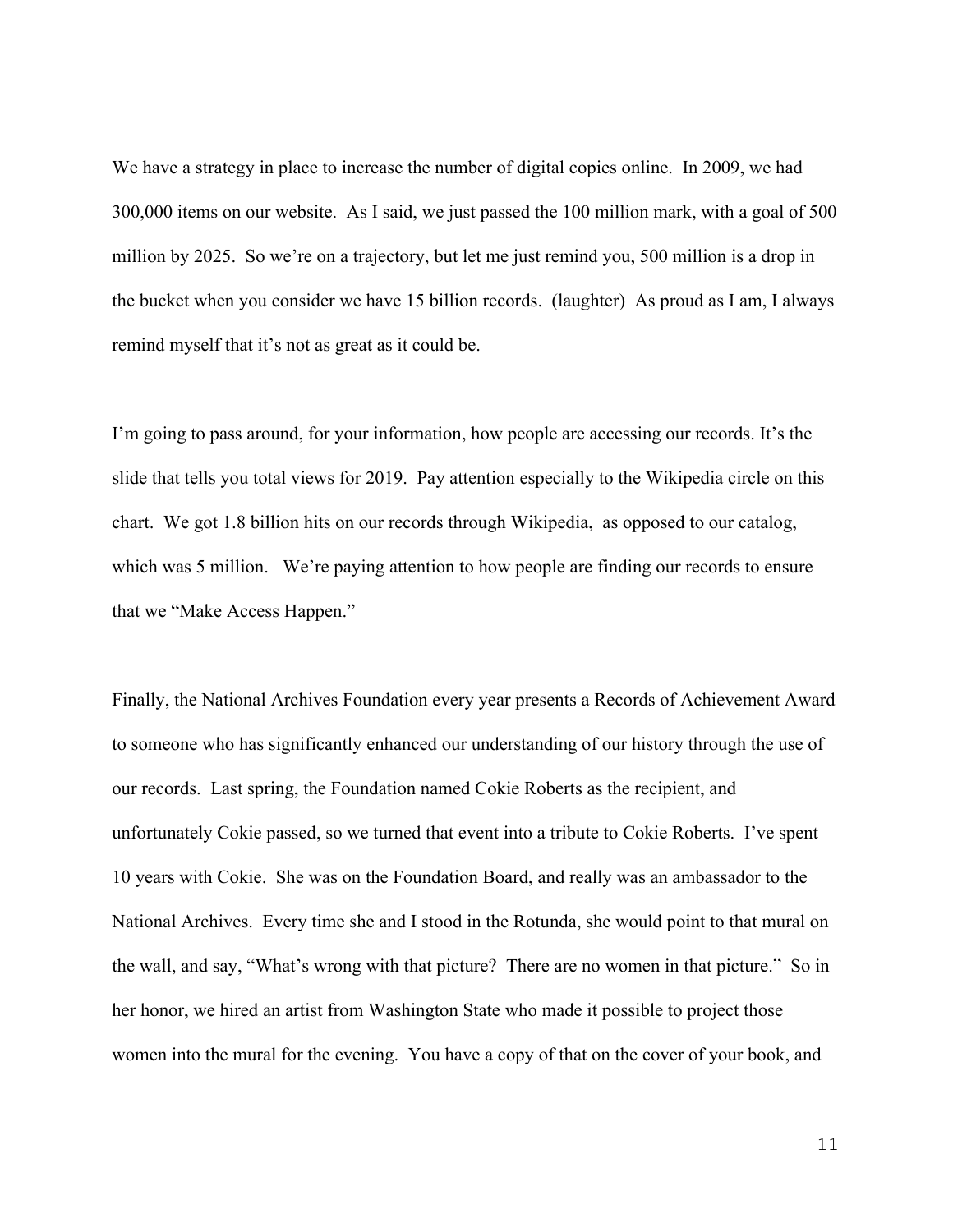also, the easel here contains a facsimile of what we projected that night. Martha Washington, Abigail Adams, Dolly Madison, and Eliza Hamilton were added to the portrait. I'm sure Cokie would have been delighted to have seen that.

# **Adams:**

Thank you, David. It is now time to review the minutes from the last meeting. Is there any objection to dispensing with the reading of the minutes? I'm hearing none. Are there any corrections to the minutes from the last meeting? None. I would entertain a motion to approve.

**M:** Second.

## **Adams:**

Okay. All those in favor?

# **Group:**

Aye.

# **Adams:**

Opposed? (pause) Okay, the minutes are approved. At this time I would like to recognize

Senate Archivist Karen Paul.

# **Paul:**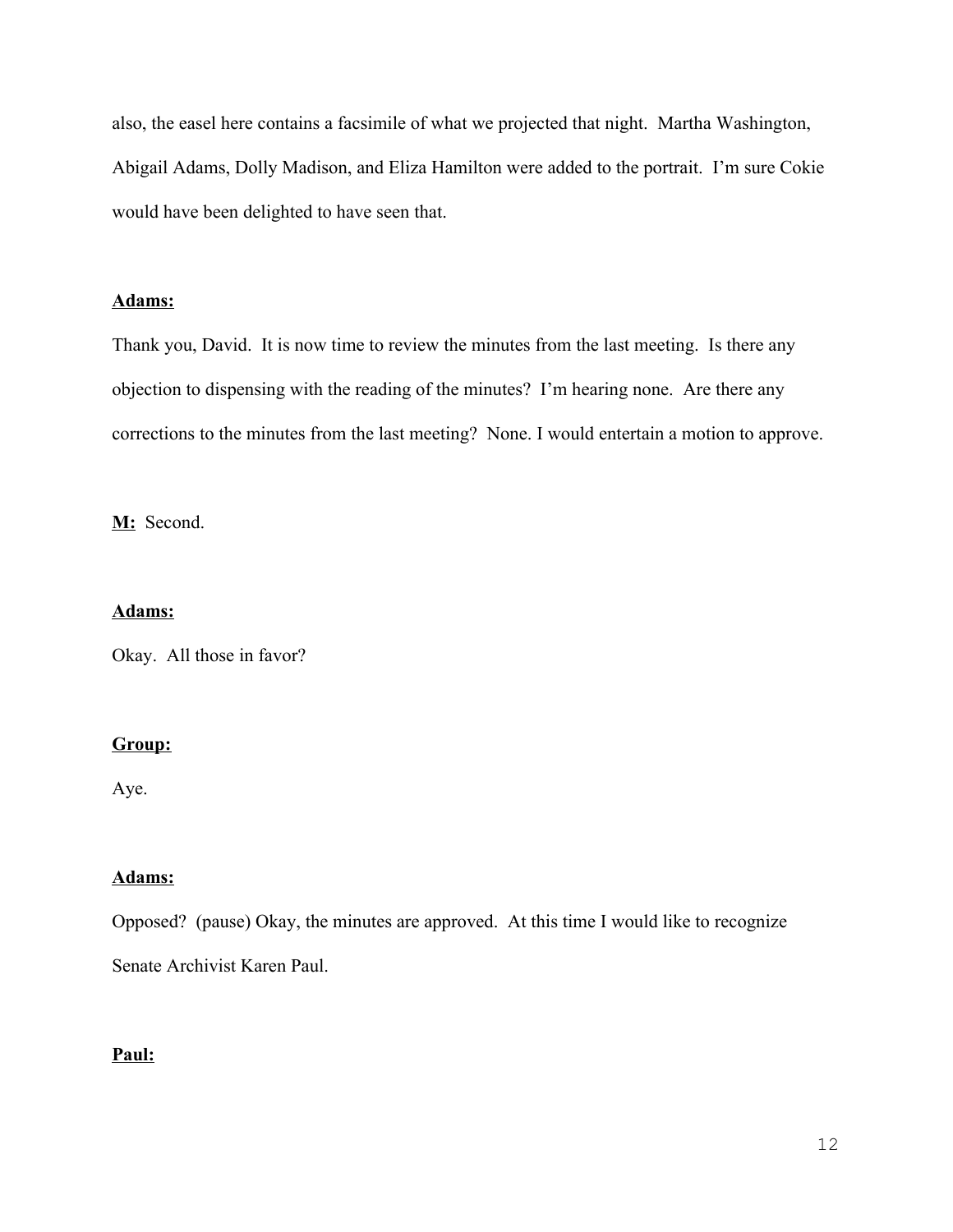Thank you. Since our last meeting in June, we completed scheduling individual meetings with new Senators' offices. At these meetings, discussion always centers on the five most important records management goals for the first year, which are securing House records when transitioning to the Senate, establishing a records management and ownership policy, setting up a share drive, appointing a records manager, and creating a digital preservation plan. Staff receive a copy of our Senator's office archives toolkit, and a sample file plan for their share drive. We also are working with offices that will be closing at the end of the Congress, and with Senator Isaacson's office, which is closing at the end of this year. And I am happy to report that the Isaacson collection will be going to the Russell Library, headed by one of our Advisory Committee Members.

Over the past decade, the Senate and House have retrieved over 1,300 cubic feet of committee records from various repositories. And this has cost over \$18,000 in transportation and related expenses. The cost to repositories that inadvertently processed, housed, and stored them is difficult to calculate. So to minimize and hopefully stop official committee records from finding their way into members' collections, the Congressional Papers Section of the Society of American Archivists sponsored a panel discussion entitled, "Who Owns What? Why Should We Care? And What We Can Do," at its annual meeting in August at the Dolph Briscoe Center for American History in Austin. Deputy archivist White and I participated in the discussion, the purpose of which was to help repository archivists identify original committee records that end up being transferred to the Senators' repository. Topics covered included laws and rules governing ownership, typical document types and characteristics, how committee records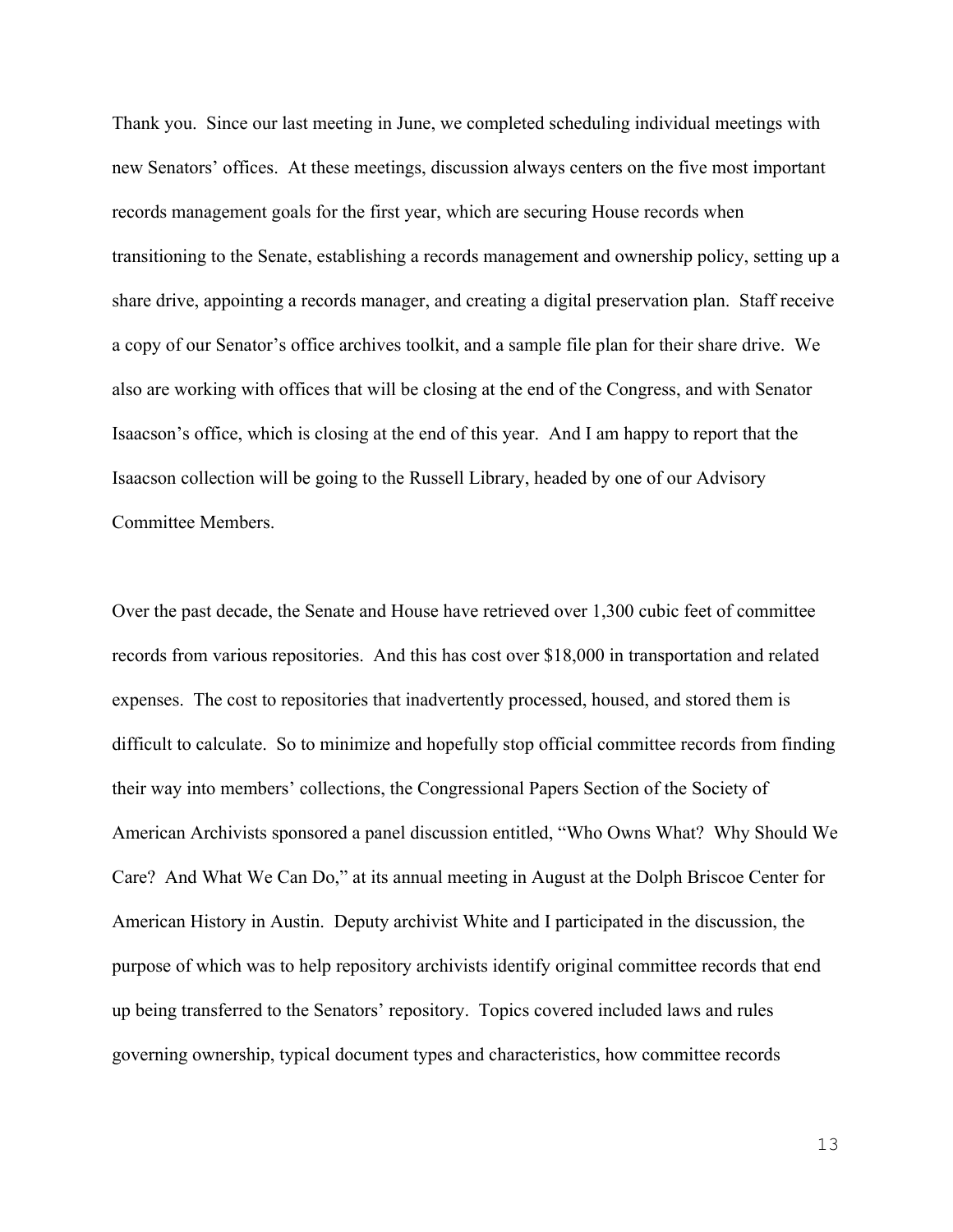become mixed up in collections, how to identify them when they do, and what to do if you should find them.

At this end, we of course continue to remind staff that committee records need to be archived with the committee. We also have created a special form to document those instances when retiring members obtain copies of committee records for inclusion with their collection, which some committees allow. This form serves two purposes. It ensures that the official records are being archived, and documents the copies as such, so that the receiving institution knows that what it is receiving is an authorized copy. To increase awareness across the Senate community, we are continuing to work on a records ownership e-learning presentation that will be offered on the Senate intranet.

In early November, we received the last of scheduled committee transfers, and are thus fully caught up with archiving committee backlogs, and  $115<sup>th</sup>$  Congress transfers from all standing special select and joint committees, with the exception of one committee not yet archiving its electronic records. We also received shipments of committee records being returned from two archival repositories. These included records of the full Judiciary Committee, Subcommittee on the Constitution, Subcommittee on Juvenile Justice, Subcommittee on Terrorism, Subcommittee on Administrative Oversight, and the Governmental Affairs Committee.

In November, we welcomed a new archivist to the Senate Judiciary Committee Democratic staff, Mary Ferrante, who replaced archivist Jean Wiley. Mary, are you here? There, Mary, hi. Mary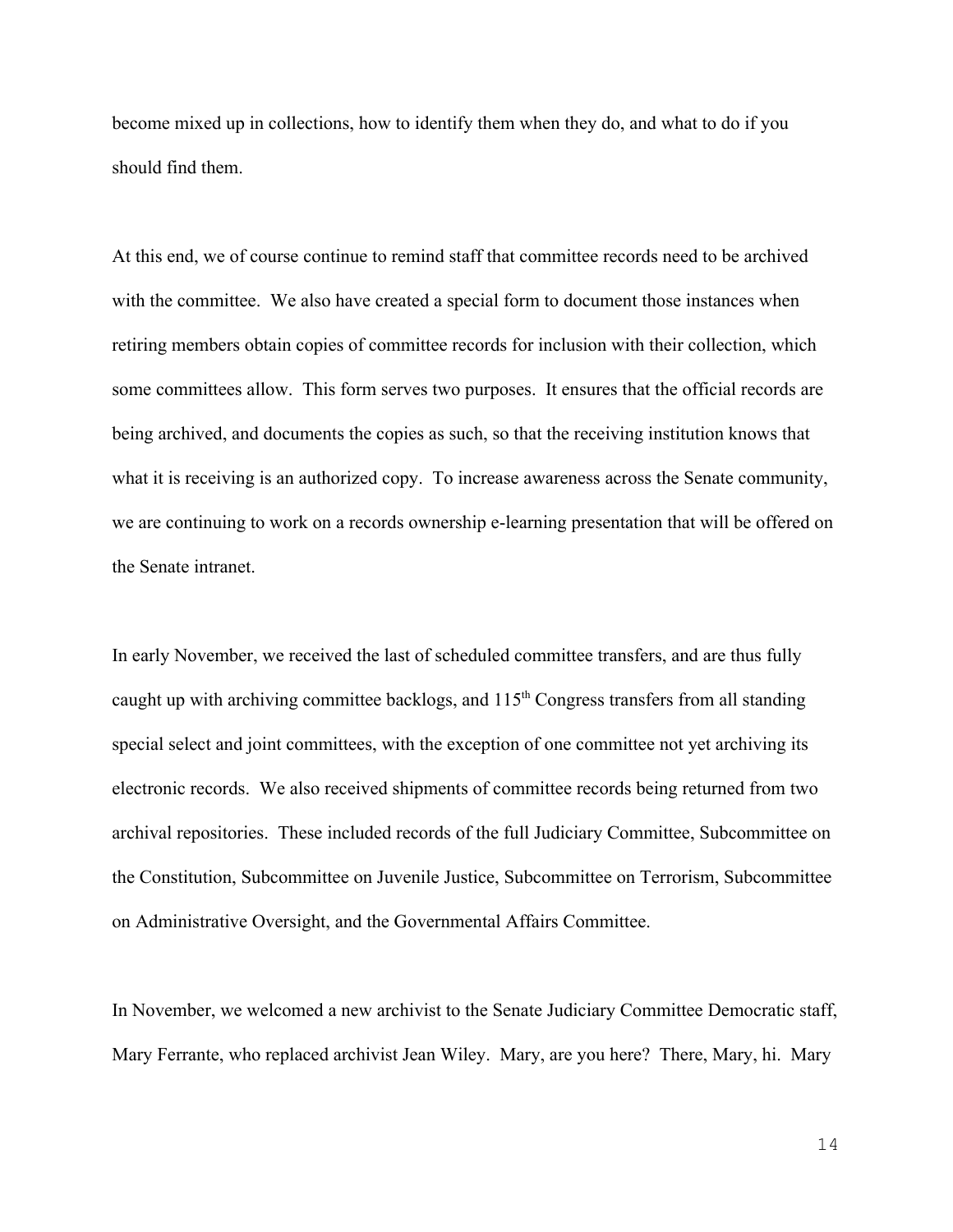comes to us from the Carnegie Institute of Science, where she served as Library Technical Specialist and Digital Asset Curator.

From June to December, we processed 143 new textual accessions, comprising 477 cubic feet from 16 different committees. Eighteen of the accessions were Senators' records transferred from the Office of Senate Security to the Center for Declassification Review, and subsequent deposit in the Members' designated archival repository. We certainly thank the Center and Richard for handling this extra amount of work actually.

For electronic records, we processed 131 new accessions, comprising 2.12 terabytes from 14 different committees. We processed 50 loan requests from 16 different committees, comprising 238 boxes, and I must say that these statistics really do look good to us, because they're evidence that we are preserving what committees need to use, and are therefore valuable, and should be valuable for researchers as well.

Deputy archivist Elisabeth Butler began ramping up a project begun several years ago, namely to scan our older paper accession records into OnBase, an information platform for managing content. This project includes enhancing the records description and transferring it to our current electronic accession form, from which an XML sheet is generated for export to the Center. OnBase supports offsite access and comprehensive search to our entire collection of accessioned records, including box list inventories. We have completed scanning all records transitioned through 2004, and are now entering records dating from 2005 through 2009, the year we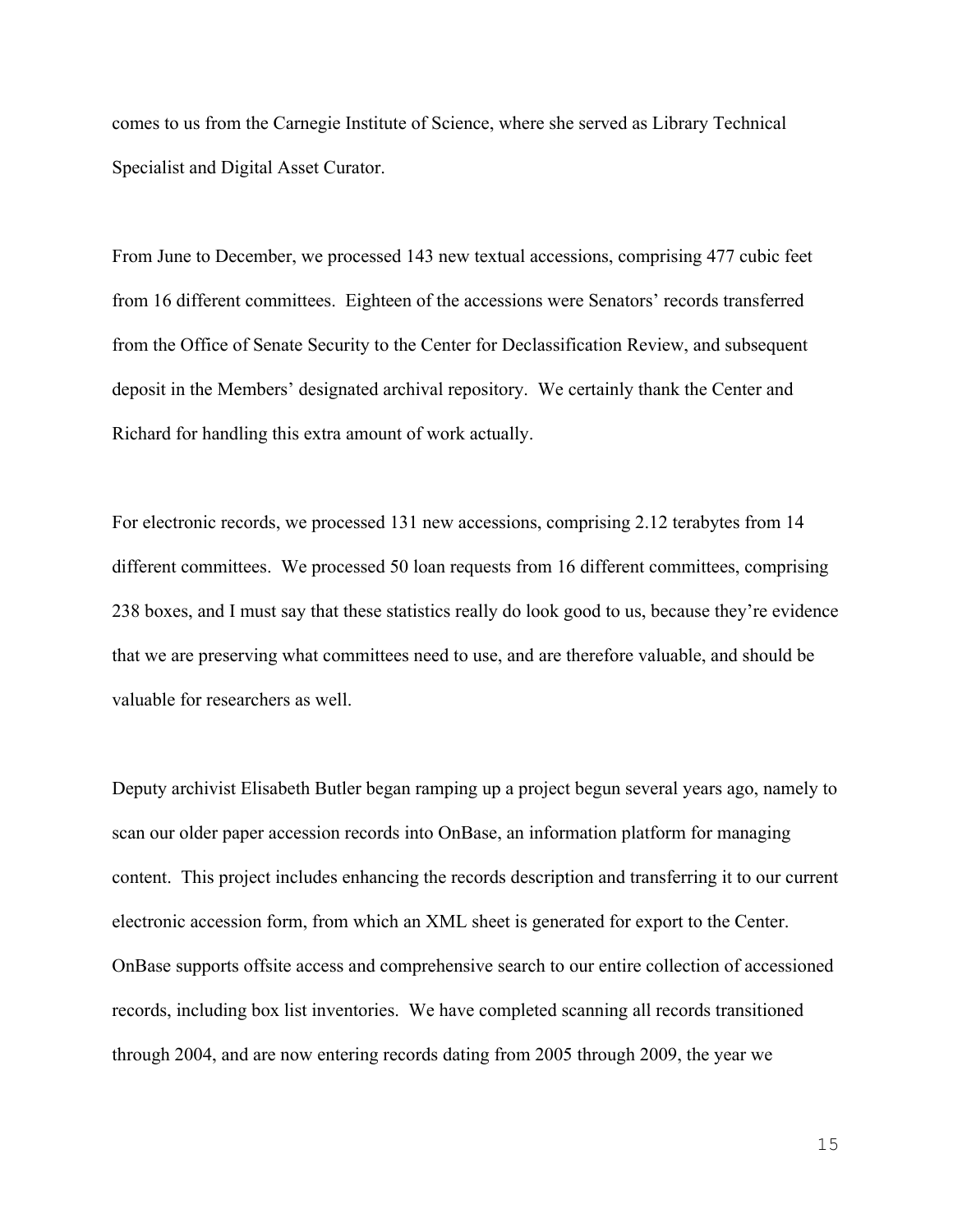transitioned to electronic accession forms. This summer, with the help of our intern, Elisabeth completed uploading enhanced descriptions for Commerce, Ethics, Energy, the Drug Caucus, and the Joint Economic Committees. I have to comment that this will benefit Richard's project to provide enhanced description for our records, and should shortcut that, I think, quite a bit.

Deputy Archivist Alison White, the Senate member of the Archivists' Toolkit migration working group, met monthly with representatives from the Center and the House to identify shared goals, institutional priorities, and processes for records description. In the Senate, it was determined that Archives Space, originally thought to be the successor to Archivists' Toolkit, would not be supported within our information systems environment. Knowing that our instance of Archivists' Toolkit would be going away, we realized that we needed to investigate other options.

Some of you may remember, when Archivists' Toolkit was rolled out in 2015, a task force had worked for over a year to define and crosswalk descriptive metadata. At the Senate, a considerable amount of effort went into creating and implementing an XML schema to structure and crosswalk data from our accessions forms into Archivists' Toolkit. We wanted to continue to use the XML schema, and we knew that the Secretary of the Senate's web team had transitioned to a web content management database, Alfresco, which as it turns out, handles XML. Over the summer, Deputy Archivist White worked with content management specialist Liz Harrell to determine if Alfresco could provide an acceptable home for our XML accessions forms, and the valuable data contained within. The pair defined requirements, created and tested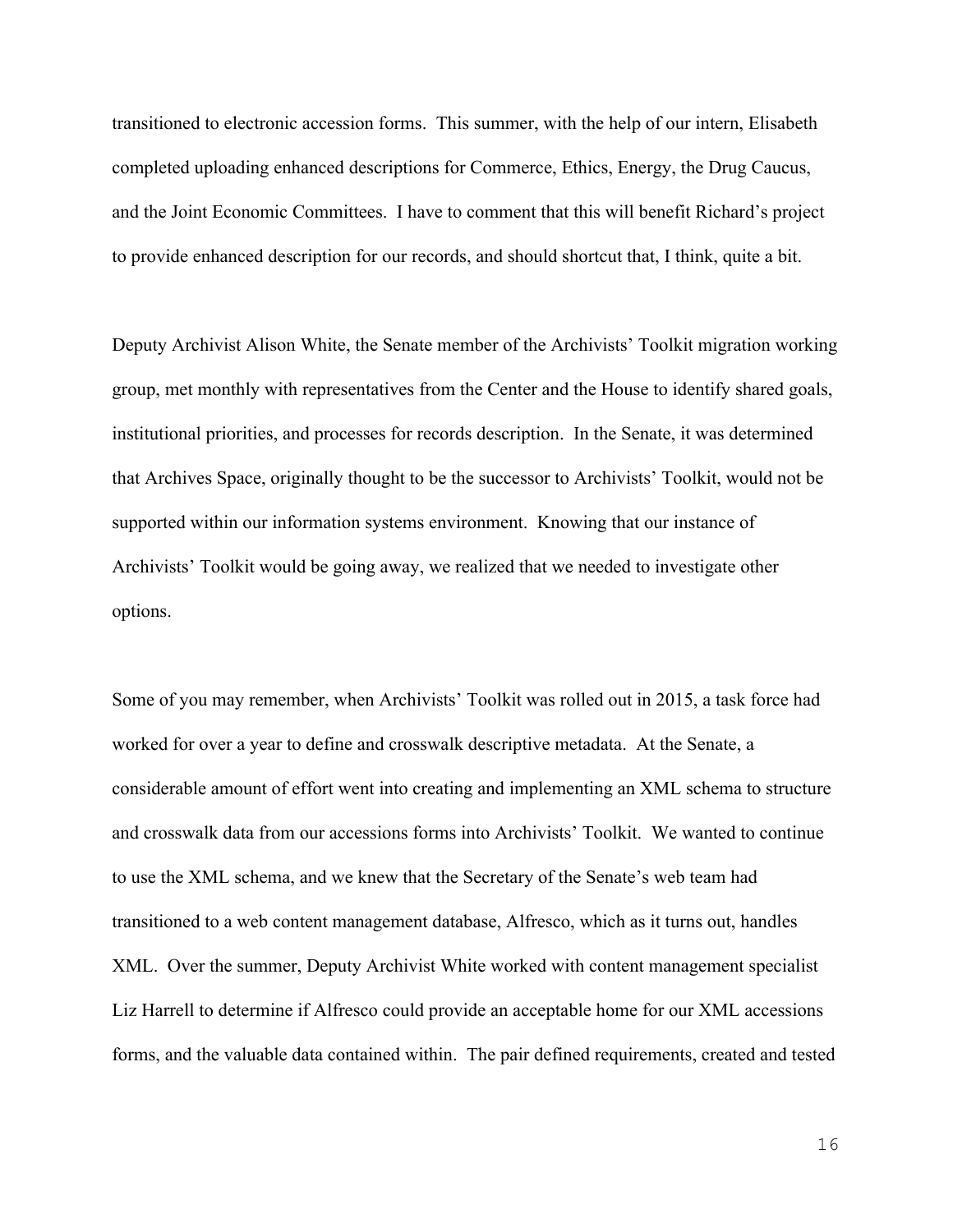various features, and Harrell developed an easy to use web interface with added search capabilities.

So as a result, we are pleased to report that we have a new accessions content management system, and are migrating our existing MLA accessions data into it. Best of all, we were able to take advantage of an existing Secretary of the Senate's system, and did not have to spend a cent on its acquisition. (laughter) So many thanks to Deputy Archivist White, colleague Liz Harrell, Webmaster Aaron Shapiro, and Information Systems Administrator Jan Williams for their leadership and hard work on this project.

I have a parting thought. I don't know about you, but I always really look forward to these two meetings that we have of this committee every year. And it always gives me pause to think that as archivists, we really are striving to preserve and make available records that document the legislative process. We're constantly working to deliver our basic message in new and interesting ways. We deliver focused messages to our Congressional parties, and seek ways to expand the community of people who use these records. And because of this, I'm especially looking forward to the following reports that are going to highlight some of these advocacy types of efforts. I think we know that to be successful archivists, we need to become successful advocates. I must say that this committee has always afforded the opportunity to learn and share new ideas and strategies about how to proceed with these efforts.

# **Adams:**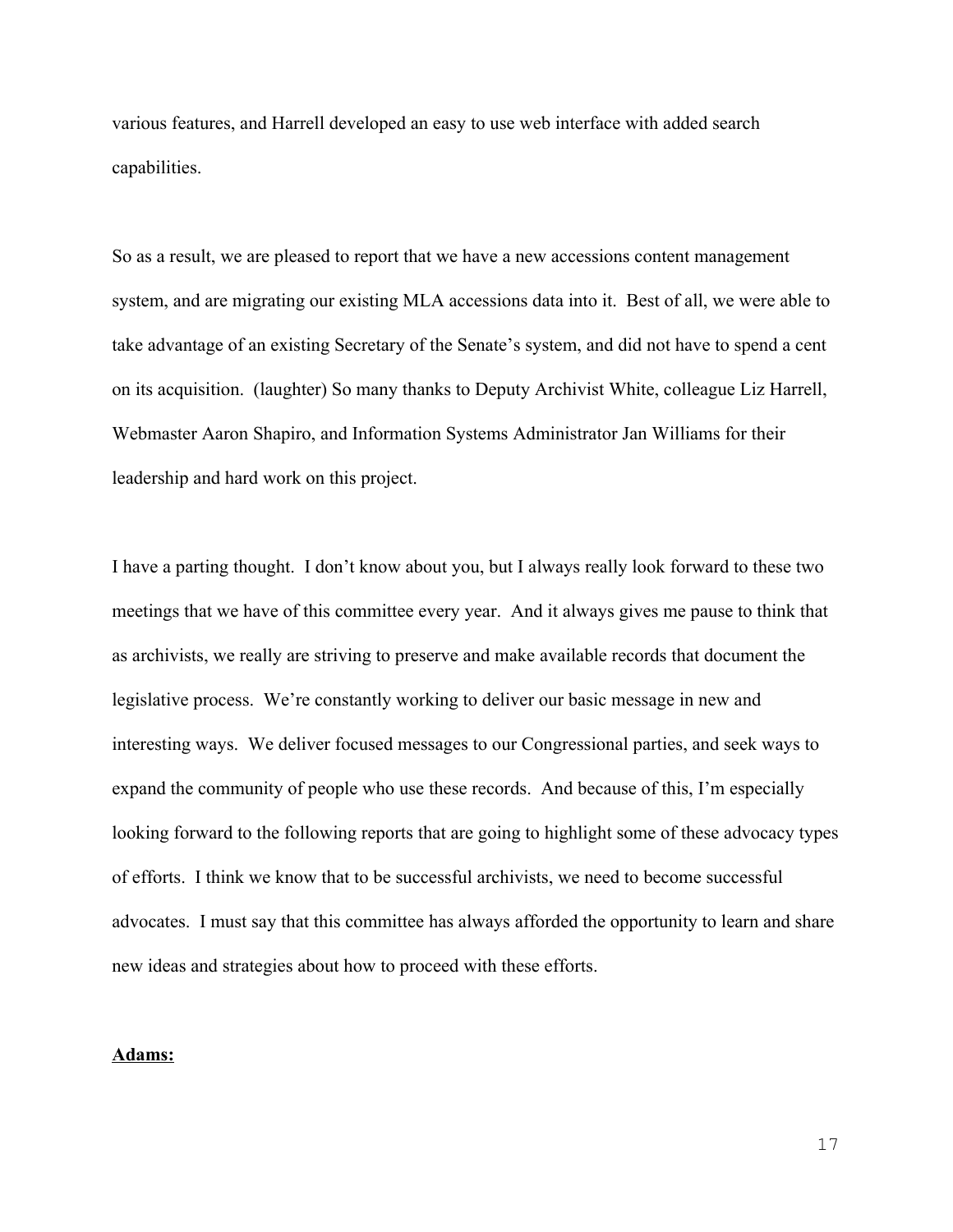Thank you, Karen. I'd now like to recognize Heather Bourk for comments she may have.

#### **Bourk:**

Thank you. I'd like to take a few minutes to brief you on what's been happening in the archives departments since our last meeting in June. We continue our outreach efforts to committees and Members, including offering in-person consultations and a variety of publications that describe effective records management, the rules that govern official House records and preservation, monthly email tips to committee staff highlighting the archiving process, requests for records management and archiving guidance, and tours of the Legislative Treasure Vault at the National Archives.

We worked closely with one committee to draft a records schedule specific to the work of the committee and the records they create. Since we last met in June, the department has managed the loan of almost 350 boxes, or almost 262,000 pages of records to committees. Since we've been pulling statistics, this looks to be one of our personal best ever in terms of loans being called back.

On the Member front, we've contacted each of the more than 30 Members who are retiring at the end of the Congress to provide guidance on records management, and to encourage them to consider donating their personal papers to a research repository. We've had meetings with nearly half of those offices.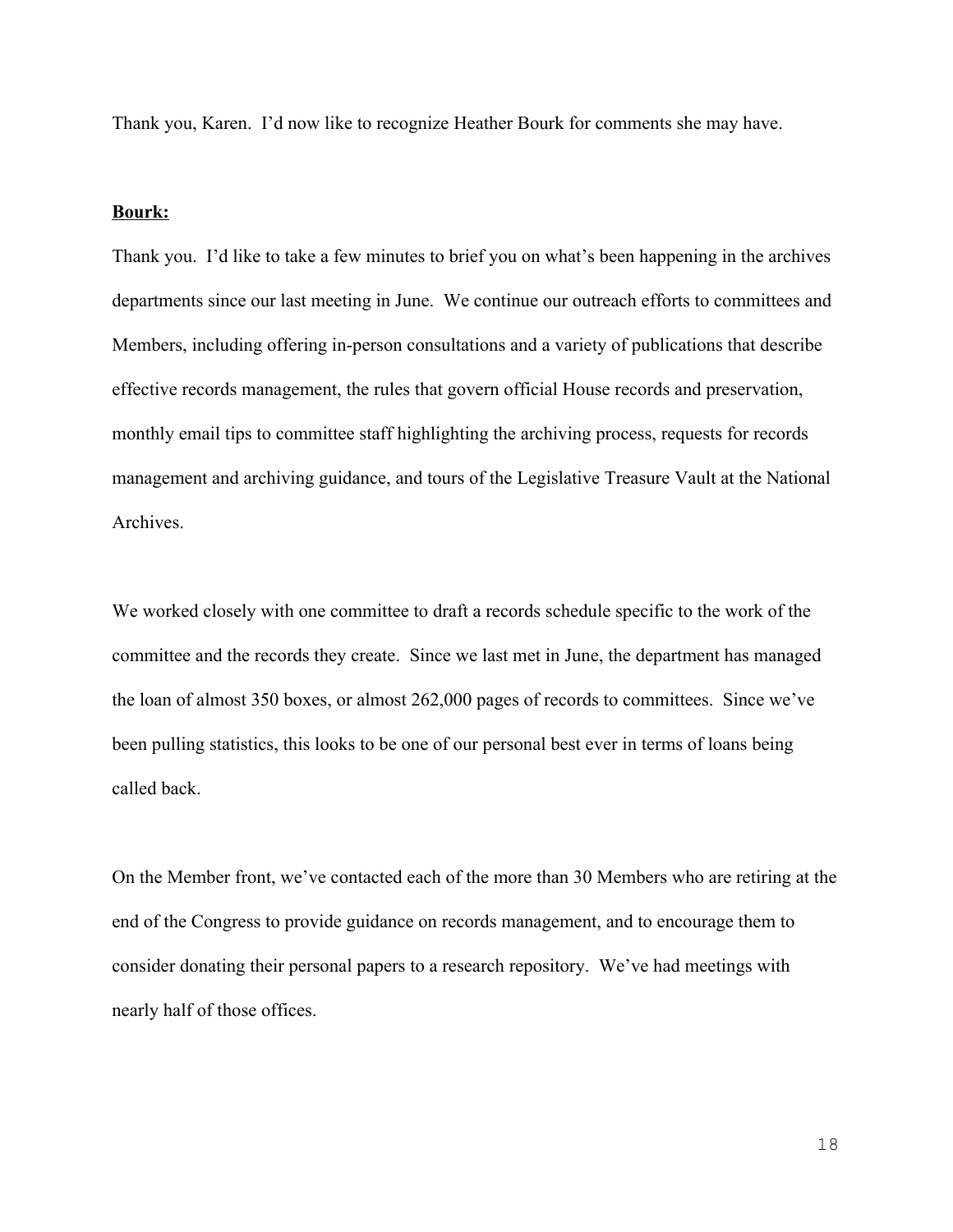Since the June meeting, the House has worked toward determining the replacement system for Archivists' Toolkit to accession and describe House committee records. The House, Senate, and the National Archives met monthly to review progress and discuss solutions. House archives staff examined the various available options for a replacement system in consultation with the Clerk's IT staff. We determined that ArchivesSpace was the best system to fulfill the business needs of the Clerk's office, to describe committee records, track accessions, locate and retrieve records when requested by committees, and transfer descriptive data to the National Archives.

Because ArchivesSpace was developed as the successor system to Archivists' Toolkit, it offers the most seamless migration of data transfer between systems, and the best and most robust options for outside technical support. ArchivesSpace is also a similar system to Archivists' Toolkit, so the time needed to learn the new system will be minimal, allowing archives staff to continue to support committees without interruption. Currently, we're waiting on review by the House Information Security Office about outside vendor hosting, and you'll hear more about this in Richard's report.

The Archives Department has added 20 new documents to the records search database. This section on the History, Art, and Archives website features images of official House records accompanied by descriptions of each document, representing topics such as voting rights and the Civil Rights movement. A list of the new records, along with the sample records, is included in your meeting packet. Staff have begun researching and drafting additional database content with the goal of adding 20 new records by the end of 2020. The aim is to include underrepresented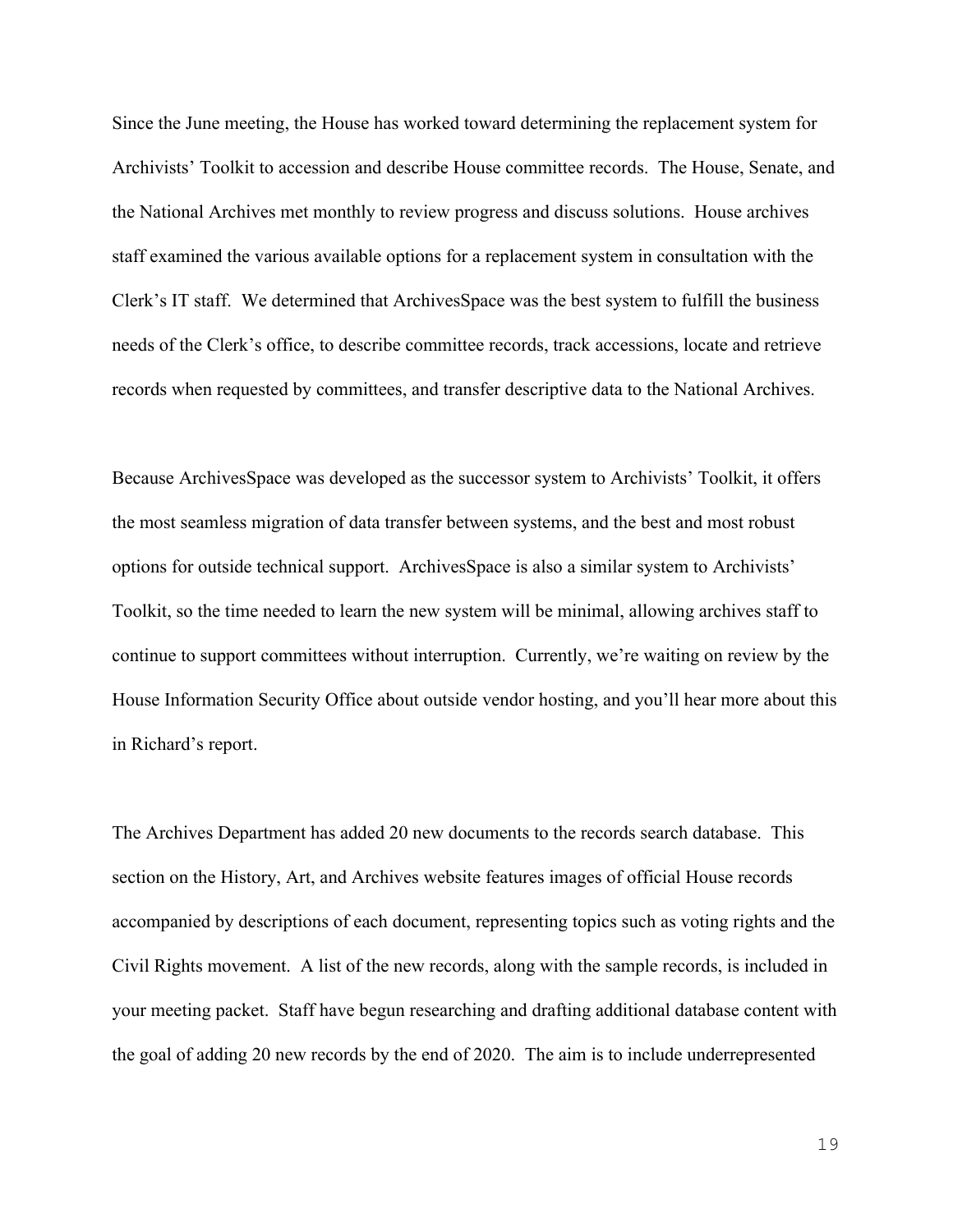committees and document types. Each record will be accompanied by a primary source sheet designed as an educational resource for teachers.

Emily Graves, who the Clerk mentioned, joined the office at the end of August as the Electronic Records Archivist, has begun processing accessions of born digital records, as well as records stored on special media, transferred along with textual records. She's also evaluating current electronic records workflows to identify ways to improve and streamline our process.

Archives staff attended the annual meeting of the Society of American Archivists, and the Congressional Papers Section meetings in August, as well as the Mid-Atlantic Regional Archives Conference in October.

The department continues to support the work of the Curatorial and Historian's offices through research into primary sources for use in exhibitions and publications. For an upcoming exhibition and booklet marking the  $150<sup>th</sup>$  anniversary of Joseph Rainey's election as the first African American to serve in the House, archival staff are reviewing House records in other collections for documents for potential use in these projects. Staff members have also been working with the curatorial department to refine the editorial process for our digital projects.

I'm happy to answer any questions the Advisory Committee might have, or to provide any additional information on the work we've been doing. Thanks.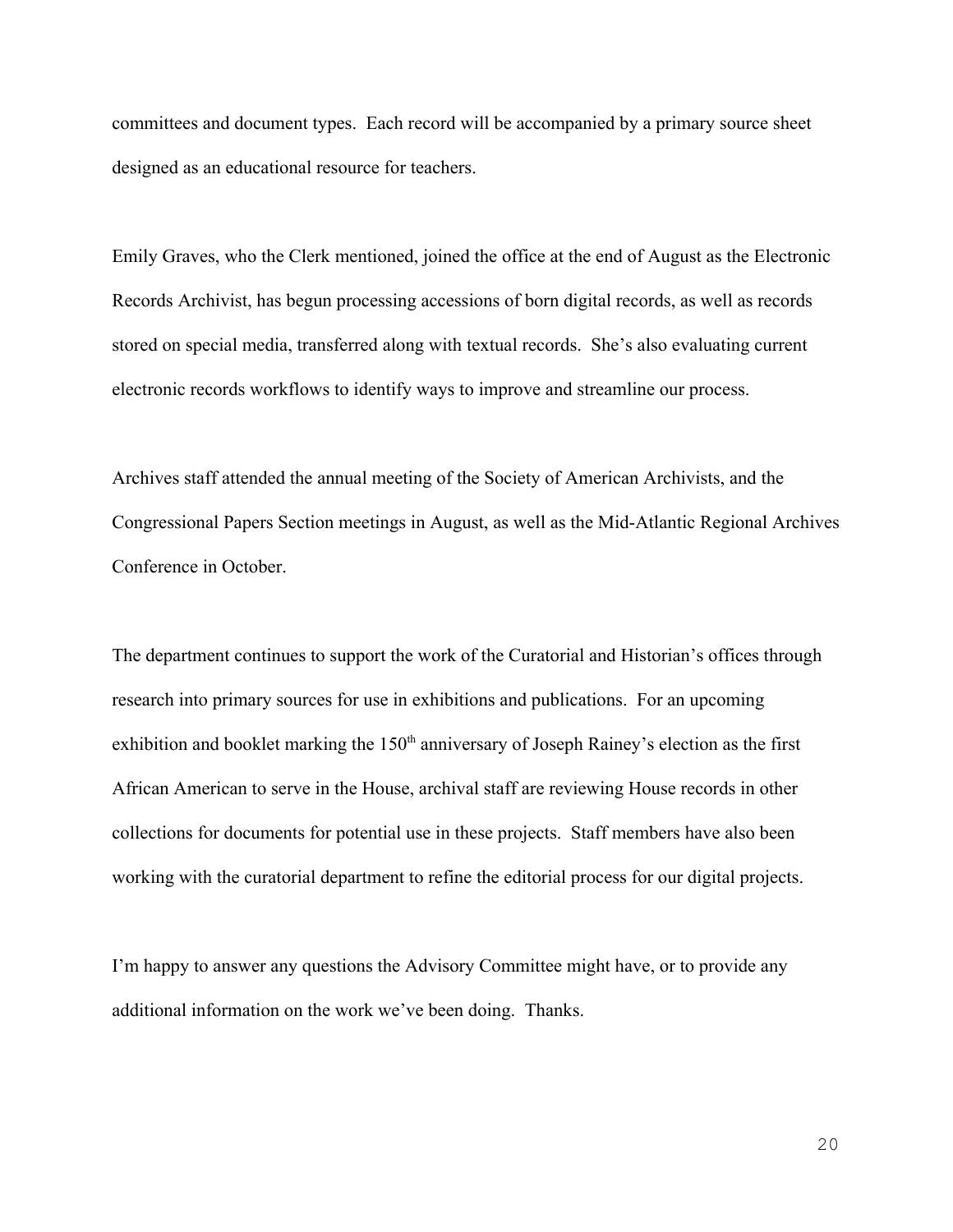## **Adams:**

Thank you, Heather. I would now like to recognize House Historian Matt Wasniewski.

#### **Wasniewski:**

Thank you. I have two forward-looking updates about what our office is going to be doing over the next year. We've been tasked with producing a new and expanded edition of *Women in Congress*. This book is going to profile all 366 women who have served since the first woman in Congress, Jeannette Rankin in 1917. This is largely a late twentieth and twenty-first century compilation. Since the last edition was published in 2007, we've had 90 women leave Congress, retire, or not return, and in the 116th Congress we have a record 131 current female Members serving. The book will profile these people and their predecessors.

We're going to update contextual essays that will bring the story up through the 116th Congress and update appendices at the back of the book as well. We will work with our friends in the Office of the Clerk's communication office, Arts and Archives, and GPO. And we aim to have the book published by the end of the  $116<sup>th</sup>$  Congress, late next year.

The other item, as Heather alluded to, next year marks the sesquicentennial of the first African American in Congress, Joseph Rainey, who won a special election in October of 1870, and was seated December  $12<sup>th</sup>$ , 1870. We're going to mark that by producing a booklet which will accompany an exhibition that Farar Elliot's group in Art and Archives is going to be producing.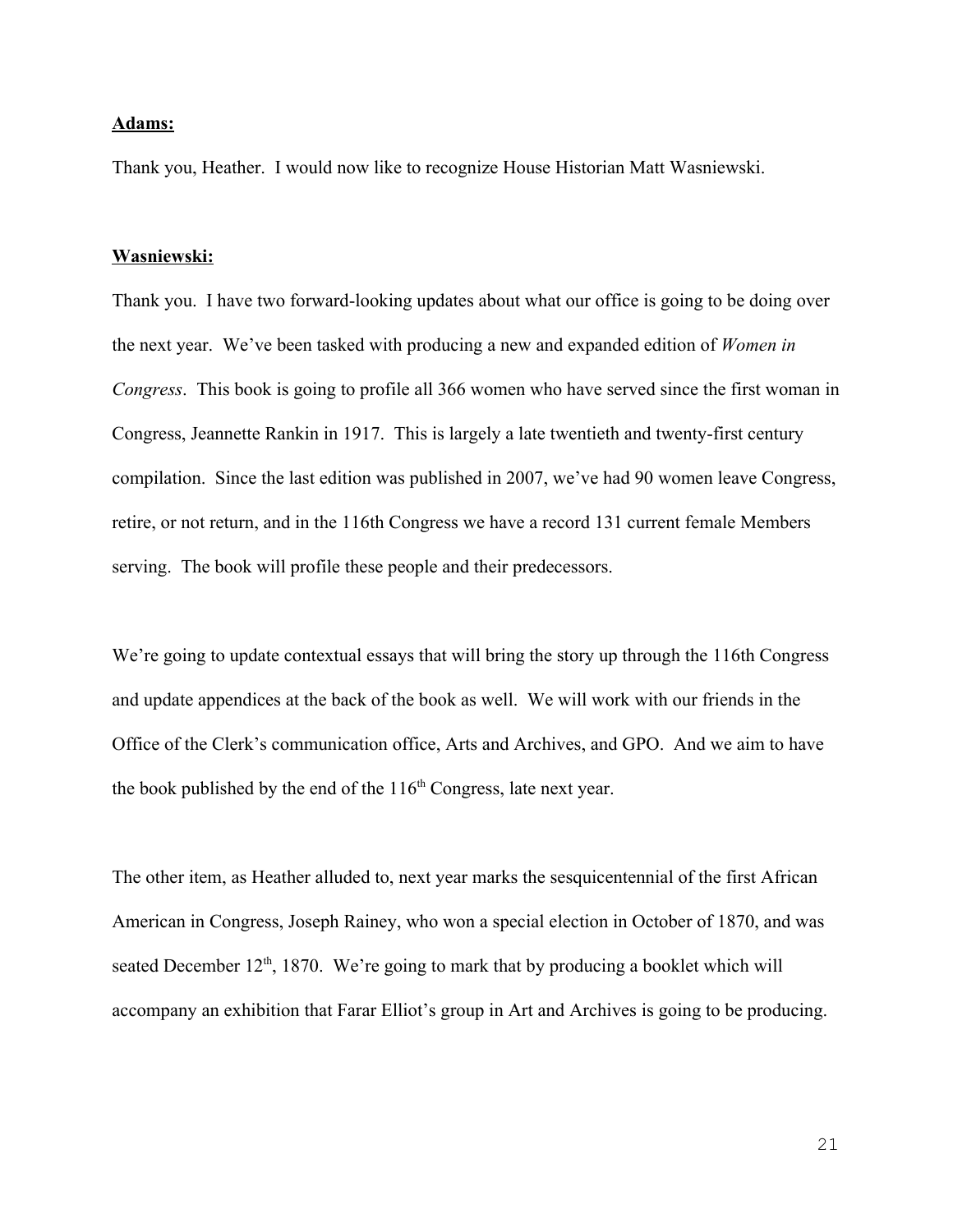Rainey was the first of 20 African Americans to serve between 1870 and 1901 in the House. There were 2 others in the Senate as well. He was the longest serving at nine years.

In many respects, his story really embodies the story of the Reconstruction African American Members of Congress. We are looking forward to celebrating this. And also, my office, as we did for the centennial of Jeannette Rankin's seating in the House, will be producing an oral history project that's going to focus on African American Members from the twentieth and twenty-first centuries, with House service, and also long-serving staff as well. We'll be conducting that project over a number of years. Thanks.

## **Adams:**

Thank you, Matt. I would now like to recognize Senate Historian, Betty Koed.

## **Koed:**

Thank you, Julie. I have two items as well, one that I want to quickly follow up on something Karen said, and that has to do with the improvement in digitizing and accession records. Over the last six months, I've had a number of requests that come from various offices, the Secretary's office, as well as leadership offices, asking for a specific document from 20 years or 30 years ago. Thanks to the improvements that our archivists have made in our accessioned records, working closely with the Center for Legislative Archives, without exception they were able to get that specific document in my hands in a matter of hours. It's been remarkable, so I really applaud not only Karen, but the improvements that the Center has made in our ability to locate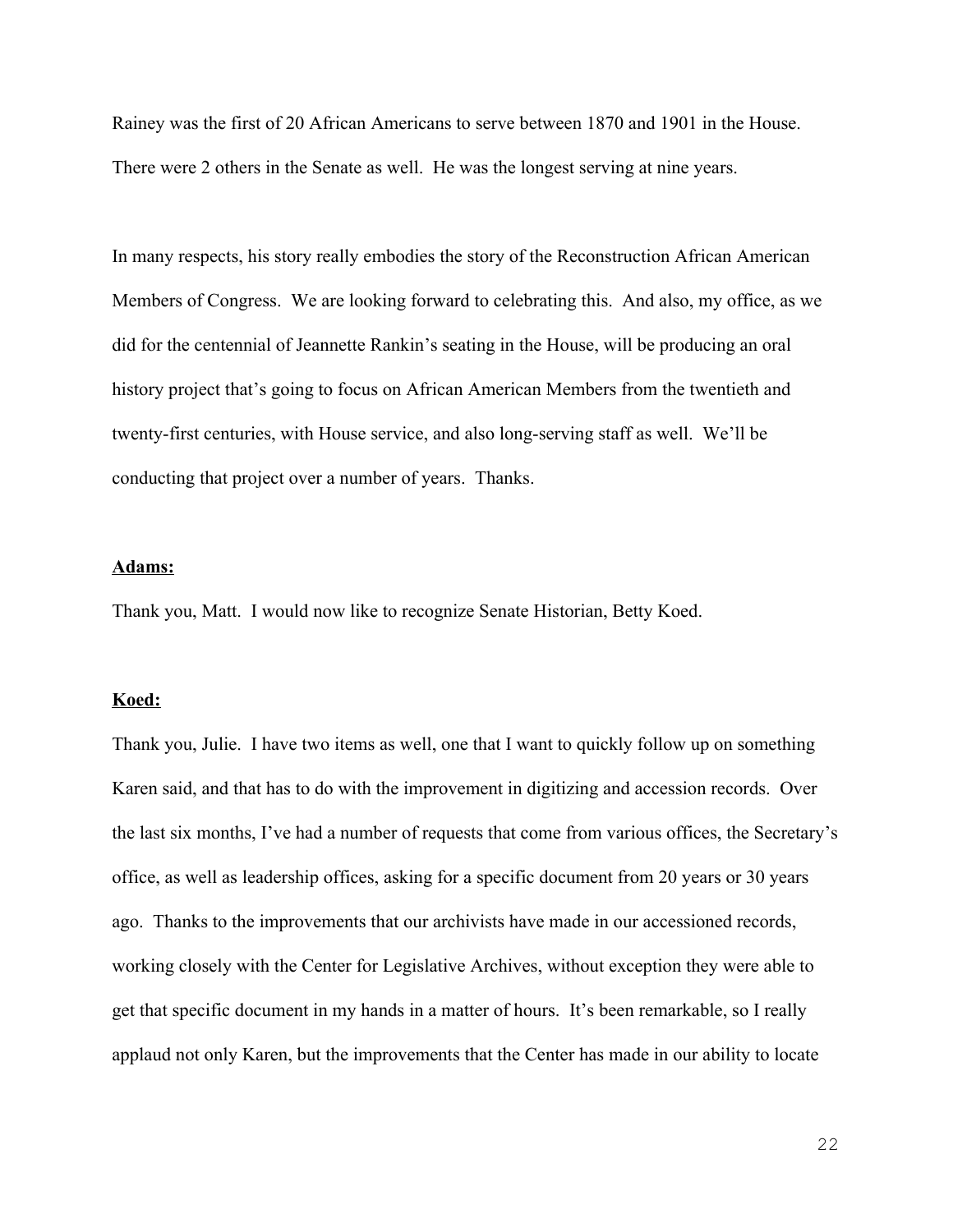these documents when we need them, because it's truly impressive when I can turn around to the requesting office three hours later and say here's the document you want from 1978.

The other thing I want to report on today is our digital asset management program, or the DAM project, as we call it. Over the past 44 years, the Senate Historical Office has inherited, created, and collected about 50,000 images, a lot of which are in print form, and others in various size negatives. Now we're starting to digitize the collection as well.

In recent years, our photo historian, Heather Moore, has been working hard on digitizing that collection for preservation purposes, but also for ease of access and distribution. But until now, we haven't had a good system of storage for those digital images. So for the past few months, with the support of Secretary Adams, we've explored various options, and we selected a digital assets management system from the company Extensive Portfolio. The system was installed in October, and training of Heather and the archivists, and others in our office, began in November.

We've already made great strides in ingesting images and the associated metadata into the system. The project not only allows for better preservation of the collection, but also gives us the opportunity to bring consistency and accuracy to the naming conventions, to research, create, and map necessary metadata, and to have a way to eliminate duplicates and replace poorer quality images.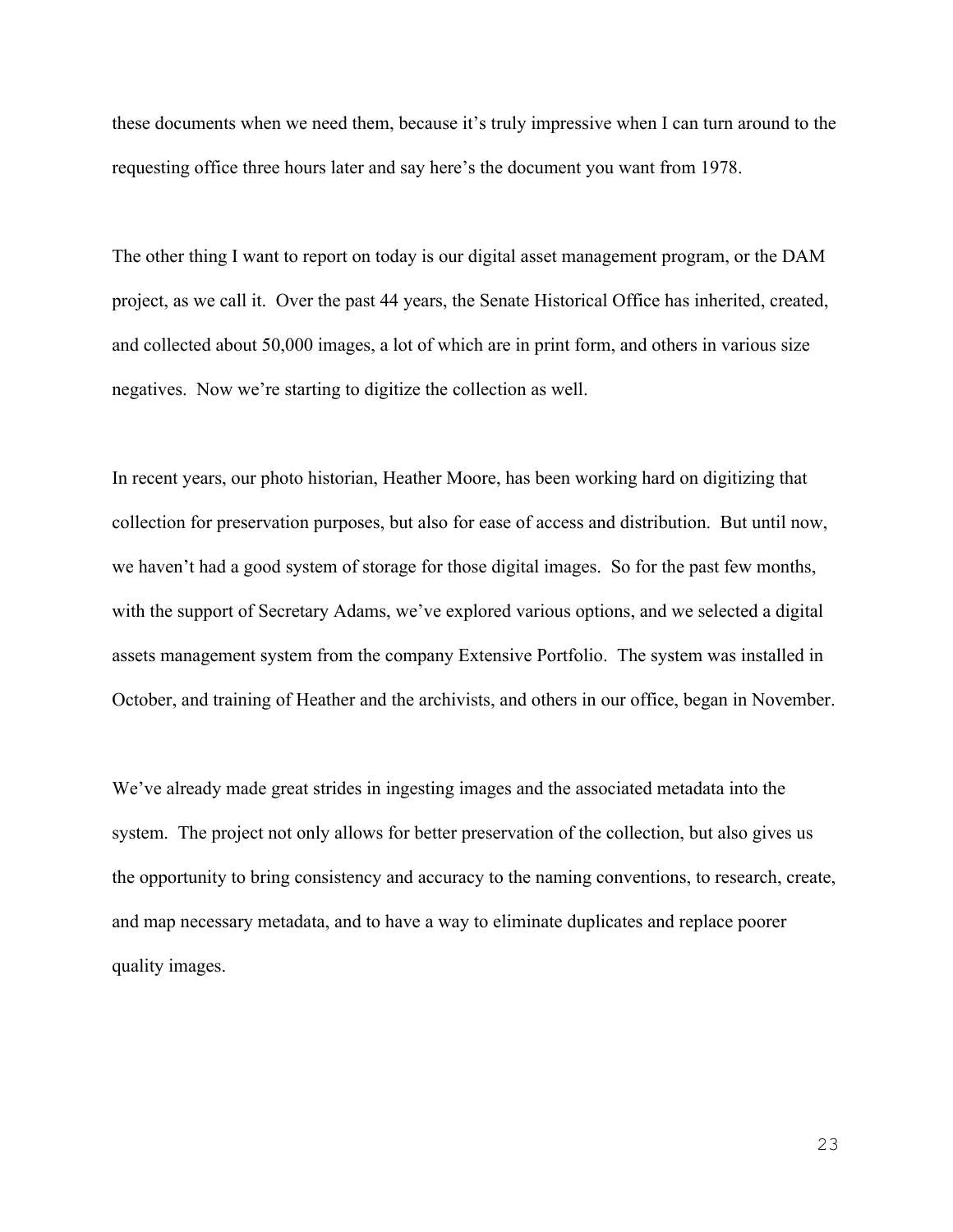Working closely with our web technology team and our information services office, the DAM system allows us to easily provide images for use on the Senate website. We can share images easily with Senators' offices now, and it also helps us to ensure consistency and quality of images provided to outside researchers, publishers, and the media.

The DAM also gives us, for the first time, an effective and robust system for storage of the hundreds of audio and video files associated with our oral history project. We have moved to video recording most of our current oral history interviews, but many of our older interviews are still in the form of analog recordings. In recent years, we've been gradually digitizing those recordings, and those will now be stored in the DAM, along with the digital records of our current interviews. Also, the video files of our many talks and presentations that we do within the Senate community will be included as well.

Finally, I want to express our gratitude to our colleagues at the Library of Congress, and also at the National Archives, in addition to our Senate support staff. They offered a lot of suggestions and guidance to us in terms of looking for a digital assets management program. Archivists and researchers at these institutions have been valuable with their suggestions. So we now have the system that we think fits our needs very well, and now we just have to populate it. (laughter) So thank you, Julie.

## **Adams:**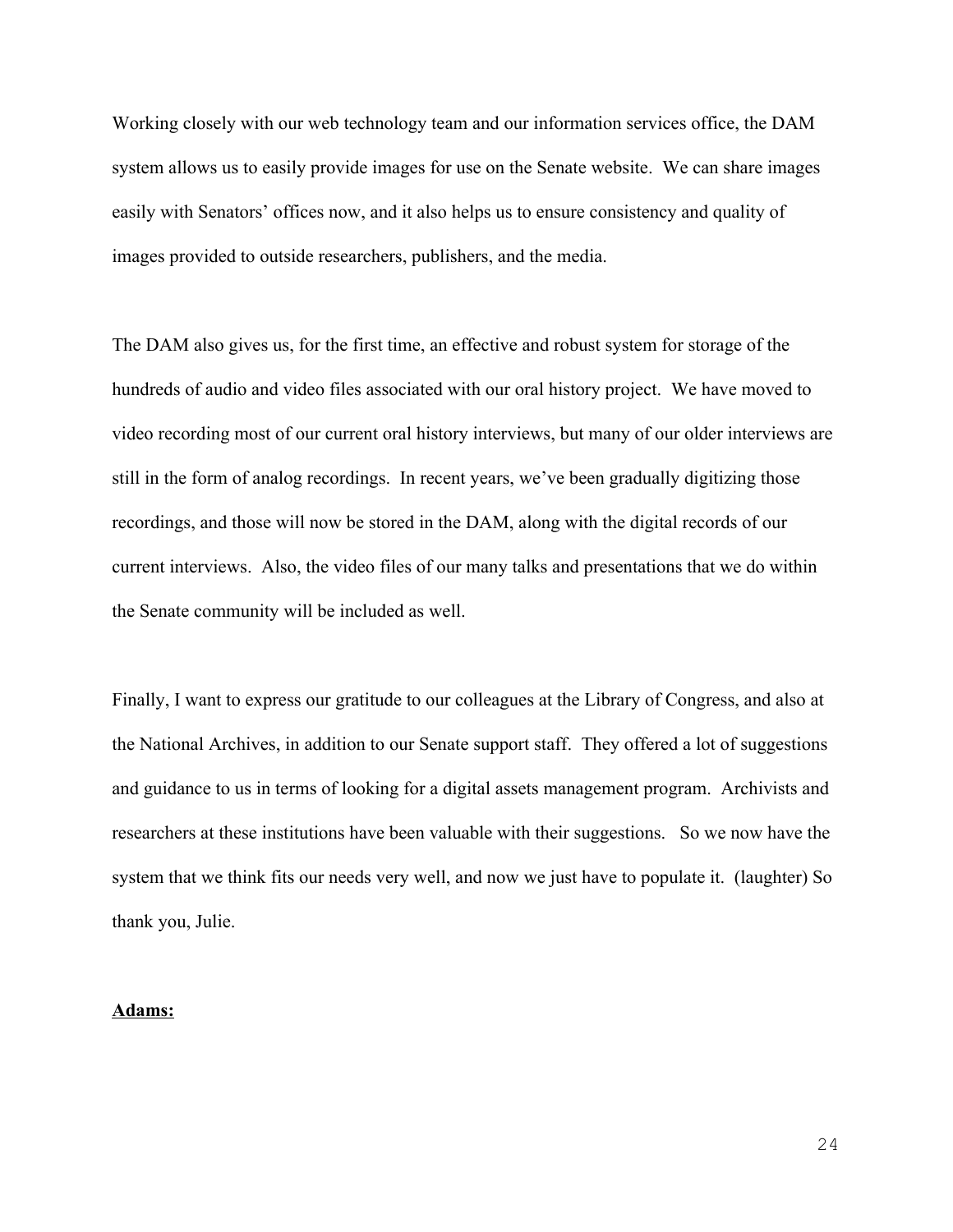Thank you, Betty. Now I'd like to recognize Richard Hunt for the report from the Center for Legislative Archives.

## **Hunt:**

Good morning. I would like to start with our transition plan from Archivists' Toolkit and to remind the committee that the members of this current taskforce, are many of the same people that many years ago, came up with the solution to use Archivists' Toolkit as a shared platform to exchange metadata. We have ingested 17,000 instances of data and metadata into our holdings. This time, the group met and the Senate, House, and Center arrived at three different solutions. I'll let you conclude what you will from that, but I assure you, the transfer will continue to work.

In April of this year, the National Archives Investment Review Board approved the Center's business need to transfer the accession level descriptive data to another follow-on system to prevent data loss, and to ensure that we can fulfill our loan obligations to congressional committees. As Karen notes, we now get requests with some level of specificity, and that data allows us to service those requests more efficiently.

After that approval, the Center collaborated with the Information Services project manager to develop a business case by defining high level requirements, researching and analyzing potential alternatives, and consulting with NARA's system owners and stakeholders. They considered these alternatives. One was the emerging ERA 2.0; a second system was the existing ERA EOP, which is for presidential records. A third was to use HMS 2.0, our Holding Management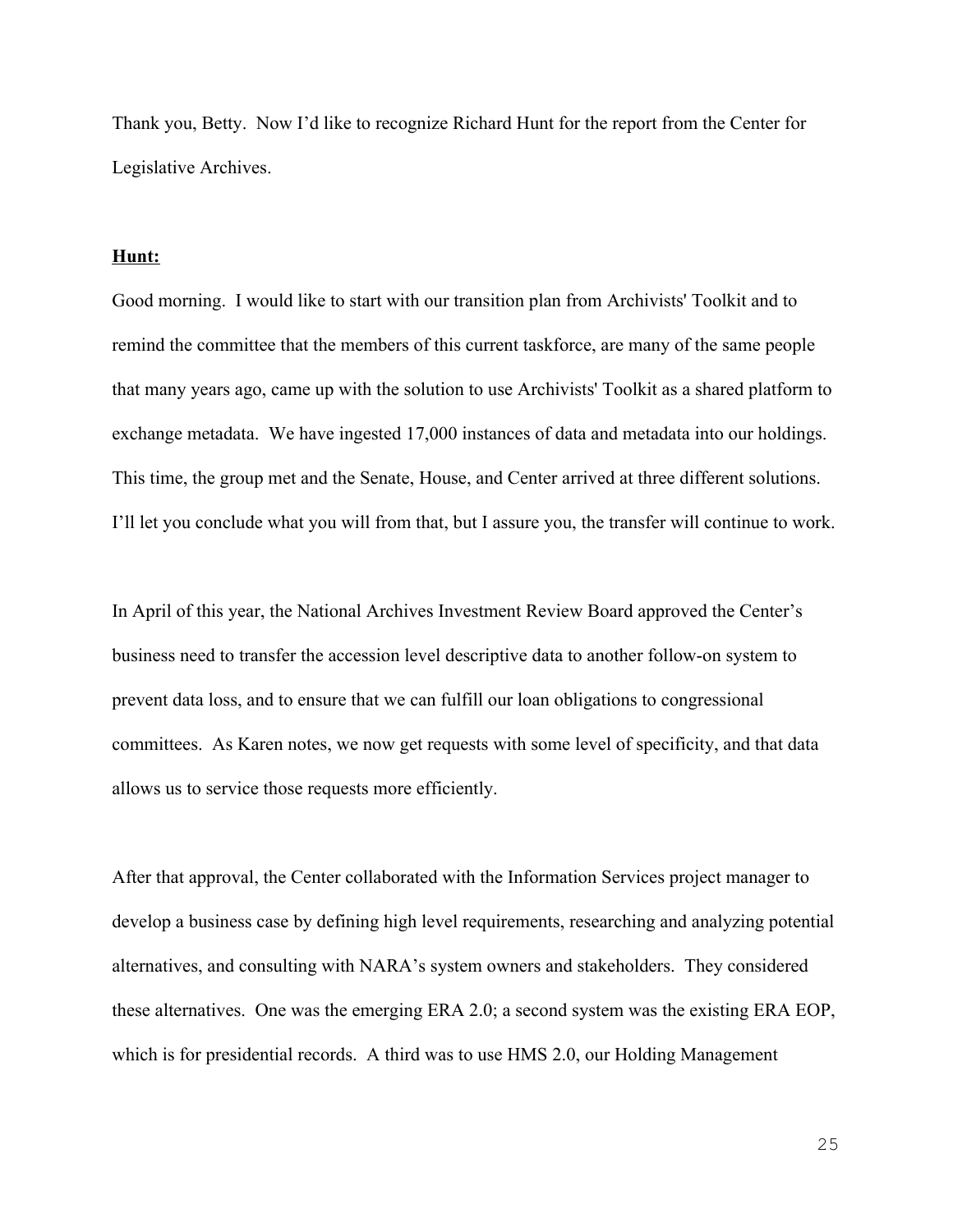System, in its next iteration. The fourth was DAS, the Description and Authority Service behind the catalog, and the fifth was to move to ArchivesSpace. And we selected HMS 2.0 because its data model and workflow processes closely match the Center's business need, and there's substantial overlap in the descriptive data managed in Archivists' Toolkit and HMS.

Since the current version of HMS 1.0 fulfills most of the Center's high-level requirements, HMS 2.0 should require only a minimal amount of development work to accommodate the addition of this metadata. The development of Center-specific requirements to facilitate this transition will dovetail with the agency's project to develop and implement HMS 2.0 and migrate the data from HMS 1 to HMS 2.0. The Center's business case was formally submitted on November 26<sup>th</sup>, and is scheduled to be presented at the upcoming December  $12<sup>th</sup>$  meeting of the Investment Review Board. So we should know within a week or so whether that request is approved.

I'd like to update you on recent developments at GPO, building A, on the third floor. GPO is continuing work on the installation of controls for the HVAC system, which they expect to complete by mid-December. When controls are fully operational, the expectation is that the system will be able to meet and maintain temperature and relative humidity readings within NARA's specified range for archival storage spaces. Both GPO and NARA will monitor those results for a month-long period to make sure those environmental conditions remain stable in all three storage spaces. When those conditions are met and reported to our COO, we will seek approval to begin move of records, which we anticipate will begin in February, and start moving the 4,300 cubic feet of House and Senate records stored at the Washington National Records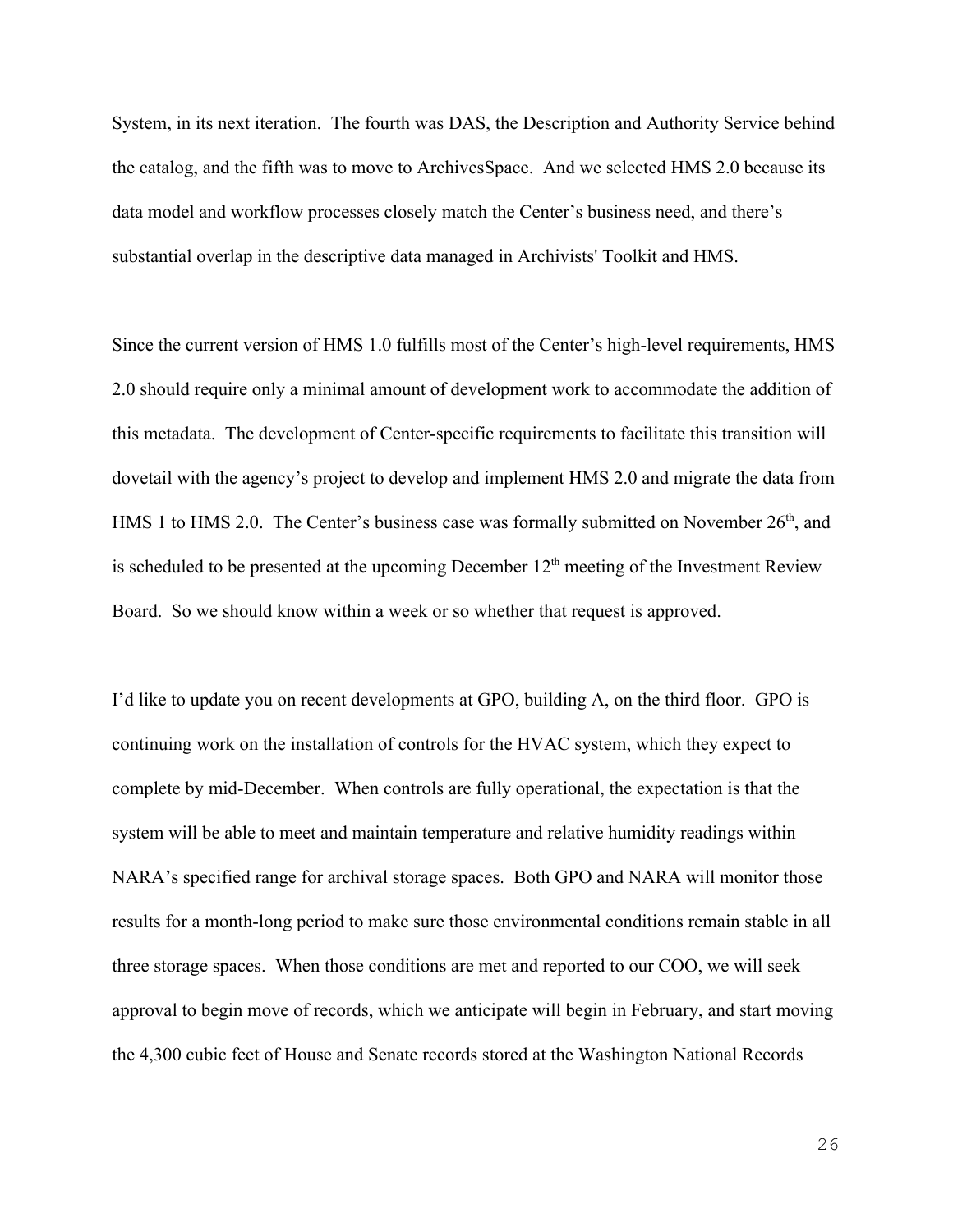Center. Those records will be moved in weekly shipments of 10 pallets of records, running from February through the first week of April, if weather conditions permit.

Next, we will move 4,000 cubic feet of House and Senate records stored in borrowed stack space in this building, and that will require eight weekly moves, taking us into late spring or early summer, when we will have transferred over 8,000 cubic feet of records into the new storage space. That 8,000 cubic feet will fill about 14 percent of the unclassified records storage space at GPO. I should also note that starting in February, all new accessions of House and Senate records will be sent directly to the GPO building, and we'll add records that way as well.

Secondly, NARA, its contractor Leo A. Daly, the architecture and engineering design firm, and GPO, have agreed on a plan to move forward to add two independent and redundant dehumidification units to the two most problematic areas in building A. It's the small stack space, and the restricted storage area. We had concerns that higher temperatures and humidity in the summer months may require this additional capacity to maintain the environmental conditions.

There's also shared agreement between NARA and GPO that having a redundant backup system in place for these two spaces is prudent planning and preparation for seasonal variations that will come throughout the year. I do want to emphasize that the work on these two additional units will take place outside the existing records storage spaces, and will not impact the move of records into those storage spaces.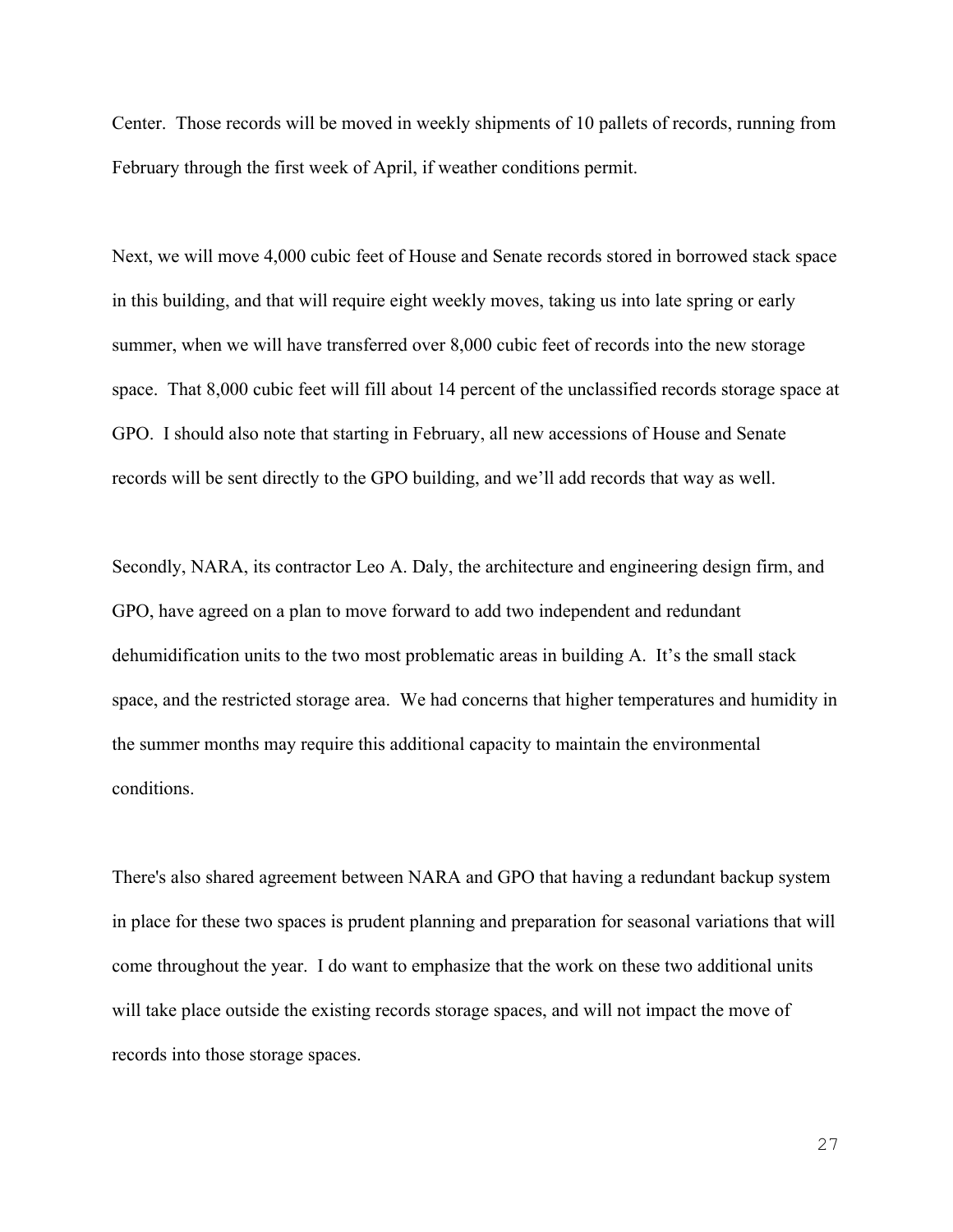I wanted to just make a few comments about some archival operations and issues. I would like to acknowledge the extraordinary work of the Center's loan team this fall. You've heard both from the Senate and the House that it's been an unusually active period, and we've made many, many trips up to the Hill with a quick turnaround, and I'm very proud of the staff and how they've responded.

On the reference front, one sign of the times is burgeoning business helping a variety of individuals and institutions seeking information and source material for podcasts. Requests have come from a number of sources, including *CQ Roll Call*, *Slate*, *Newsday*, and *Vox*. One notable podcast was an NPR piece that aired on January  $16<sup>th</sup>$  this year, on the first federal government shutdown in 1879. Reporter Sarah Gonzalez interviewed Heather Cox-Richardson, a highly regarded political historian from Boston College, for the story. It centered on the battle between President Rutherford B. Hayes and his Republican allies in Congress, fighting Southern Democratic attempts to withhold funds from the Army and the federal courts unless their funding bills included riders that declared that it was illegal to send federal troops into the South to protect black voting rights. Hayes vetoed five of those riders, and the government went unfunded until Southern members finally relented. Richardson points out that the lesson learned was you never want to shut down the government again. (laughter) Well, some lessons are forgotten.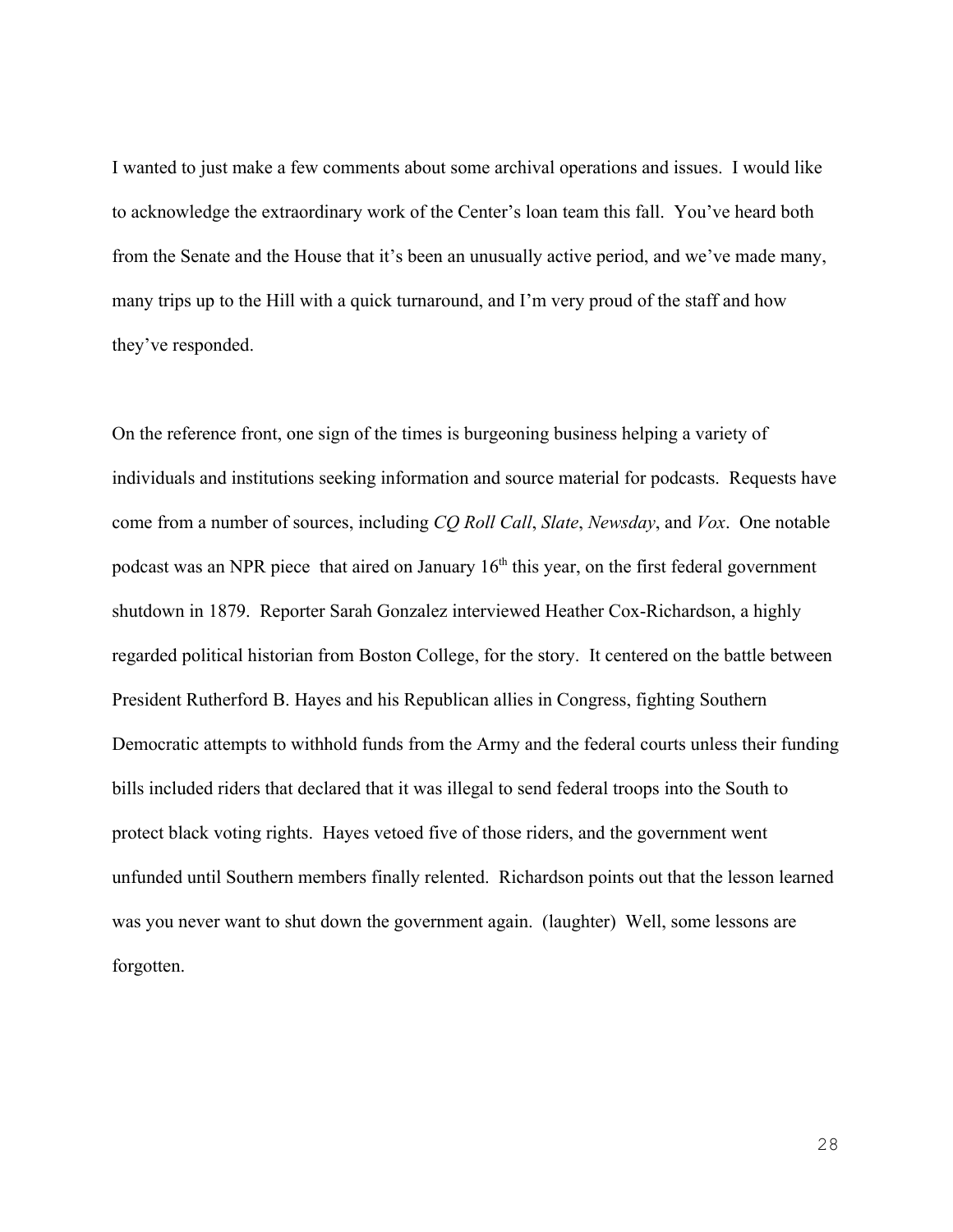Seeking more specifics on the 1879 shutdown, Gonzalez informs her podcast audience that she's calling the Center for Legislative Archives. The phone rings, and we hear the voice of one of my staff saying, "The National Archives is closed to normal operations due to a lack of appropriations." (laughter) Frustrated, Gonzalez proclaims, "Damn shutdown." (laughter) It's an interesting use of our records and our staff.

Lastly, on our staffing plans, you may have noticed we've grown a little leaner over the year. Being short-staffed has come from a variety of circumstances. On the bright side, we've had two staff members experience some blessed events with the arrival of two baby girls, and they took time off to take care of their newborns. So we're very happy about that. On the other hand, one archivist left us for a position in another agency, so poaching is going both ways. And Brandon Hirsch, you may notice, is not here; he was wearing two hats as assistant director and senior electronic records specialist, and left for a position with the state legislature in Minnesota. I would also note that an old friend of this committee, Bob Spangler, has joined us today. In the interim, the Executive for Research Services, which is a separate office, has allowed me to call and consult with Bob and use his expertise, which is how he began his relationship with this committee years ago. So thank you Bob, and it's good to see you again.

I am pleased to report that I have agency approval to post both the archives position and Brandon's electronic records position, which I will do in January. So I will contact many of you to tell your friends and your allies to see if they would like to join our merry band.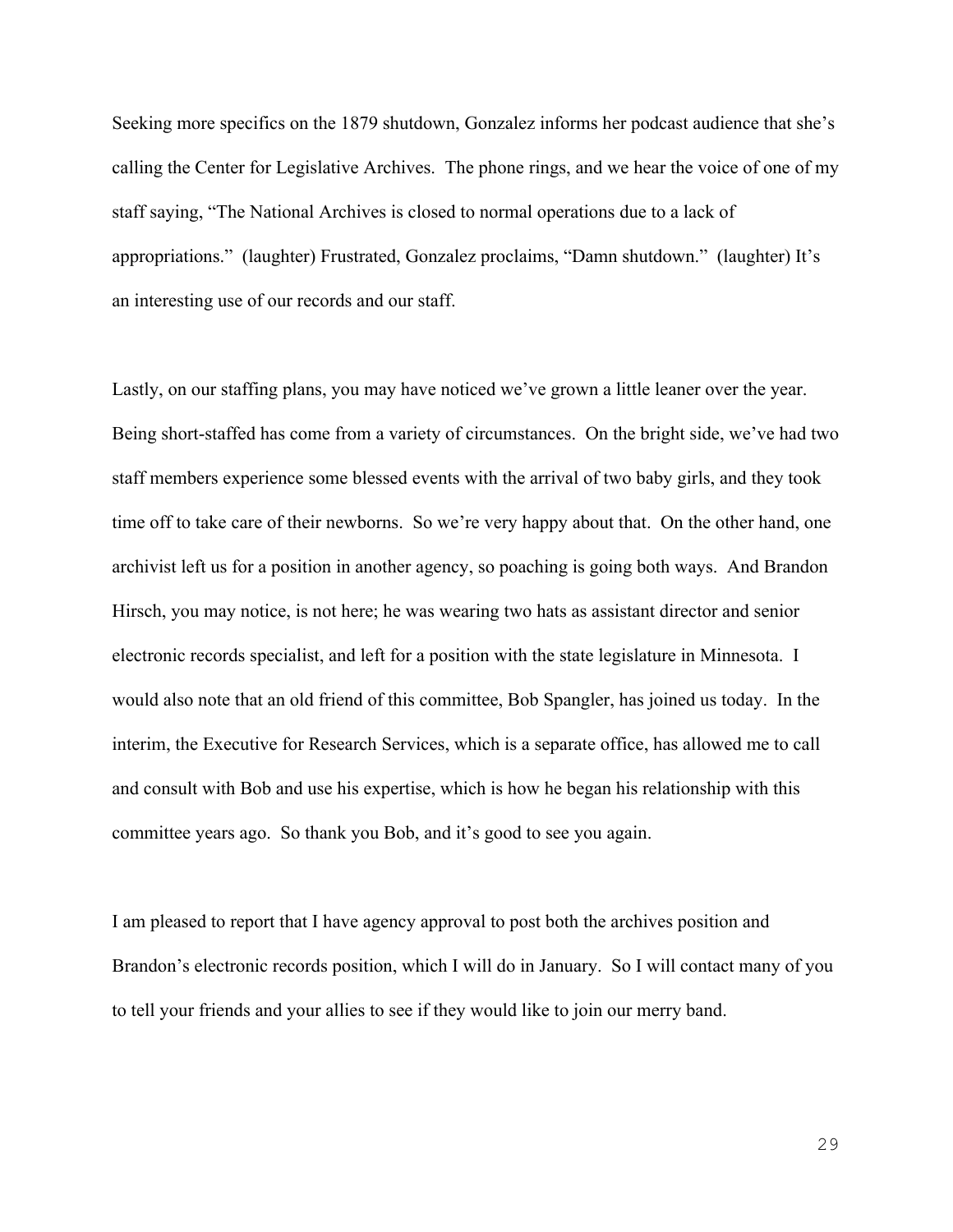I will also seek approval to move ahead with the assistant director's position when I have those two positions moving. I have to thank my current staff for their diligent effort and dedication to our mission, and helping us get through this period of transition, so thank you all very much. I'm happy to answer any questions you may have.

# **Paul:**

I would like to second thanking your staff, because not only have they responded promptly, efficiently, and accurately, but with smiles in their voices.

# **Hunt:**

Thank you.

# **Bourk:**

Absolutely, I should have said that in my remarks, but thanks so much to the Center staff for everything. In addition to many, many boxes coming our way, we've had to ask many, many weird questions, so we appreciate all your hard work. (laughter)

# **Hunt:**

Thank you so much.

# **Vogt:**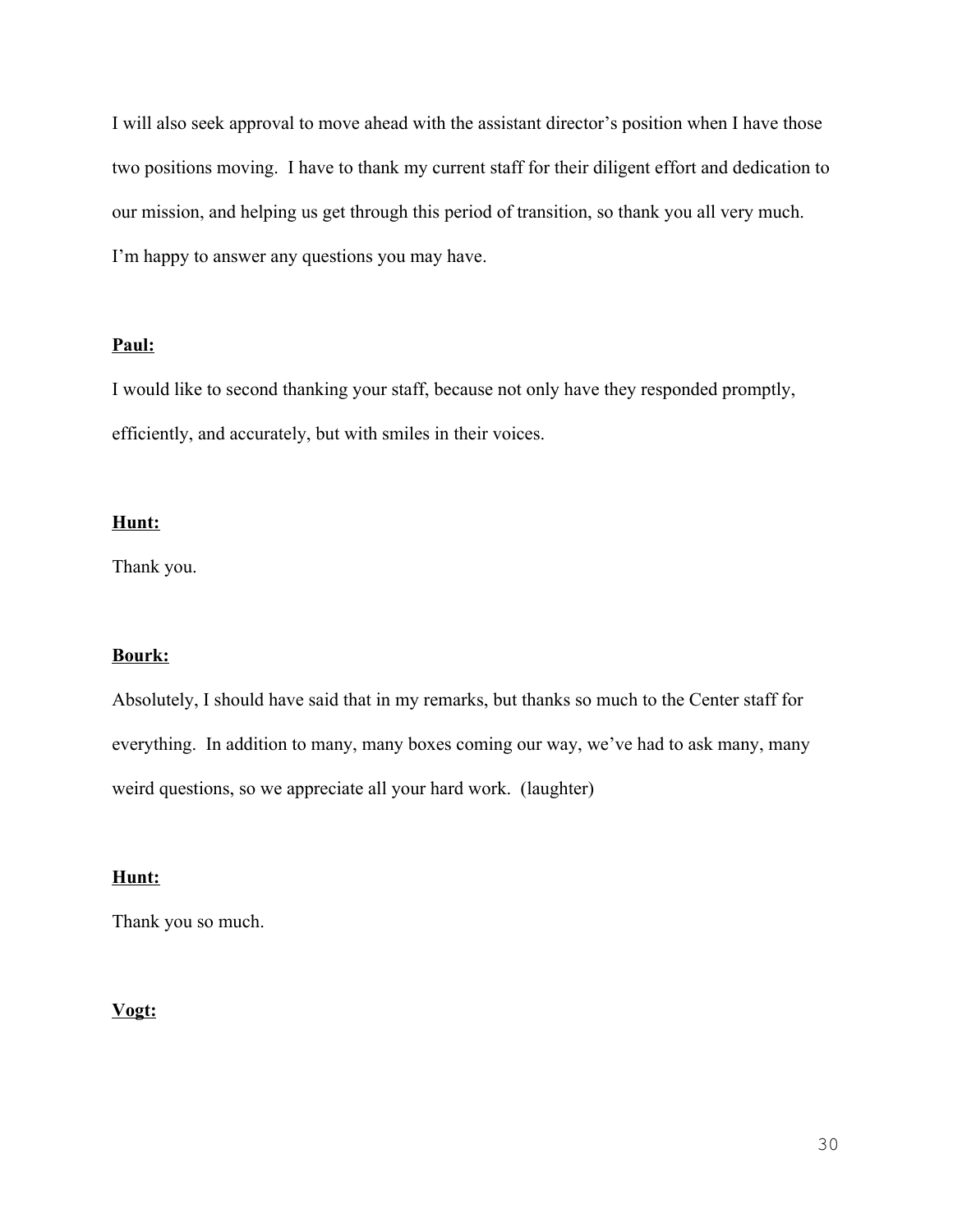I would like to add that we also will be looking for an electronic records archivist, and will be adding and advertising that beginning in January, so I hope we don't have too much competition between us to get the best person. (laughter) We have lost Brandon [Pietchko?], who had been working with us for about two years. This is a tremendous loss for us. He will be going back to Indiana to work on medical records. I hope we can find two really good people who love to work with electronic records, one for National Archives and one for the Russell Library.

## **Skaggs:**

I would just like to commend the Senate, and the House, and the Center for the work. It's just amazing to me, given the staff levels, that you accomplish so much. And you know that I know the demands are many, and the requirements are many. Thank you for your good work.

I think it would be good to hear what lessons have been learned from all this work over the last 5 or 10 years. I think it would be interesting to know what were the biggest challenges. If you want to try to think about that in the future for a report, especially with software development, and selecting software, the lessons learned could be valuable. As you changed, how did you decide on what software to use? It would be interesting to know a little bit more about that, and also, the setup, or the implementation.

## **Adams:**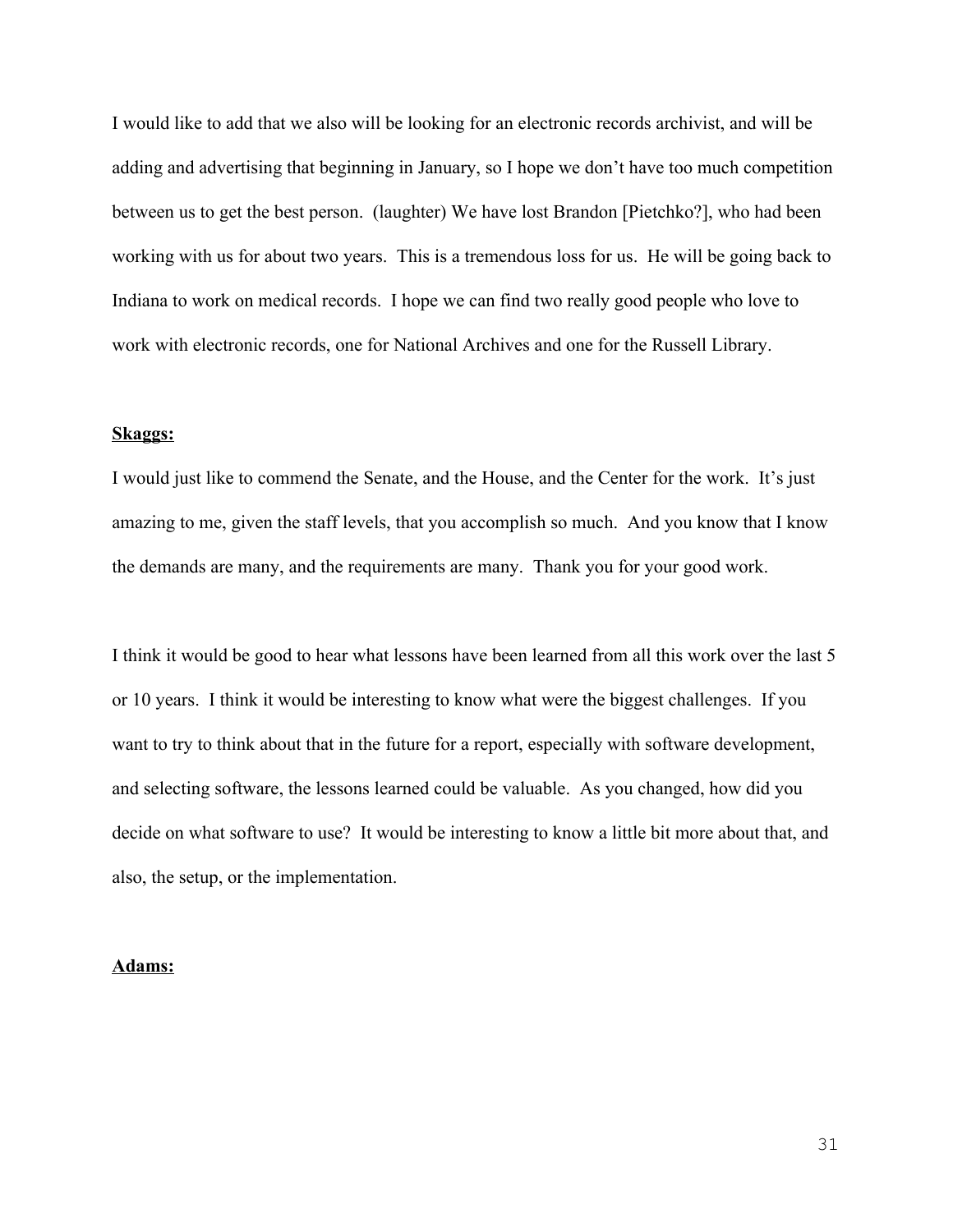Thank you Richard for your report, and for everyone's comments. We now have a series of special reports, and I'd like to welcome Dina Mazina, the Senate Finance Committee archivist, to report on efficacy in archiving.

#### **Mazina:**

Hi, I'm Dina Mazina. I'm the Finance Committee archivist, and Karen asked me to speak today about outreach, although it's not really outreach, it's in-reach, because we're looking internally at some changes that we've done in the Finance Committee. You might also recognize my name if you are on the Congressional Papers Section listserv. I'm one of the editors of the newsletter, so you will be hearing from me soon for our winter newsletter.

Rather than have one big training that took on the entire committee, or two trainings that took on one side of the committee each, the biggest change that we took was to focus on teams within the committee, mostly legislative teams and the oversight investigative teams. We were able to tailor the presentation and the training individually to those teams and their concerns. This began because we had one team that came from a different committee with the change of leadership, and it was known and expected that they would have specific issues, mostly in the form of a lot of overlapping records with the previous committee, and we wanted to find a way to address that with them. This seemed to work well, and I'll talk a little bit more at the end about what we found. I'm always working to increase the staff awareness and involvement, and I think this was really helpful with that.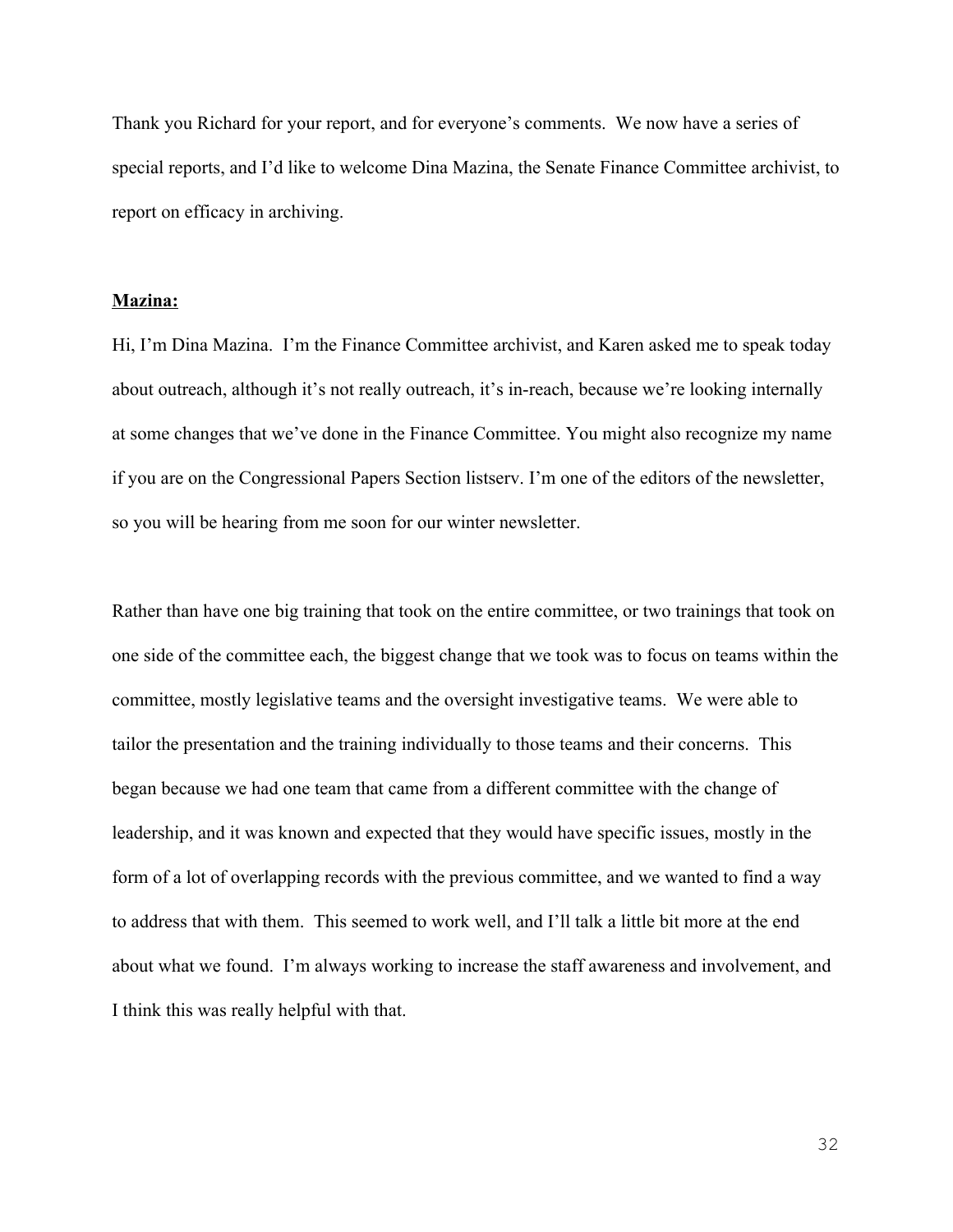So this is the breakdown of our teams that we focused on by function: tax, trade, and health which are major legislative areas, then oversight and investigations. We also talked specifically to the executive assistant to the staff director for the Democrats, because she was the one in charge of a lot of archiving for the staff director.

I'm going to go over a couple of training challenges that we found. The first one is a common belief that staff have and that is that archiving isn't important. The work they're doing is really pressing, and they don't have time to think about archiving. My goal was to get staff invested in the archiving process, and understand the personal benefit of having a well organized and extensive archive for themselves. That having less information is not going to be detrimental to researchers in the future, but it's detrimental to us as a committee now in our ongoing work; and to focus on the last point, which is your work is important, which is exactly why it's important to archive it.

I also used this opportunity to call on the staffers who I like to refer to as my archiving allies. Those are people who are just naturally interested in archiving. They like keeping their records organized, they routinely send me boxes of records, and they routinely come to me with questions. This is a good opportunity to point those people out and have them talk about some successes they've had using archived materials.

The next challenge in the training involves security, privacy, and staff being concerned about what having the records out there means for themselves in the future. This is where I focus on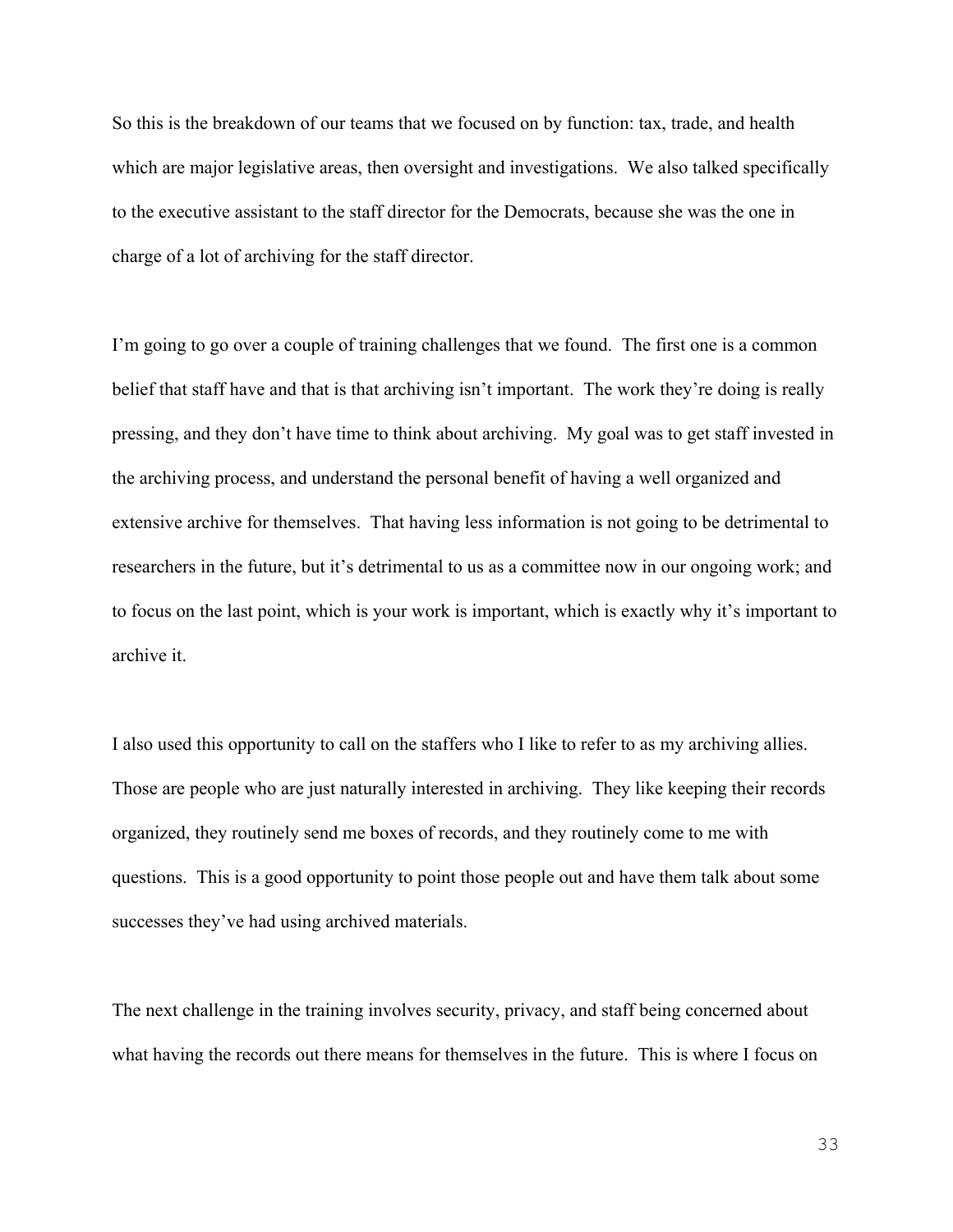trust building with my staff. I listen to their concerns, follow up with email, and ask if they feel comfortable with what I've shared with them.

I also like to explain the research process at NARA. A lot of my staff seem to think that when I say the records become open in 20 years or 50 years, they immediately go on the website and are tweeted out for everyone to look at them from their phone. I like to tell them the process at NARA for researching a topic. You have to have a research topic and have a legitimate reason to be there. The records that are released relate only to the specific things that the researcher is looking for, and not an entire email account for them to peruse through. I think they worry about personal affairs being disclosed so explaining the process seems to bring some comfort and ease some concerns for staff. (laughs)

The next challenge is a common one that we face as archivists in Senate committees which is that staff are moving between different offices and working with different offices inside and outside of Congress. The biggest issue there is that when staff move, they take the records with them, and when staff interact with other offices and committees, it's sometimes not very clear which office the records are generated from. So there's a couple of things I try to urge the staff to do. To solve this problem, I encourage them to limit the overlap, clearly label all their records, and archive on a regular basis to cut that to a minimum.

So now I'm going to go through an entire presentation, but I'll go through it quickly, stopping at a couple of slides in more detail. This is also rather informal, because I'm trying to connect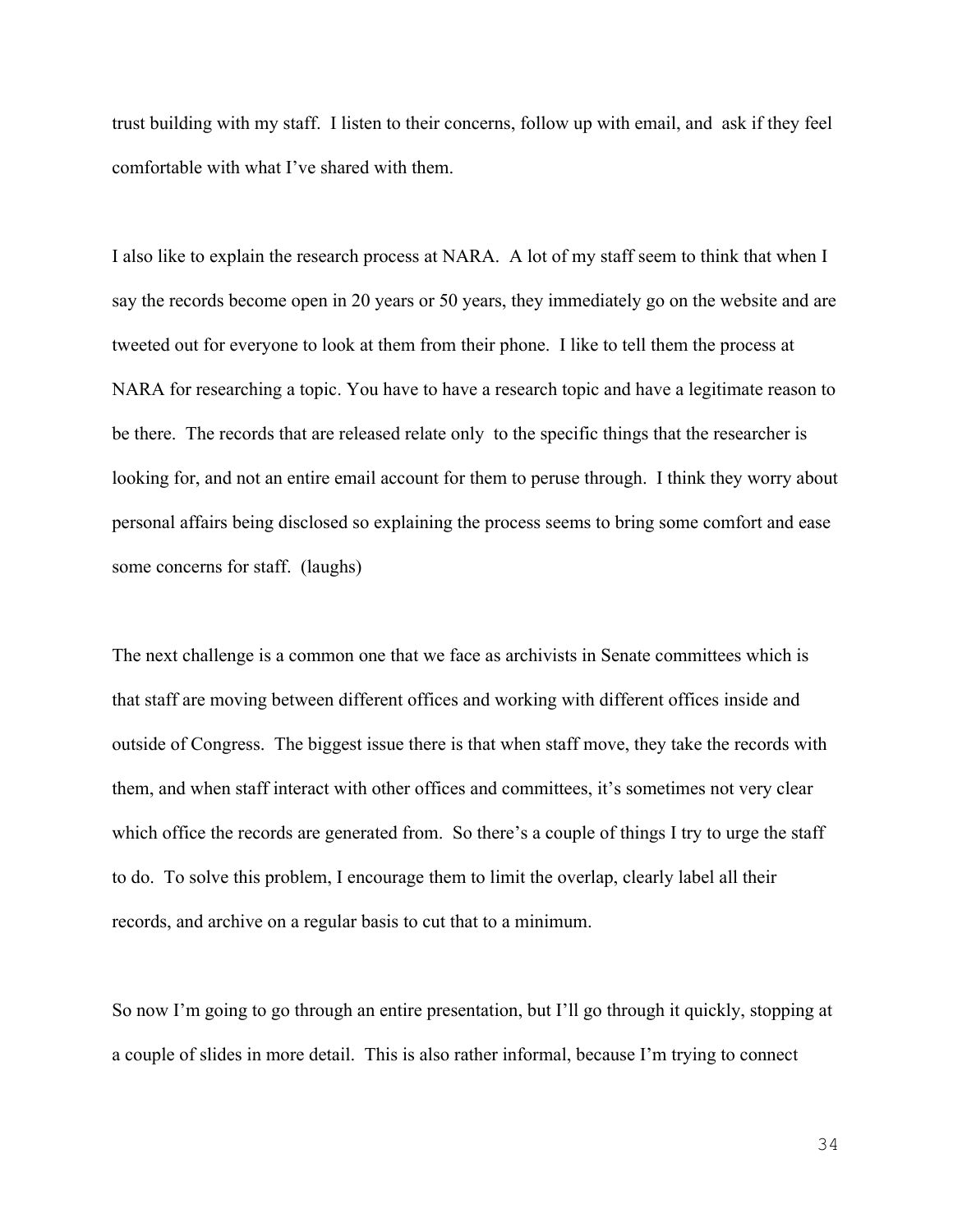one-on-one with the staff. I begin with what is archiving, what is a record, pretty basic concepts. I describe in records management, or archiving terms, looking at function. I'm trying to get staff to think about how their own roles on the committee are reflected in the records they produce, and how that information should reflect in the personal archiving steps they take. So one of the things I will tell them after I go through this slide is when I look at your records that you sent me, I should be able to come up with answers for all of those questions.

So, one of the other things I do is try to involve staff, and one of the ways that I think is helpful is by kind of showing them my vulnerability, and make them really recognize that I have a knowledge divide with them, and that's going to impact both how I archive, and their ability to do research in the future based on how I archive. So really focus on getting good labeling and good contextual information. And during one of the trainings, I asked if staff would be willing to engage in a new closeout procedure, and they expressed a willingness individually that they would engage in this. And I think that really gets a personal investment in archiving from the staff.

So I think a lot of staffers have concerns that, when I tell them to create an organizational system, I mean throw out whatever you have and do the one that I've created for you. So it's really important to emphasize that if they have a system, that's fine, that's what I'm looking for. I want a system that they can explain to me and apply consistently. Some staffers really want you to give them a system, but I can't come up with a system for them, it has to be based on how they naturally work.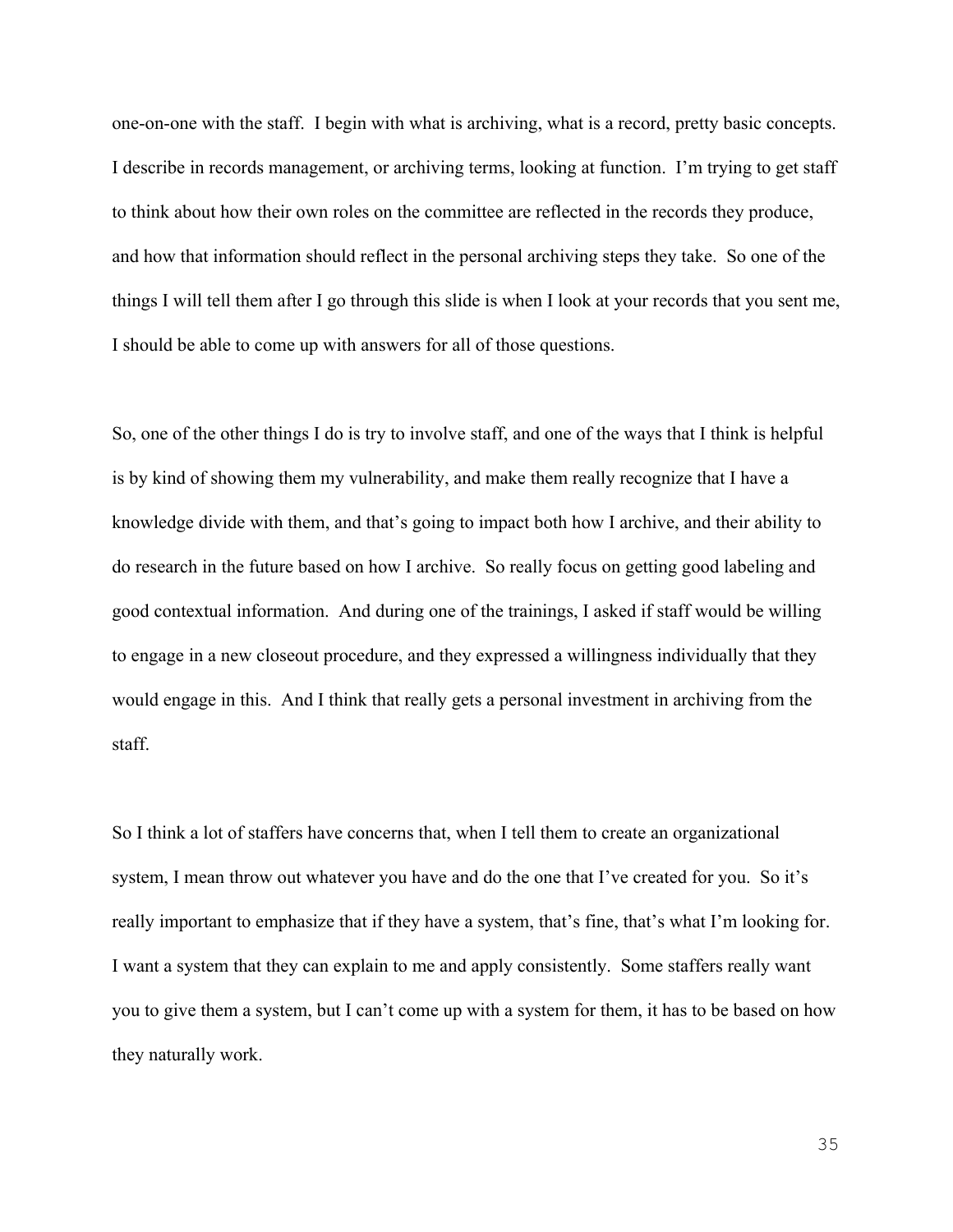So just to reemphasize that point, the next couple slides focus on folder names, and having good naming conventions. This is an activity that I walk them through to engage in that process a little bit more. And then this slide is for people who might have downtime, and might be able to give me a little bit more, but not feel pressured to do this on every archiving project. More on the basics of recordkeeping -- paper, electronic, email. And then this slide provides a quick list that I like for the staff to use when they're deciding what to keep. And it's to ease concerns that they need to keep everything that they ever received, every piece of mail, every unrelated note card. So, this is a guide that staff can use on a daily basis as they do their routine upkeep and recordkeeping.

Here's a basic checklist to use at the end, and this was from one specific training that applies to one specific team, which is what I talked about in the beginning. I really try to emphasize that I understand you're going to have record overlap, it happens. I'm not going to come and finger wag at you about it. But here are some things you can do to help me and make sure that we're all following the rules. I'm going to take another minute or so to go over some quick results and successes I felt we had in the committee. I saw an immediate increase in how many boxes of records were being sent to archiving. Some teams went back to their office and immediately started archiving their records. They were so excited to get them out. (laughter) The records themselves had better organization, better contextual information. During this training, I felt the questions I was being asked were better. People were asking both about archiving, and about how to use the archives for themselves, what was available to them, how long it would take for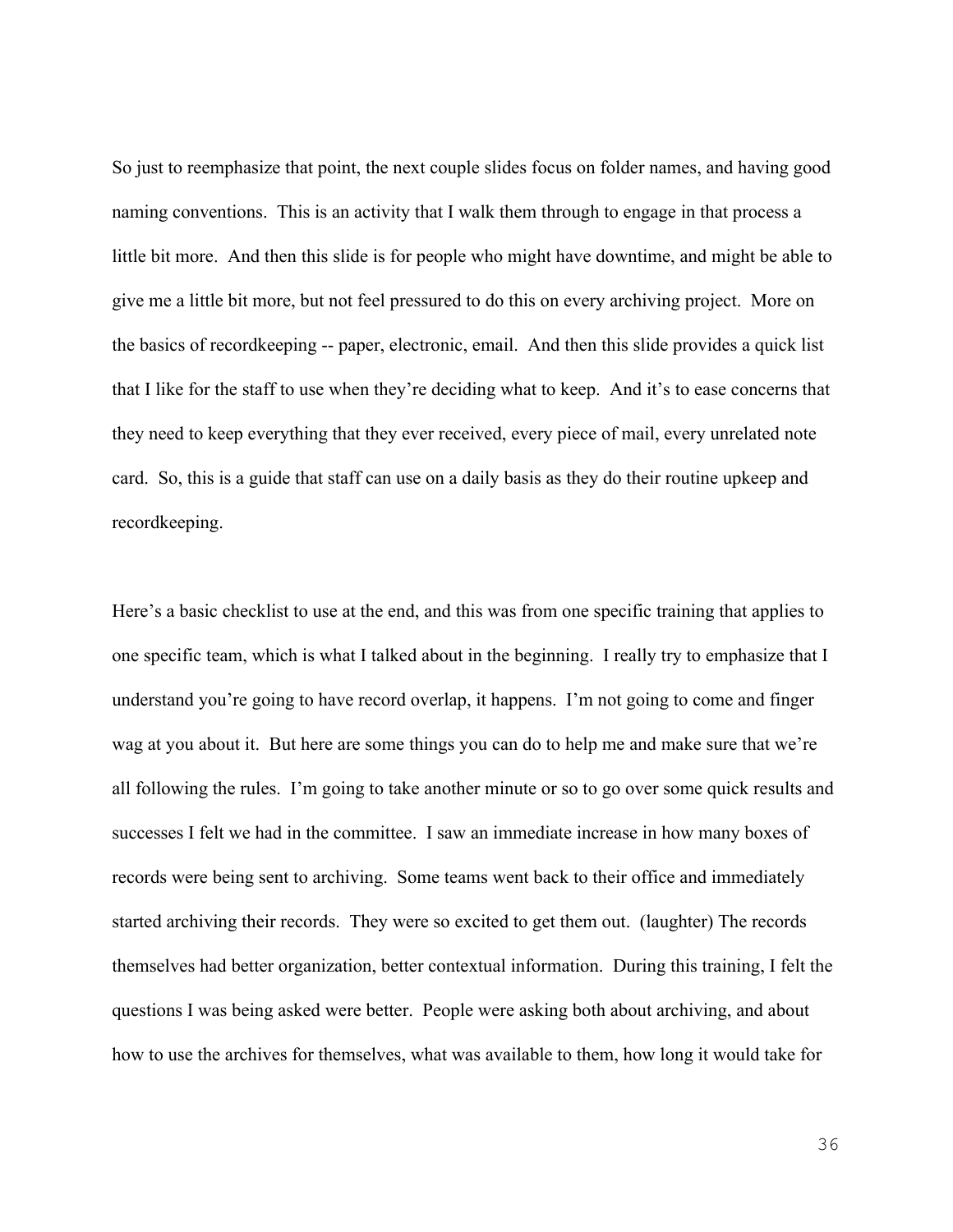records to get to them. Another reason to thank Richard and his team, every time I'm able to get a quick turnaround on their loan request is a win.

These sessions became easier to schedule and get teams onboard when we worked in small teams. I felt like staffers felt more responsibility to attend, pay attention, and listen, and take this to heart. So, I felt like this was a real success for our team.

Thanks for letting me present.

**Adams:** Thank you, Dina. Next up we have Charlie Flanagan with the Center for Legislative Archives.

#### **Charlie Flanagan:**

Thank you. The Center for Legislative Archives promotes civic literacy by using the Charters of Freedom and historic records of Congress to educate students and the public about the principles of civic life, and the Constitutional role of Congress in history, and today. We conduct educational outreach by presenting in person at conferences and workshops, and digitally, by video conferencing, and by posting lessons online. On this slide, for example, you see our new and instantly popular lesson that draws from the Journals of the first Senate and first House of Representatives to teach about the important role of civility in the rules and procedures of Congress, and in civic life.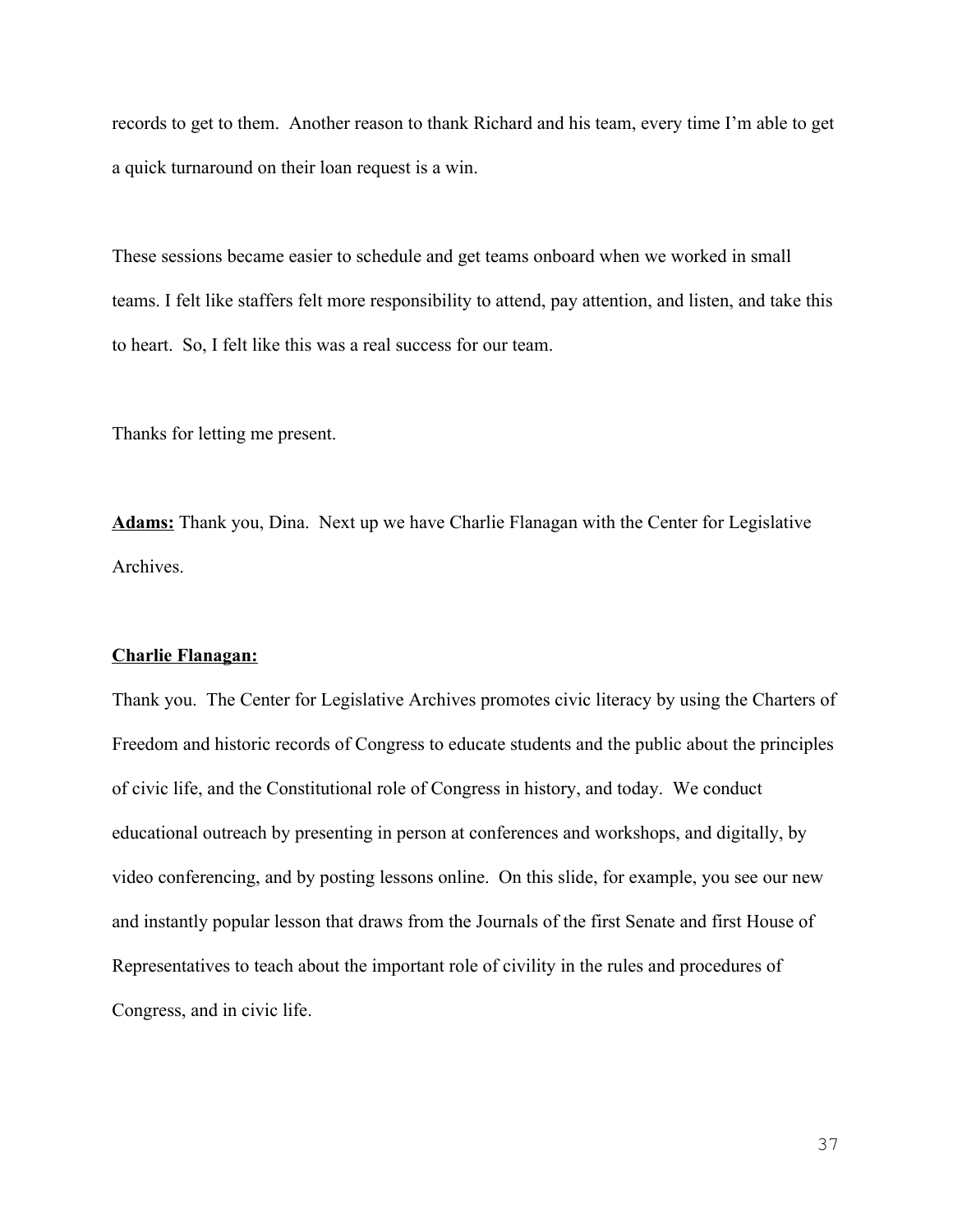Through our outreach initiatives, and by our contributions to exhibits at the National Archives and Capitol Visitor Center, we reach a national audience of teachers and students, and participate in a national conversation about promoting civic literacy. But what we do is really only a small part of the larger National Archives effort to promote civic literacy that has been championed by this Archivist of the United States.

It should also be noted that the Center's educational outreach program was launched in 1991, when this advisory committee, in its first report, recommended that educational outreach be a high priority in the Center's programs. Twenty-eight years later, we're happy to report on the current status of our efforts.

One of the primary ways that the Center contributes to civic literacy is by publishing digital media on our website. Center staff has designed lessons, digital apps, and e-books to enhance learning about Congress, the Constitution, and representative government. We currently host 31 lessons, 1 digital app, and 4 e-books on the website. The lessons are arranged in categories, reflecting the depth and broad sweep of Congressional topics. They represent the fundamental principles of government. Richard said I should have these little buttons light up as I read this, but I'm going low tech. The lessons highlight the fundamental principles of government, Congress in history, and how Congress works.

Web analytics show that our materials are used by teachers nationwide. In addition, anecdotal feedback tells us that our materials are popular because they're grounded in the specific needs of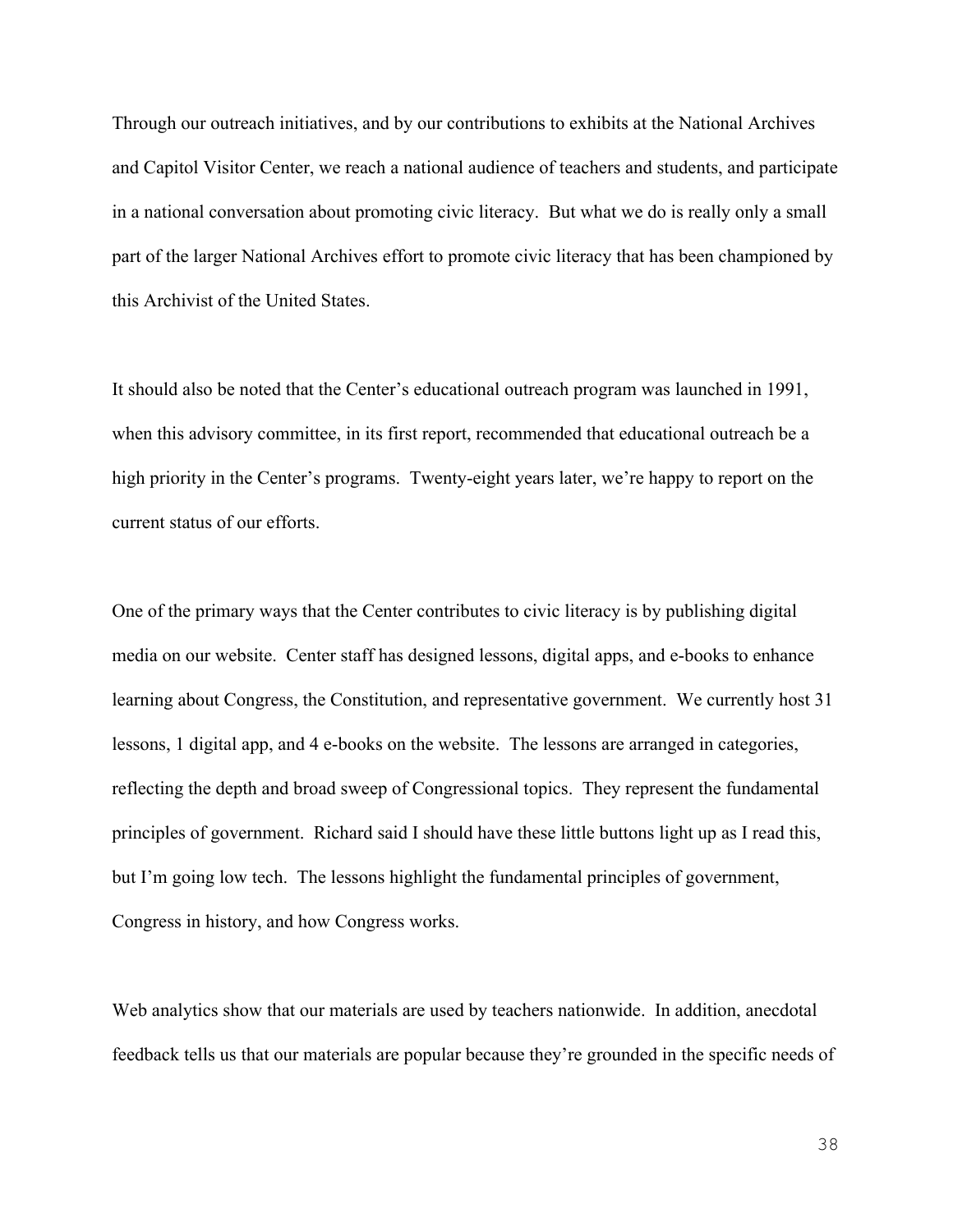teachers, and distinctive, because they engage students in making abstract civic concepts visible. Also distinctive is the volume of House and Senate documents we feature, which provide documents and evidence that can be seen and experienced by students. We enable teachers and students to work together to see the big civics ideas embodied in the standards they teach and learn.

All of the items on our website originated from conversations with teachers. Over the years, we have asked teachers about the topics that are the toughest to teach, and use their responses as our starting point in designing lessons and other resources. Hard-to-teach topics are at the heart of our most popular lessons. But sadly, over the years, teachers have told us that their biggest challenge is teaching about the foundational documents and principles of our civic life. Specifically, they've asked for help with teaching students to understand the Constitution, the Bill of Rights, the Constitutional role of Congress, and teaching students to delineate the legislative process in Congress.

We responded with "Teaching Six Big Ideas in the Constitution," a lesson that engages students in making a visual map of the Constitution, and identifying the elements of its design for government. "Congress Creates the Bill of Rights," a digital app that shows how the first Congress acted as a national forum, debating and shaping through compromise the proposals that became the first 10 amendments. And, as you can see in the examples on the right side of this slide, the app shines a spotlight on how Congress shaped the First Amendment. But again, we are making big civics processes and ideas visible.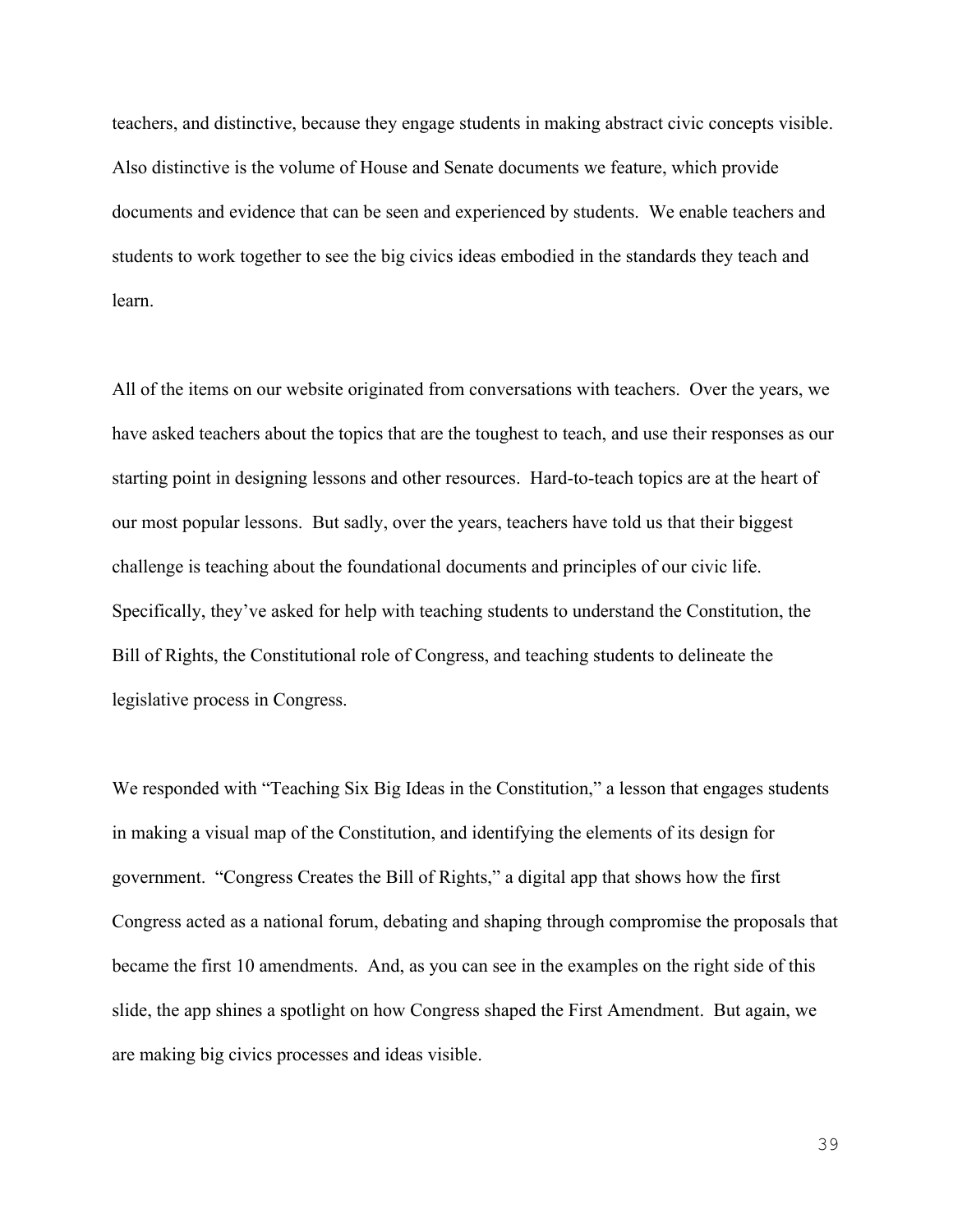"What Congress Does, and Why It Matters." We had a Member tell us that he wanted to take this up to the Hill with him. (laughter) "What Congress Does, and Why It Matters," is a puzzle-based lesson where students collaborate to identify the various ways the House of Representatives, the Senate, and individual members of both bodies, serve the American people and fulfill their essential Constitutional roles.

And "The Legislative Process," is a flowchart-based lesson where students work together to trace the steps in the Congressional path traveled by bills and the actions which elected representatives take as they propose, debate, amend, and vote on bills.

Three of our e-books complement the lessons we've created by providing visual primary sources to engage students in developing civic literacy. When teachers told us that their students, despite being immersed in visual media, could not analyze visual primary sources, we created these e-books to improve student achievement. They provide resources that teachers can use to instruct students on how to study history by analyzing visual sources. Each e-book features political cartoons drawn by Clifford K. Berryman and Jim Berryman, selected from the United States Senate Collection, and uses them to engage students in discussion-based analysis of the principles and institutions of civic life, and their impact on history.

A quick look into our latest e-book shows what our books are like in general. *A Visual History, 1940 to 1963*, *Political Cartoons by Clifford K. Berryman and Jim Berryman*, presents 70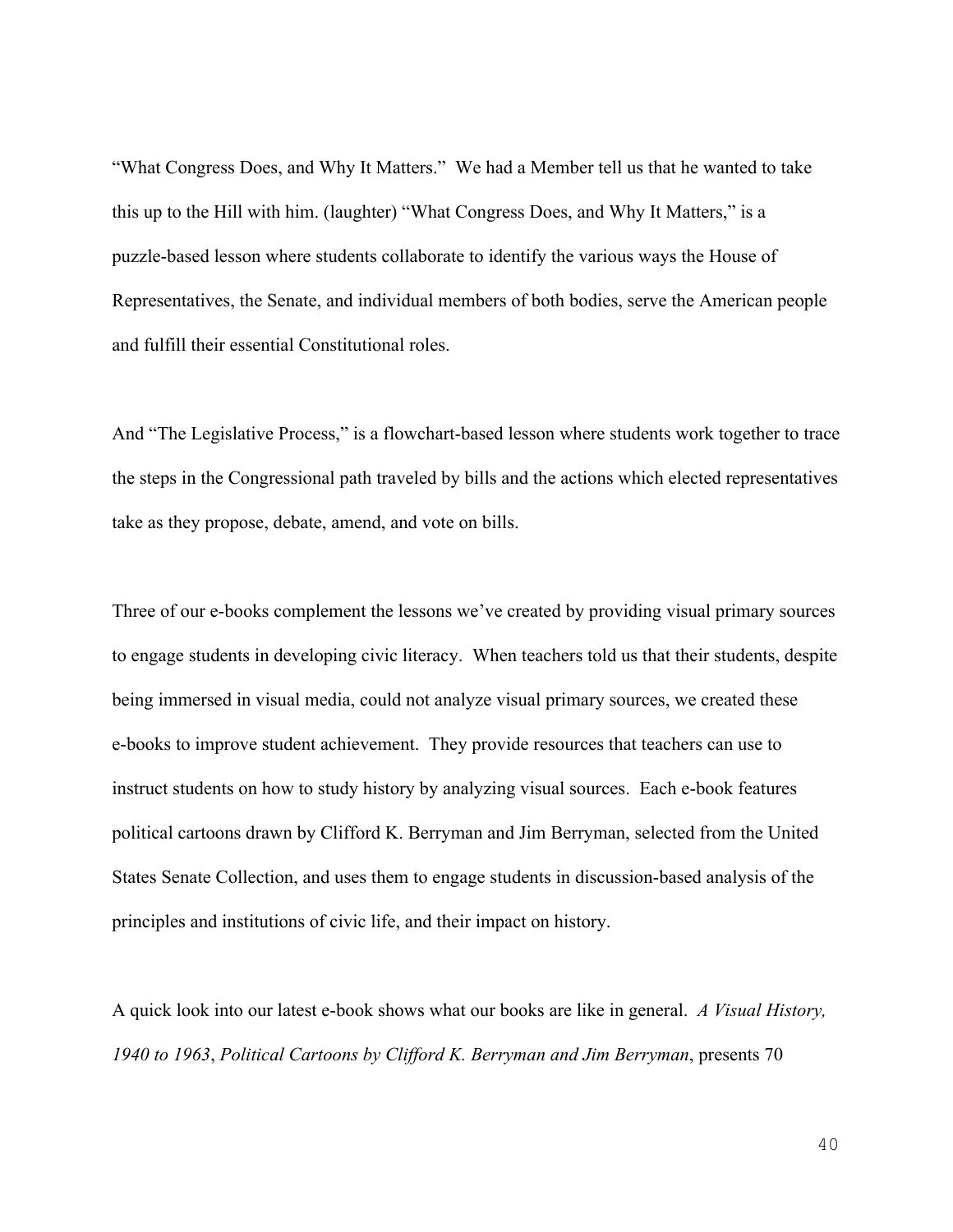political Cartoons that invite Students to explore American history, from the early years of World War II to the Civil Rights Movement and the Space Race. These cartoons frame important topics and moments, from World War II to the Cold War, to Civil Rights, to the Space Race.

Our digital resources have been popular with teachers. But, the Center has made its greatest contribution to developing civic literacy through direct contact with teachers at professional development workshops. The Center has worked with four major state-level partners since 2010, and staff have presented at an average of 15 professional development workshops per year, reaching an annual average of 520 teachers. Working with our major partners, Center staff have presented at 55 Humanities Texas Teacher Institutes, 24 workshops hosted by the Lou Frey Institute for Politics and Government at the University of Central Florida, 10 workshops hosted by banks in the Federal Reserve system, and 13 workshops hosted by the Robert C. Byrd Center for Congressional History and Education at Shepherd University in West Virginia.

Presenting directly to teachers at professional development workshops has made the best use of our small staff and limited resources. We've also learned that coaching teachers on using specific lessons makes it far more likely that they will adopt them to improve student achievement in their classes. If we estimate that each of the teachers we encounter at a workshop teaches 100 students, the Center's influence is quite extensive. The 520 teachers we meet on average each year potentially use our materials with 52,000 students. Teachers have praised our workshop sessions for supplying ready-to-use lessons keyed to state standards and benchmarks.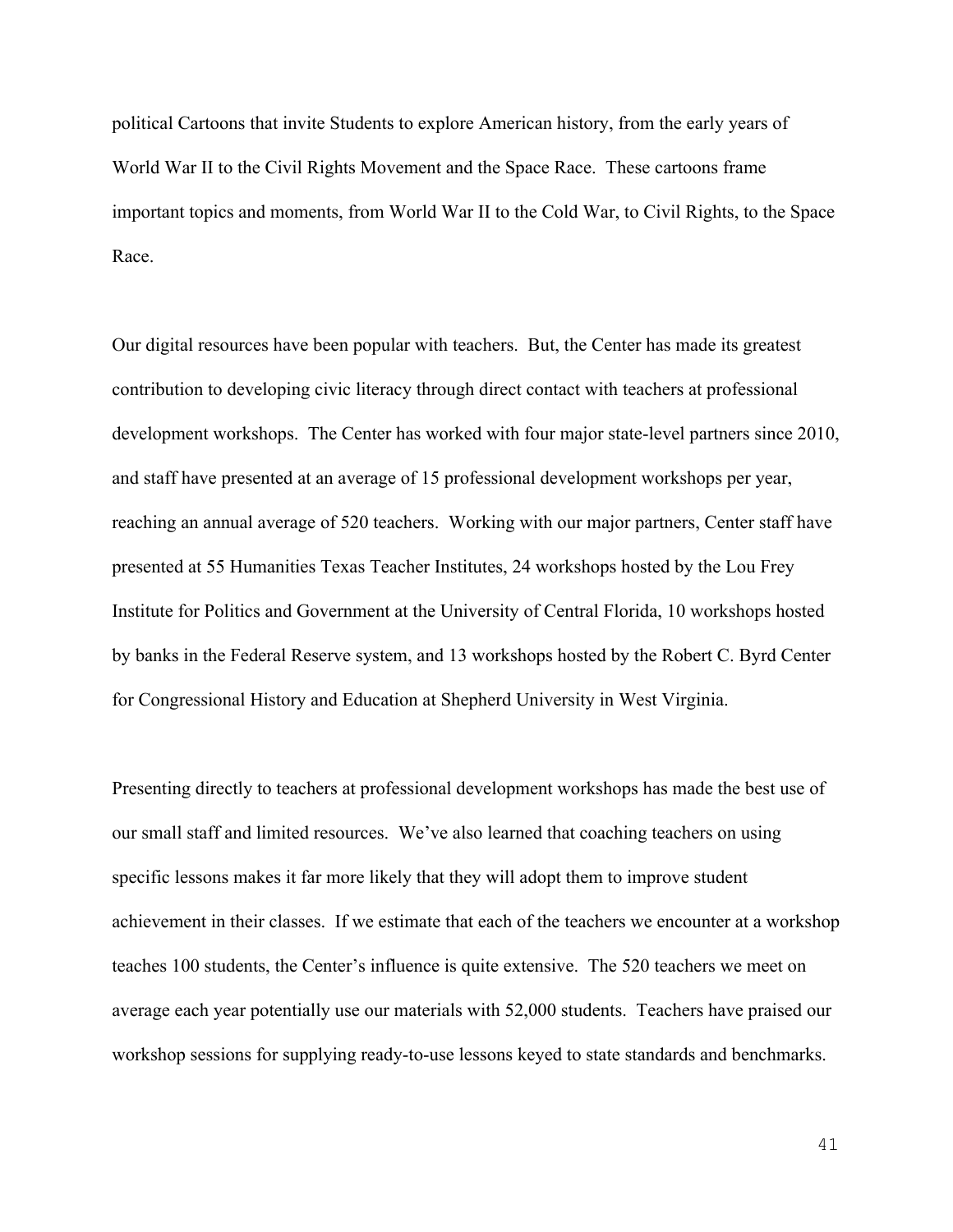They've also been eager to share anecdotes and images of students using our lessons in the classroom.

We gather teacher feedback from workshops and pay close attention to what we hear from the participants. We've heard three comments the most frequently. First, teachers appreciate our coaching them in how to teach with primary sources about challenging topics. Second, teachers value our modeling of active learning techniques, designed to engage their students in discussions of big ideas in civics and history. Third, teachers appreciate hearing about a lesson today that they can easily teach with tomorrow.

Teaching about essential topics in civic life, and teaching students to engage with one another in civil dialogue, are critical challenges facing America today. Outreach by the Center for Legislative Archives has been oriented toward helping teachers address these challenges by engaging their students in active learning-based study of primary sources. Teaching today's students to conduct actions such as analyzing documents and decoding what the institutions of Constitutional government do, as well as debating concepts of liberty, equal rights, and representative government, are the foundation of America's civic future. We appreciate having the opportunity to contribute to the important work of preparing students to be informed participants in civic life. Thank you all very much for letting me present.

## **Adams:**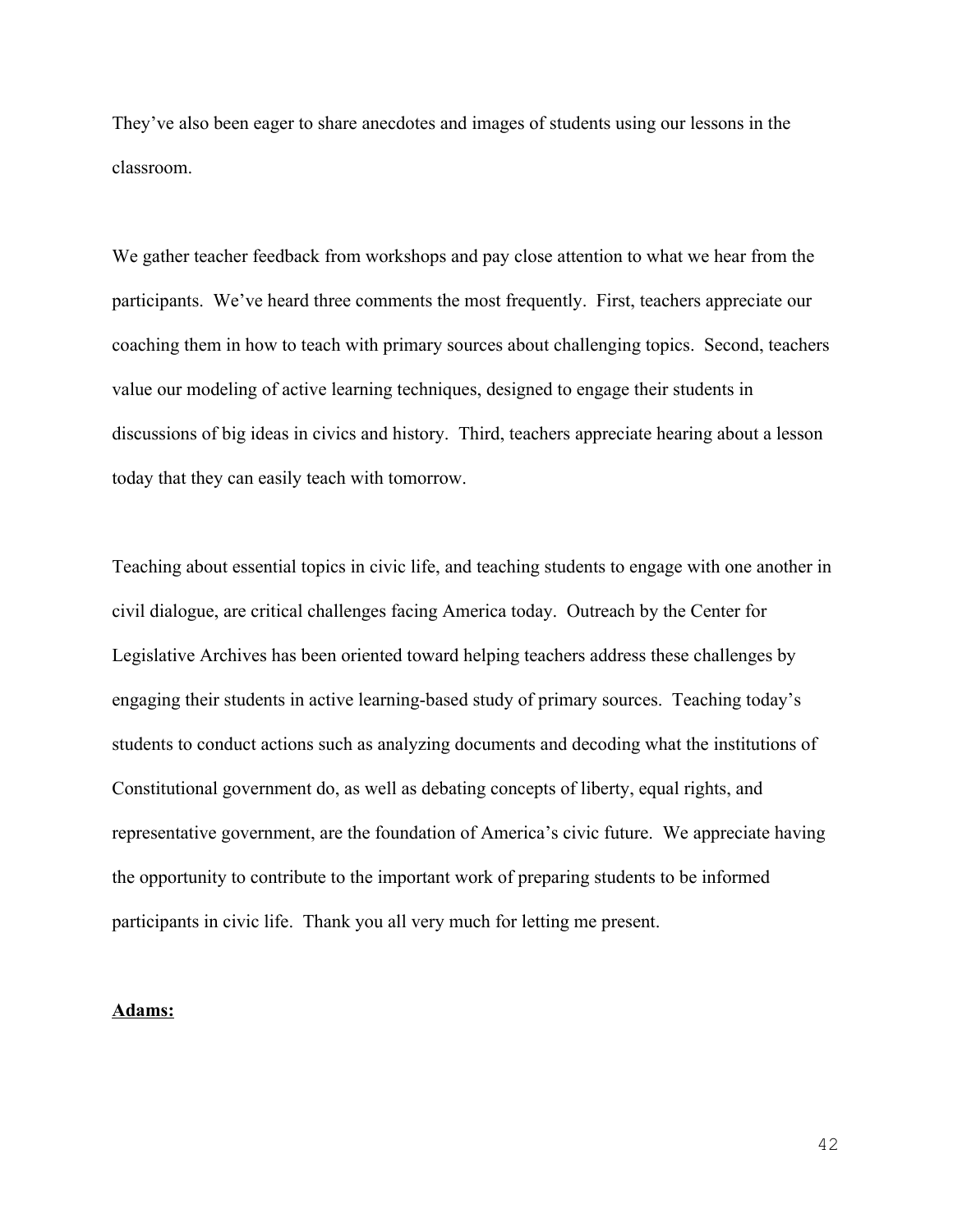Thank you, Charlie. I now invite Jennifer Reidel, civics teacher in residence at the Library of Congress, for her report.

## **Reidel:**

Thank you for having me today. "I think it was prophetic that the movie shown on the *U.S.S. Helena*, the eve of December 6<sup>th</sup>, was *Hold Back the Dawn*. How I wish we could have. The torpedo hit us a few minutes after 8:00 a.m., killing 35 sailors. I was sitting on the edge of my bunk, trying to decide if I should go to breakfast, or back to bed. That decision was made for me. The general alarm went off, followed by the announcement, 'All hands to general quarters, the Japanese are attacking Ford Island.' Just seconds later, the ship was hit, and lights went out. I was partially dressed, I scrambled out of my room and through the hatch just outside my room to the main deck. The first thing I saw was an airplane with a big red sun on the side, diving on our ship."

This description of the attack on Pearl Harbor is from the experiences of my grandfather, Lieutenant Leroy C. McCormick, Pearl Harbor survivor and World War II and Korean War veteran. I grew up with an elementary school teacher as a mother who was our extended family archivist and historian, and a father as a lawyer. Because of their influences, I have always been drawn to the power of narrative, and especially stories rooted in historical events relating to our systems of government, its law, and the influences on American people. I have taught high school social studies for 23 years, and my undergraduate and graduate degrees are in history with a graduate focus in Constitutional studies and thesis research centered on forced-confession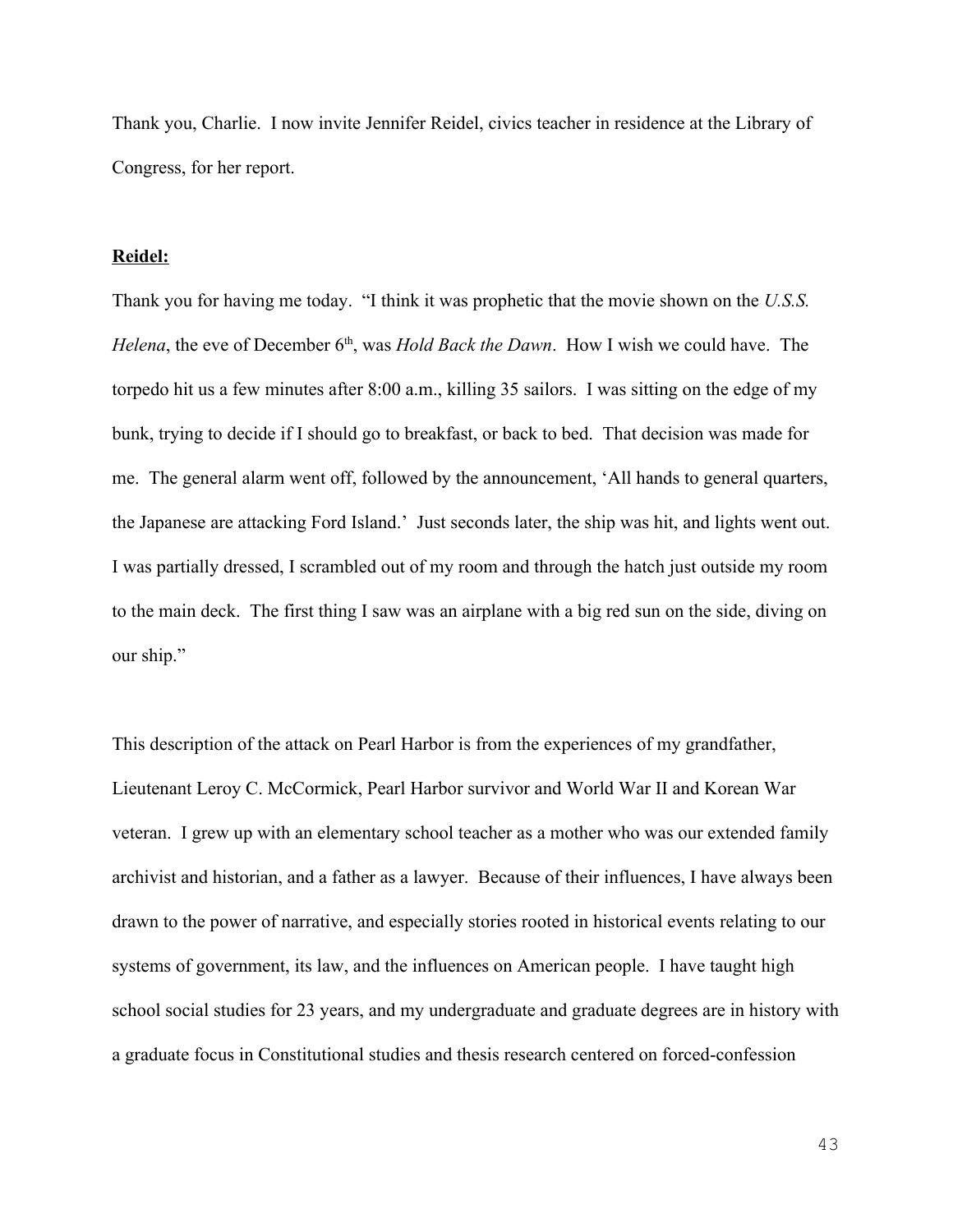cases. The bulk of my years in the classroom were in a conservative rural farming town in the northwestern corner of Washington State. I taught standard civics courses, AP government and politics, and law and society. My students generally came ready to learn and knew something about our governmental structure, and about our history.

Four years ago, I decided to shift my focus and work in a public alternative high school in a different district. The vast majority of my students in my current school live on the margins of society. Many come to school to get basic needs met, and experience homelessness, addiction, abuse, and isolation. For most, there are no dinner table conversations about governmental structure, our nation's history, and how to civically engage. Teaching civics in this environment is demanding. Yet it is more essential, as I have the opportunity to equip the most marginalized with the knowledge about their government, and ways to engage with it.

Besides this being the change of a lifetime, the civics teacher in residence position this year at the Library of Congress allows me the time, and space, and energy to dig deeply into the richness of the Library's collections, to find compelling stories that highlight our history and civic principles for social studies, and specifically civics classrooms. I serve in my position for the entirety of the school year until June 2020. As the teacher in residence, much of my day is spent researching our digitized collections for primary sources that might help illustrate a civic ideal or some aspect of our system of government. I believe that to effectively understand the civic ideals of our nation, it is key for students to learn of instances in the past where that idea was tested, interpreted, and defined. Consequently, while here this year, it is my goal to write blog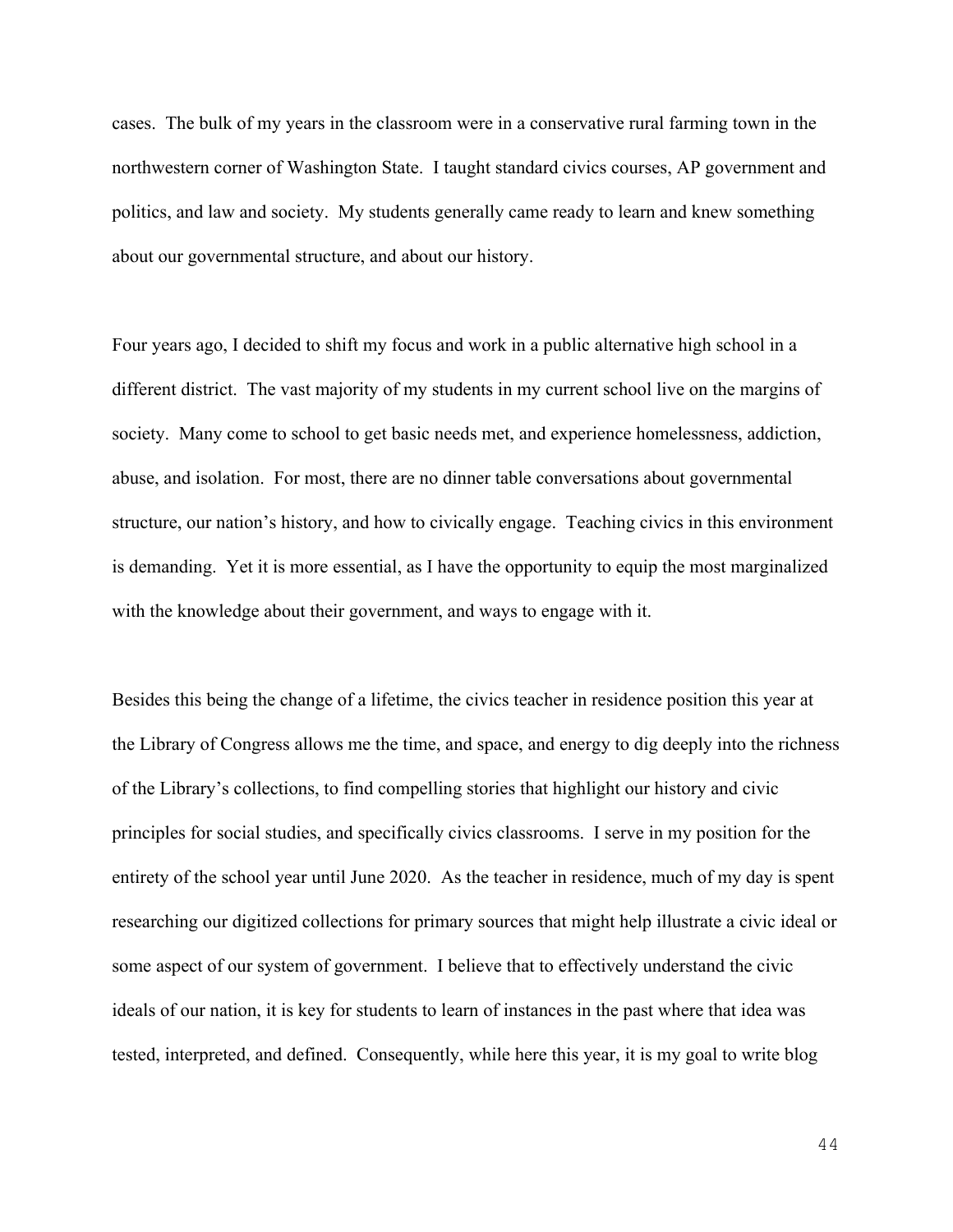posts and articles which focus on specific governmental systems taught within civics courses: federalism, checks and balances, separation of power, limited government, rule of law, to name a few.

For example, this fall I found primary sources in our collection which I hope would broaden student understanding of the Little Rock Nine and federalism. Despite federal involvement in the desegregation of Central High School during the 1957-'58 school year, the district closed the years following that school year. I found photos, including President Eisenhower delivering an address to the nation, a photo showing school lessons being delivered through TV in place of in-person school. I also found a poignant photo of closed, darkened hallways, in contrast of the year before with integration. In another blog post, I identified primary source documents to use when teaching about Cherokee removal and federalism.

My most recent project has focused on writing a journal article for the National Science Teachers Association, "The Science Teacher on Social Justice and Science." The article tells how President Truman was influenced by the worst air pollution disaster in American history in 1948, in the town of Donora, Pennsylvania. A town of approximately 13,000 people, many of whom were immigrants working in the mills. Twenty people died, and 1,400 people were hospitalized over a four-day period due to the deadly smog. Because of that tragedy, Truman subsequently ordered his executive department head to jointly sponsor the first federal conference on air pollution in 1950. Out of that conference came the recommendation for more scientific research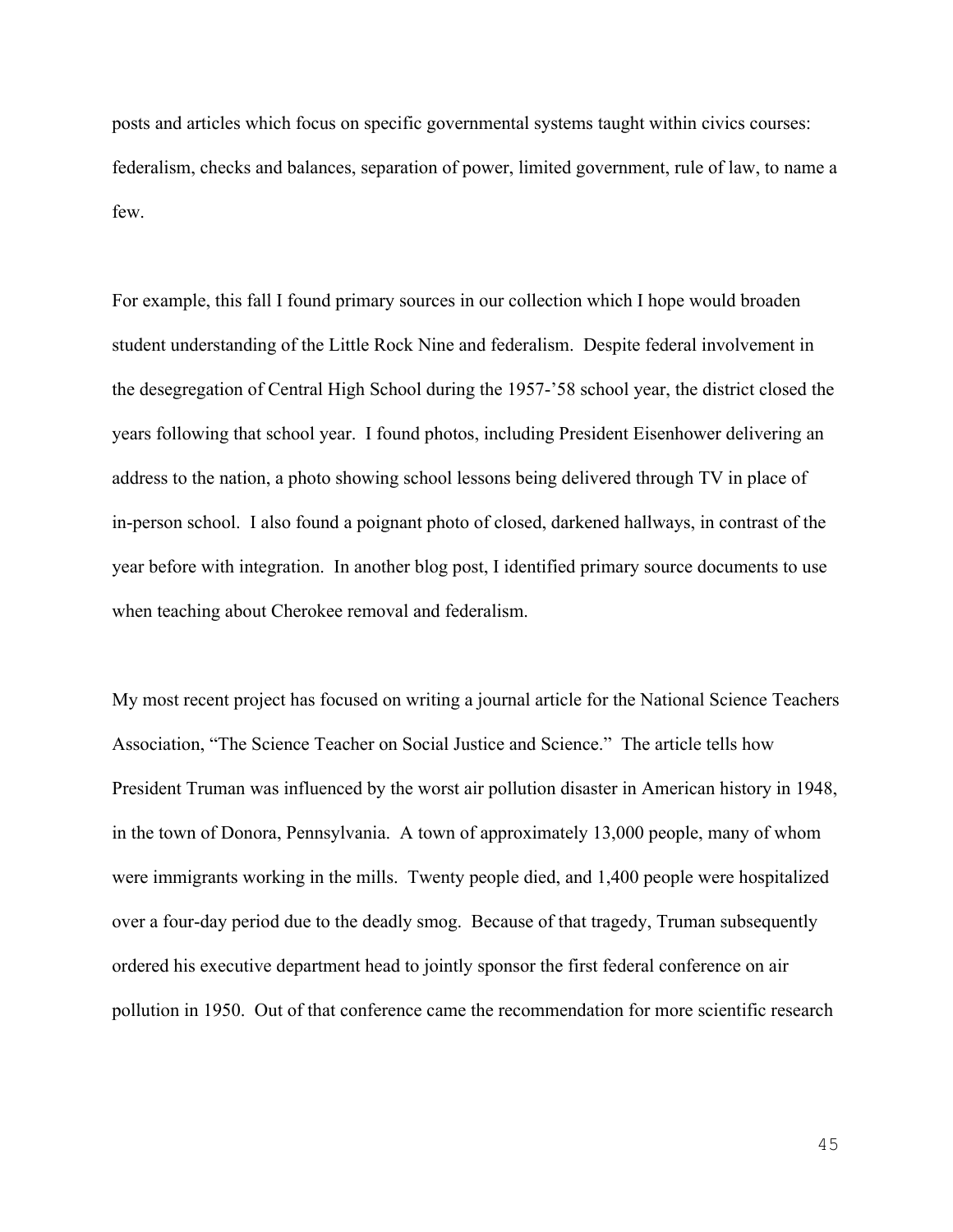on the impact of air pollution and its connection to health. And in 1955, Congress passed the Federal Air Pollution Control Act, which did fund air pollution research.

Now in addition to research and writing blog posts and journal articles, I have the privilege to work alongside our professional development team members in preparing for and facilitating teacher training, and staffing the Library of Congress booth at educator conferences.

One other facet of my position is to have the chance to share with Library staff the realities of teaching, and specifically in civics and social studies classrooms in 2019. What I have told them, I will tell you. No Child Left Behind, and its intense focus on testing, relegated civics and social studies to the sidelines. District resources go to curriculum and teacher training for subjects which are tested. Social studies and civics, for the most part, are not. In practice, this has meant minimal social studies and civics instruction in elementary schools, and only what is required by states at the secondary level. While some states have worked hard to offer teachers a scope and sequence of what should be taught in civics, most leave content selection to districts, and by default to individual classroom teachers. This translates to secondary social studies teachers and civics teachers curating and creating almost everything they use themselves.

This is where your efforts and your educational mission within your respective institutions become really essential. Anything you can offer teachers which is already a high-quality, nonpartisan resource, and is ready to use, is a lifeline to a stressed teacher. Primary sources edited for clarity and size that are ready to print or display are far more likely to be used than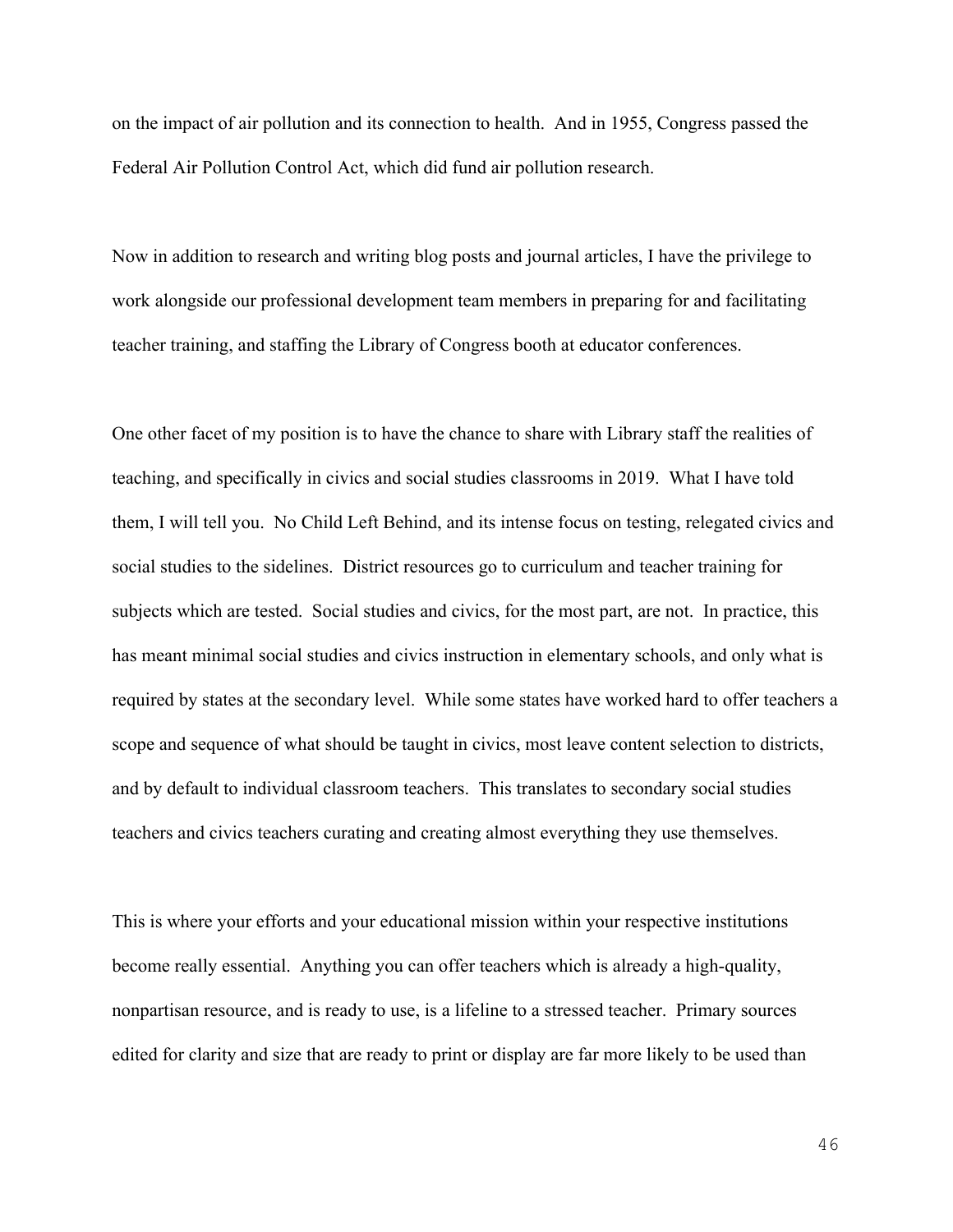those that require extensive modification in a classroom. Resources offered in multiple languages and reading levels would significantly help teachers modify curriculum for a variety of student needs. And lastly, offering suggested strategies to use the provided resources can make all the difference of what a teacher does with your materials.

In 1944, at an I Am An American event, Judge Learned Hand said, "I often wonder if we do not rest our hopes too much upon Constitutions, upon laws, upon the courts. These are false hopes, believe me, these are false hopes. Liberty lies in the hearts of men and women, and when it dies there, no Constitution, no law, and no court can save it."

It is my hope through your collective work, and the support of educators, we can ensure liberty will be embedded in the hearts of future generations who know about and will engage with their government. Thank you.

## **Adams:**

Yeah. (inaudible).

## **Koed:**

I want to thank our three special presenters today. Dina is a good example of the value of our committee archivists. We work so closely with our committee archivists, and they're absolutely essential to the work of preserving Senate records, and to bring that outreach to staff members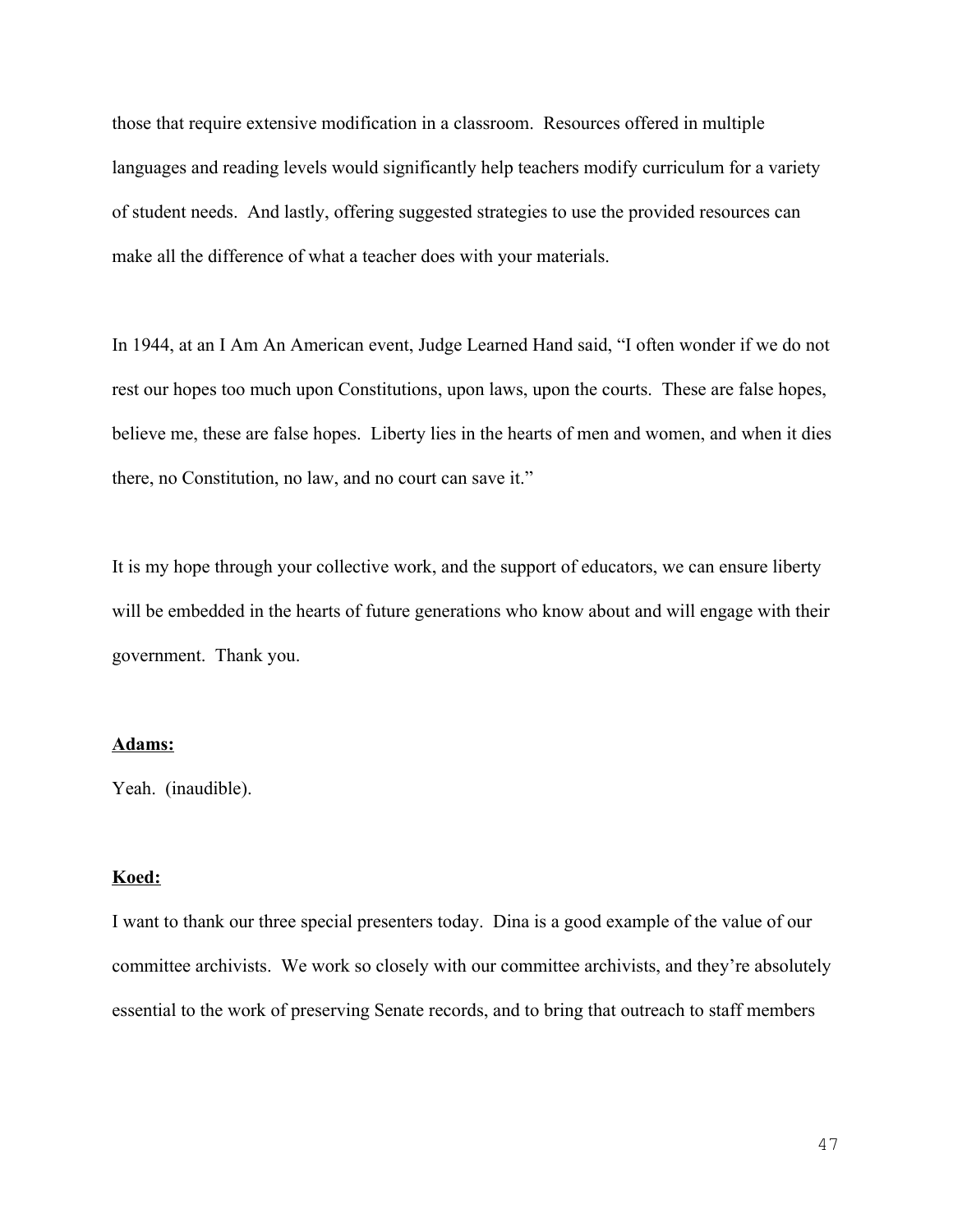that need to be informed about the process so that we can be sure their records are being preserved. So thank you Dina for coming today, we really appreciate that.

And to Charlie and Jennifer, I will preface this by saying I've mentioned to this committee in the past that we were in the process of reorganizing all the historical material that we have on the Senate website, and we're deep into that project, and hope to have, by the end of 2020, that online and in its new form. But one of my principal goals in that reorganization process is to make the material more accessible. But also, to make it accessible in ways that teachers and students can use it for civic education.

And it won't surprise you to hear that the first person I reached out to on that was Charlie Flanagan, (laughs) who came to meet with us a few weeks ago to talk about the information as it exists now, but how we can better organize and package that information, to make it available to elementary school teachers, to middle school teachers, to high school teachers, and that's something we're looking at very carefully and thoughtfully to see how that happens.

And I will be reaching out to Jennifer as well, you'll be hearing from me, be sure of that. As well as other people, I have quite a list growing that I've been talking to, including a young woman who just won the History Teacher of the Year Award, and so these are wonderful resources for us, and it's a big project we have ahead, but I'm looking forward to trying to move in this direction. I think we can all agree that we are in a crisis of civic education, and David and I have talked about this before, and I think that everything we can do as a group, as well as in our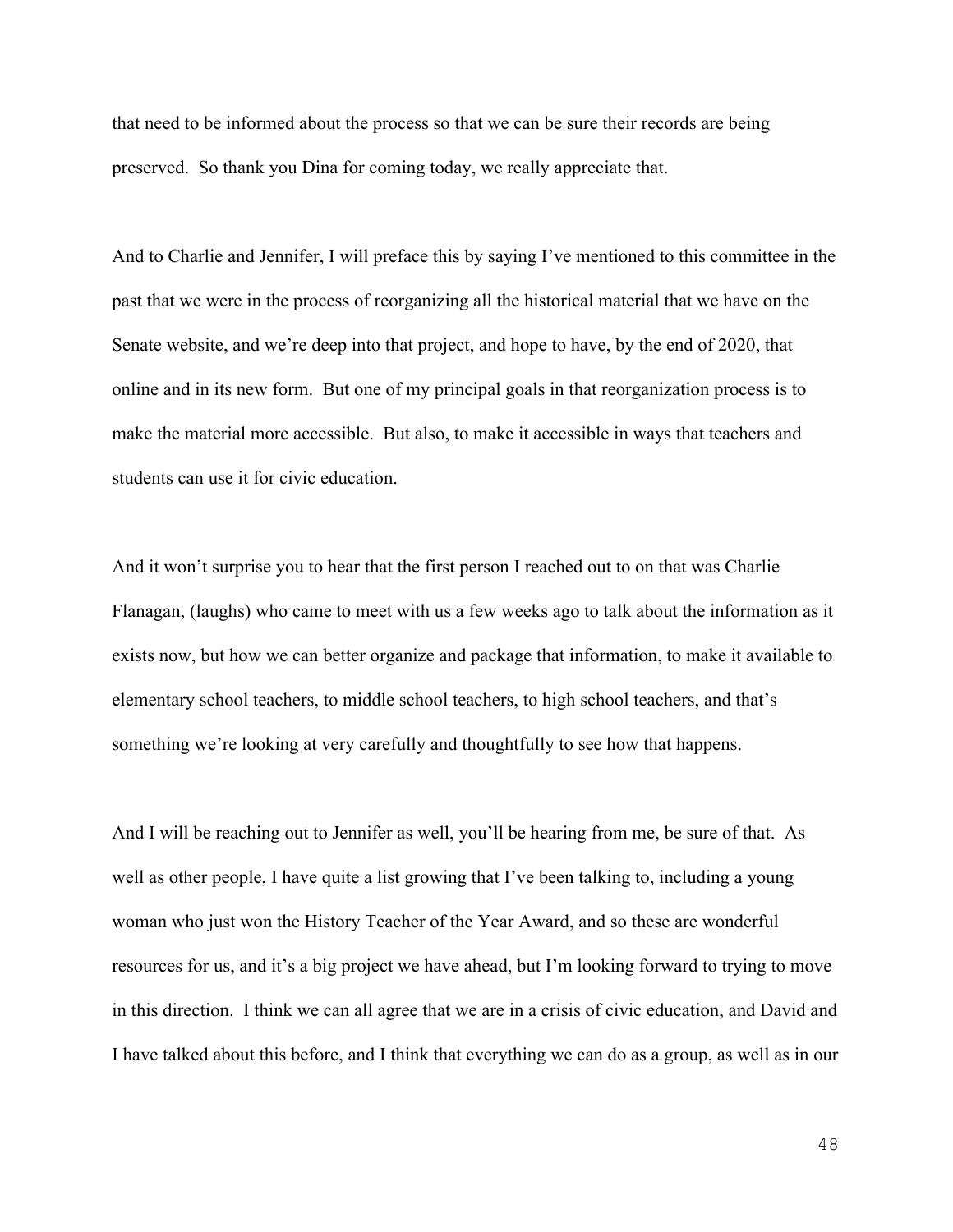individual offices, to help promote civic education, we need to do our very best at that. So I'm open to ideas about how this committee could help further that goal, and feel free to send me emails or some other communication for the meeting coming up in June. One of the things we'll be talking about is lessons learned, I think that's a great idea. But the focus on civic education is absolutely vital, so I'm open to all ideas on that front as well. Thank you, everyone.

#### **Bell:**

Hi. I hope you all understand why we chose Jen. (laughter)

## **M:**

Yeah.

#### **Bell:**

One thing that we're fortunate to have, and that Jen is fortunate to have, is with us, we also have an Einstein Fellow in science, Amara Alexander, who is from Tennessee. And she is able to bring the science end of things and remind us that we have to look at both sides, especially since science education fell to the side at the same time that civics education fell to the side. I do want to encourage you, in addition to using Jen, gently please, because we need her too, is to come over and see the Rosa Parks exhibit, but also, we're going to be doing a one-day teacher institute featuring the resources of the Rosa Parks exhibit on February 1<sup>st</sup>, and if you're wanting to attend, let me know, because I'm sure that my colleagues would be more than happy to have you sit in and see what we're doing. I also know that Lee Ann Potter, who's the director of educational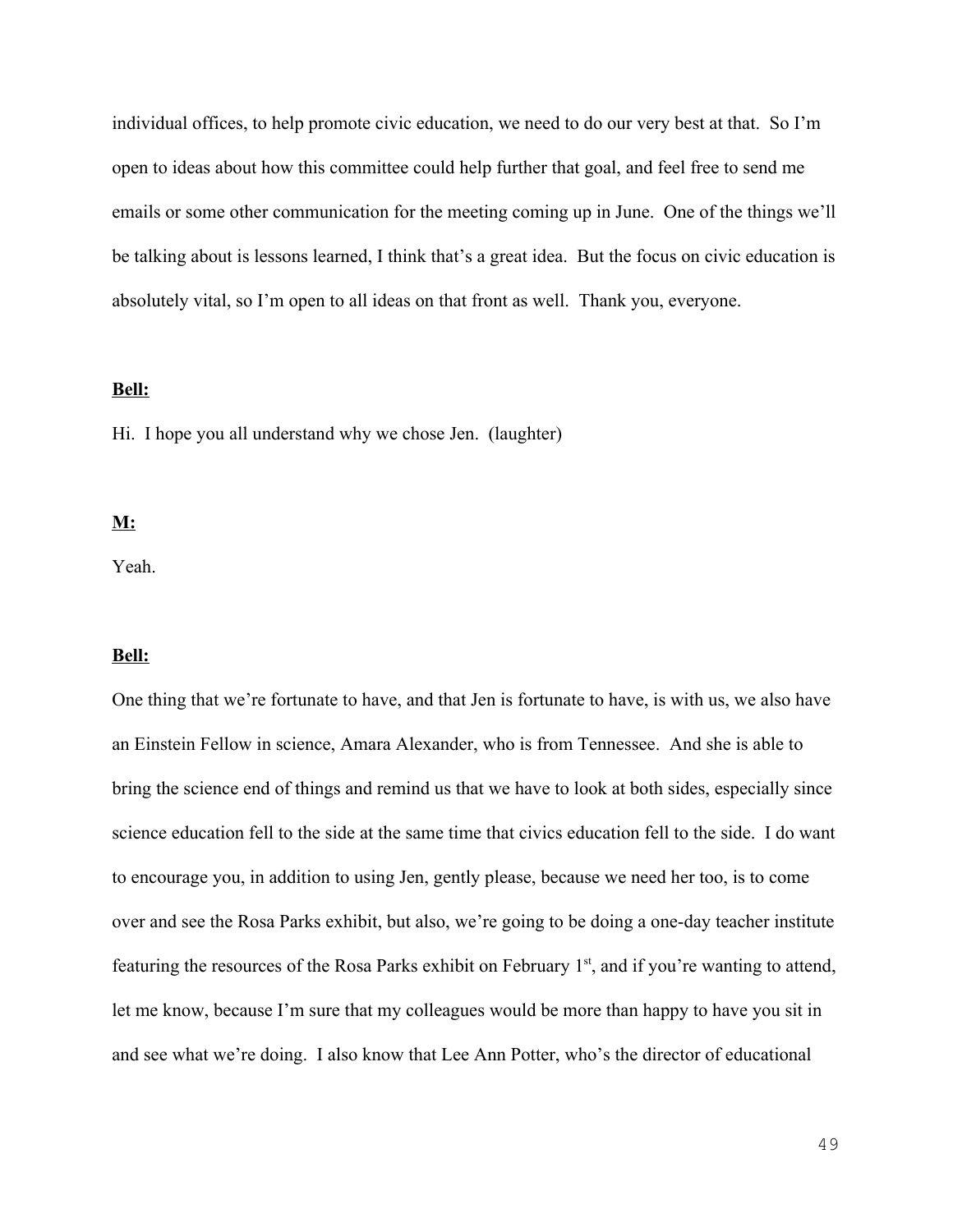outreach, is always ready and willing to work with all of you to develop programming, as well as our new teaching with primary sources partners, which include National History Day, the National Council for the Social Studies, the National Council for the Teachers of English, and the Right Question Institute. We're also going to be working to expand what we can do, and what we can offer, and I know that all of you can offer resources that support our programming.

#### **Vogt:**

(inaudible). At the University of Georgia special collections libraries, we are now in the fifth year of a special collections libraries faculty program where we offer to university faculty the opportunity to participate in a program with our archivists, who use materials from our collections in their teaching. So they would spend a year with us in which the first half of the year would be going through the collections, finding materials that they will then incorporate into the curriculum for the fall, and have special projects that their students will work on. It brings them into the archives, and I would say that now, 60 percent of our use in the Russell Library alone is for undergraduate students. And it's really good to get these students in, and to have them working in original materials.

I've talked with this group before about a young professor we have in theater and film studies, Dr. Amma Ghartey-Tague Kootin. She likes to be called Dr. Amma, which is much easier. But she is very much into using archival records in performance. And so, when she was at University of Buffalo, before she came to Georgia, she worked on certain projects there, and she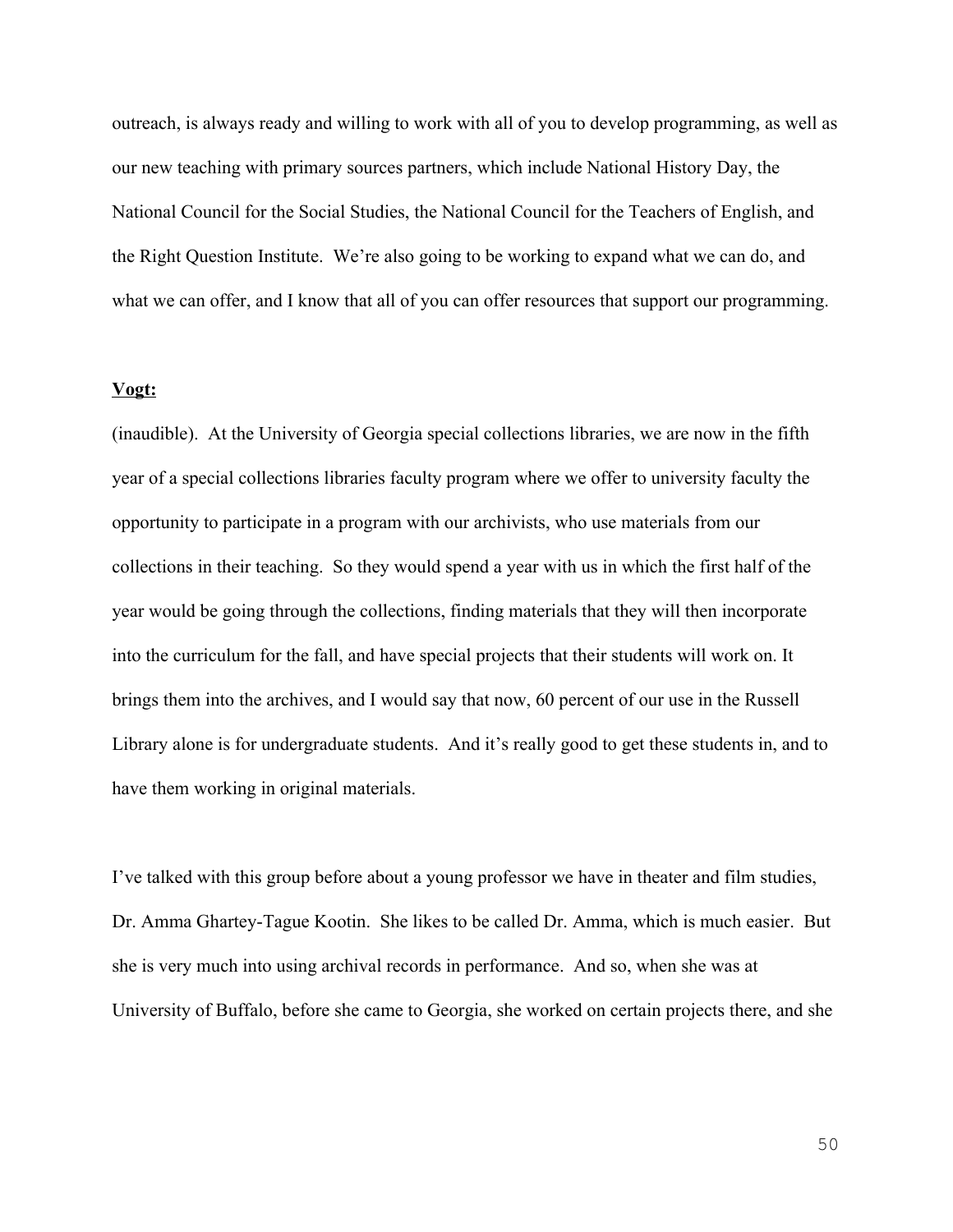will have, I believe, something coming to Broadway around 2021. But this year, she did work based on an exhibit we had in one of our three collections on incarceration in Georgia.

So she took this up with her students, she got some Mellon money, and some other money, and some private money, to pull all this together. And so her students really looked at this, and how do we work with these feelings we have when we look at these records? How do we present this to others? How do we share this thought, process what we have? The way to do that is through performance. And this expanded such that they brought in Spelman College in Atlanta, and they are also performing in this play. And in writing the script, they brought in a writing group in one of the local incarceration facilities in Atlanta, so they participated in the writing. The first performances were held in Athens this past month. There were four there, and then there will be four in, at Spelman in Atlanta in February. And so, students from both schools were in the performance.

One thing I really enjoyed, which seems only an archivist would like, they brought document boxes into it. Leading off with the document boxes, opening them as part of the performance. And then again at the end, they brought that back in, back to the document box. And I was talking with her about this, and I said only an archivist would appreciate this box being a part of the performance. (laughs) But she said, it's so interesting you would say that, because when I was talking with the students about the improvements that we could make, because it seems to be sort of a living project, they wanted to use the boxes more. They wanted to bring them in where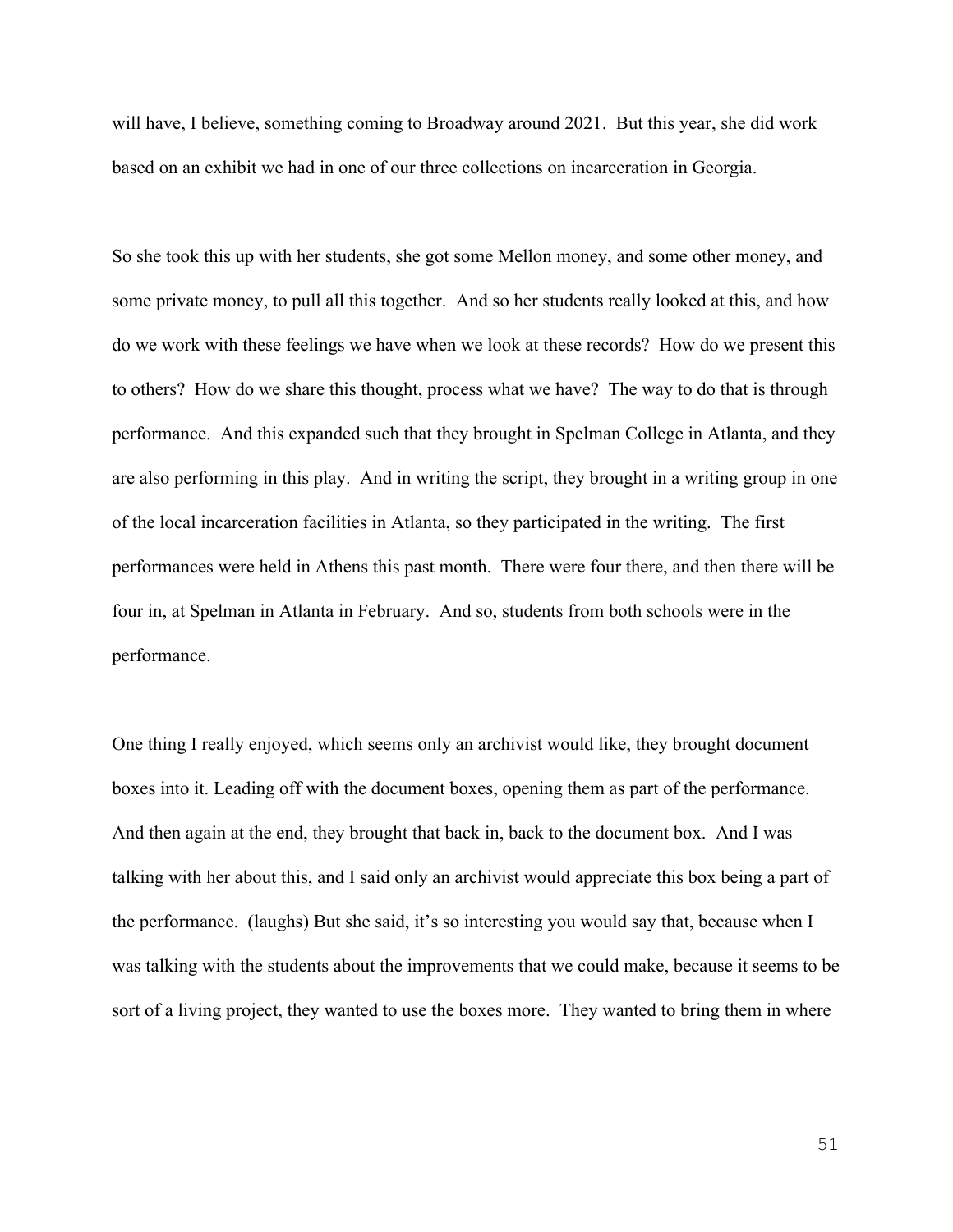there would be some presentations on a particular topic, and pull pages from the box, and then seemingly read from the pages to give more authenticity to what the performance was.

So this has just been such a delight for us, such a creative opportunity to see how these records can be used and shared with different audiences. So we're very, very excited about this program we have, and working with people like that, it's really great.

## **Paul:**

(inaudible) I just wanted to comment that I'm really inspired by the presentations we've had today, and by Sheryl's description of using archival sources for dramaturgy purposes. And comment that one of the things that we really need, that we really need to convey more frequently, I think, is how these records are being used, and to be able to give really good examples to the creators of the records, and those who are in the Congressional community that would really benefit by seeing more and understanding more of what the records they're creating mean to the wider public, as opposed to, you know, just adverse campaign use, and that sort of thing. But really culturally and educationally, and for civic education, what these things really mean to our citizens and so on.

So, I just wanted to comment, and Richard, your report always does a really good job of identifying the people who come to the Center to use the records, but I think it would be helpful to us to know and understand the kinds of records that are being used, and for the purposes that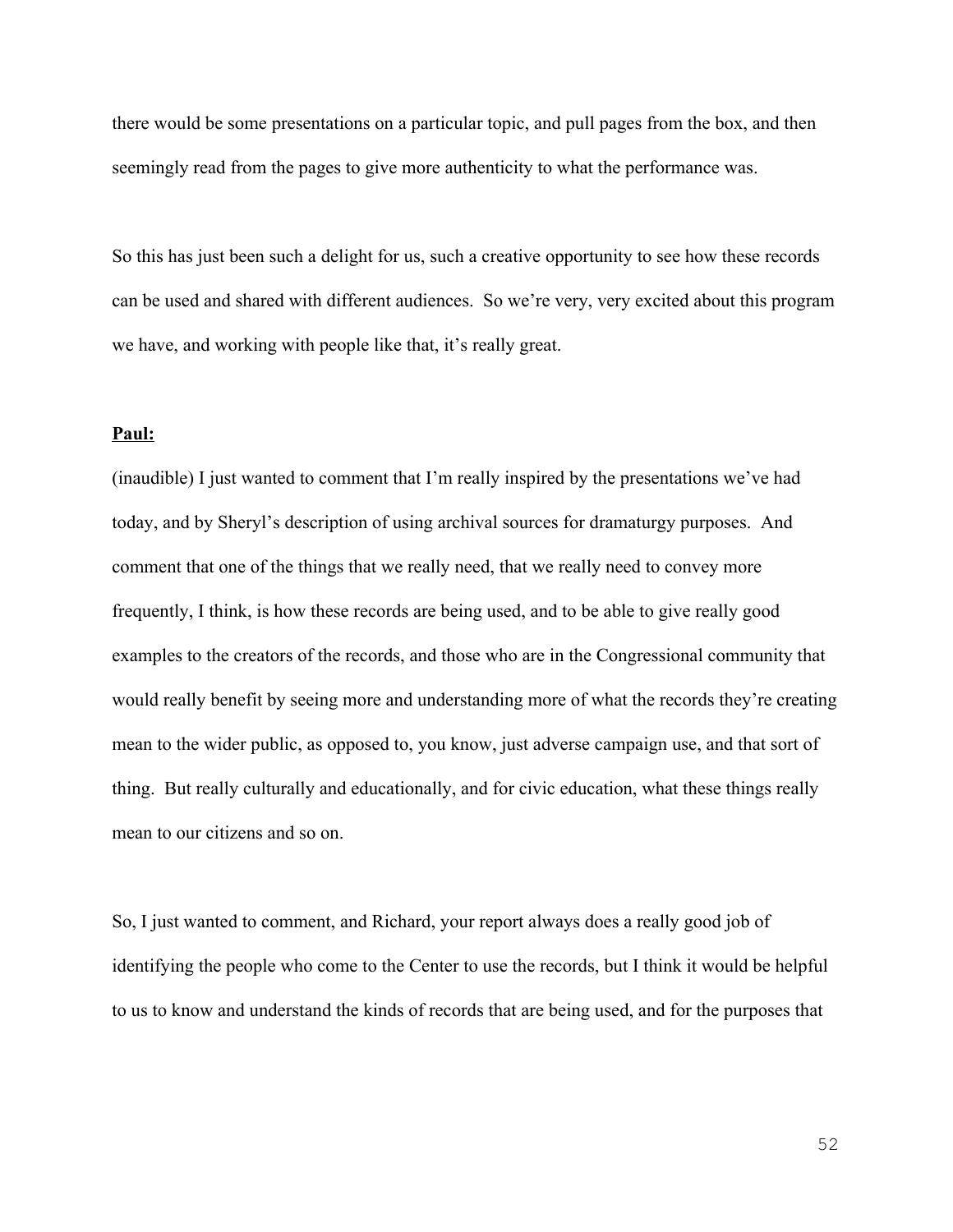they're being used, and to be able to summarize this and communicate that to the staff who are actually creating these records.

## **Vogt:**

I too was impressed with Richard's report; we've come a long way from the use of these records by researchers, and to see that that's illustrated now in the amount of time that you're spending with loans to the House and Senate, and to see how much the research has improved from this enhanced archival description, it's been wonderful. We expected that, but it's just wonderful to see how it has taken off.

## **Hunt:**

The fact that the NPR reporter knew that she wanted to call the Center for Legislative Archives (laughter) was astounding, so that's a good sign.

#### **Koed:**

You know, I would add to that too that over the last five years in particular, I would say the way archival records are being used has grown in variety. And that's partly because the media world has changed so much, with the internet, and podcasts, and tweets, and all the things -- all the things that we usually swear about in the office, because we don't like a lot of them. But at the same time, for instance, our oral history project has gotten a whole new community interested in it, because of podcasts.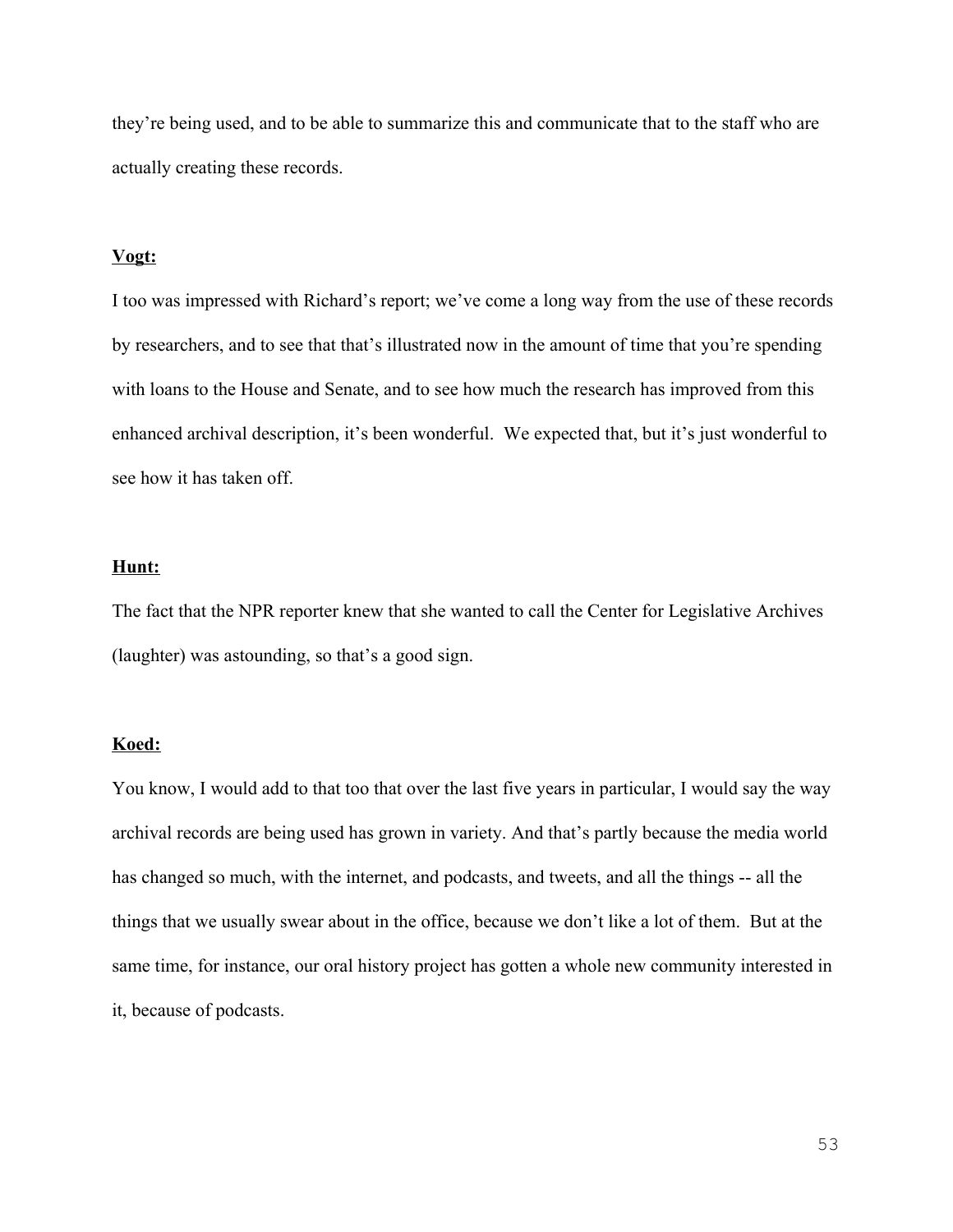And so now all of a sudden, we have people -- people never asked us for audio clips from our oral history project before. But now, we have fairly regularly, people coming to us -- who are working on a podcast about the Civil Rights Act, or something like that, and they're looking, and they've come across our oral history transcripts, but they're looking for the clip, the audio clip they can use. And it's forced us to, as I say, get better organized with our digital material, but also to look at the collection in ways that we could start curating audio clips and stuff, that we could have ready for use for these kinds of purposes. So, the way records are being used, audio, video, documentary, whatever, has just grown exponentially in the year. And that's put a lot of extra pressure on us to be organized and be able to provide these materials. But it also has given the vast public out there this unique opportunity to see the kinds of facsimile reports, and the facsimile documents and stuff that you put on your website, those millions of documents that are going up.

When I meet with teachers at teacher workshops and that kind of stuff, the number one comment I always get from them is give us documentary sources, every single time. They say give us documentary records that -- primary sources that we can use in the classroom. And so, that's become a major part of our goal, and obviously it is for you as well, and we're constantly referring them to the archives for that kind of stuff. So it's a whole new world when it comes to presenting documentary evidence.

## **Ferriero:**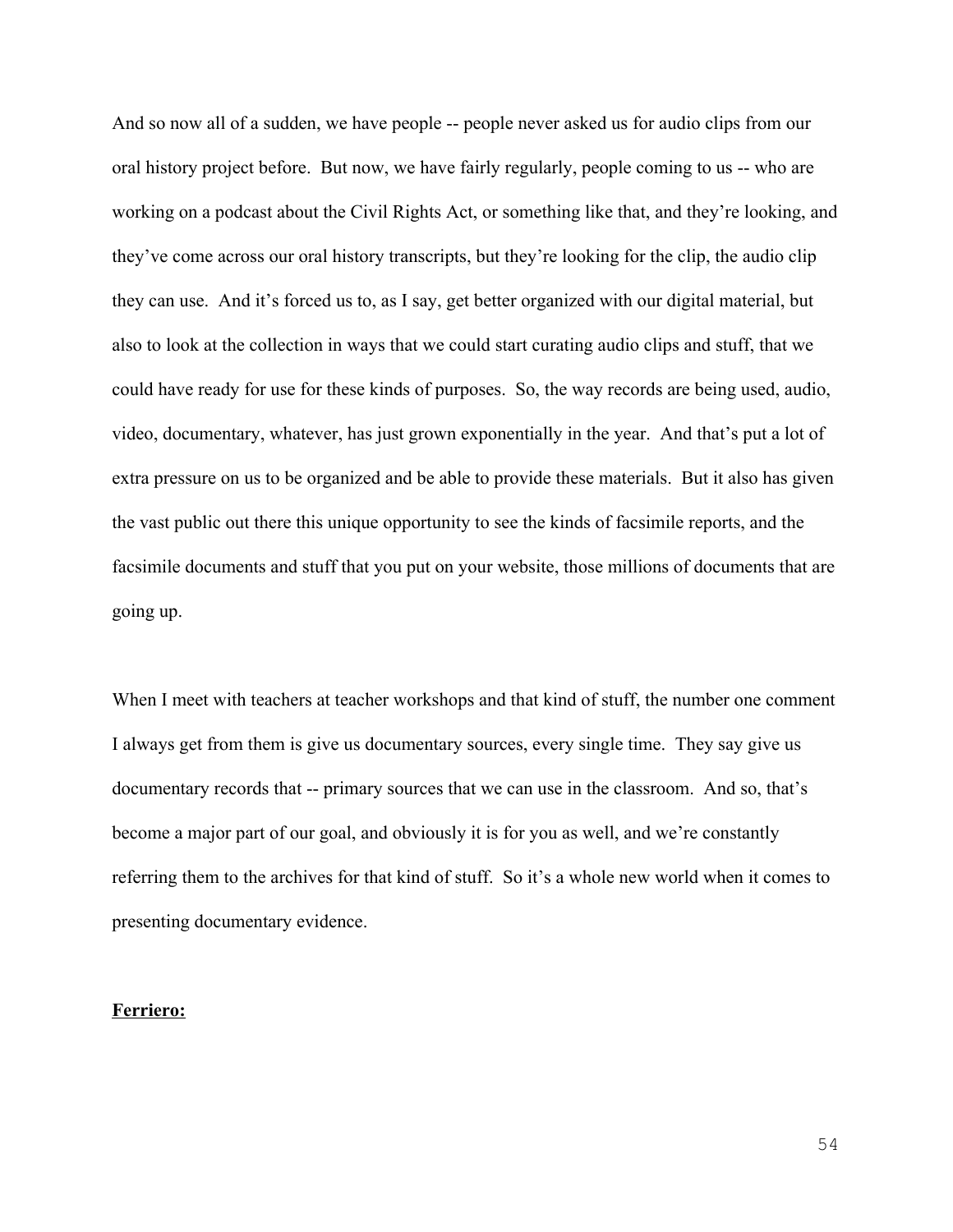I'm a huge fan of Charlie's work, he knows that. I'm really proud of what he has accomplished in his time here. And we have talked about this before. I'm concerned, and the focus on teachers and students is really terrific, and I'm really concerned about those kids' parents, also, because this is not something new. This has been going on for a while. And so I'm curious, not to put you on the spot Denise, but I'm curious about the possibilities of engaging the public library community in programming, you know, the educational programming that addresses this issue. So you've just hired a new director of education --

## **Hibay:**

Yes.

## **Ferriero:**

-- at the New York Public Library.

## **Hibay:**

Brian Bannon was named the Merryl and James Tisch Director of the New York Public Library; he has oversight for the community branch libraries, as well as our education initiative. So we're starting with a survey of all the education activities that are going on in the New York Public Library. I would say a large part of that is we supply teacher sets to the New York City public schools. You know, we have books sitting on our shelves that aren't getting used, and the school libraries have been diminished, as I think you know. And so, we've created a special library card for them, a special status, and so they're able to then borrow multiple copies for their classroom,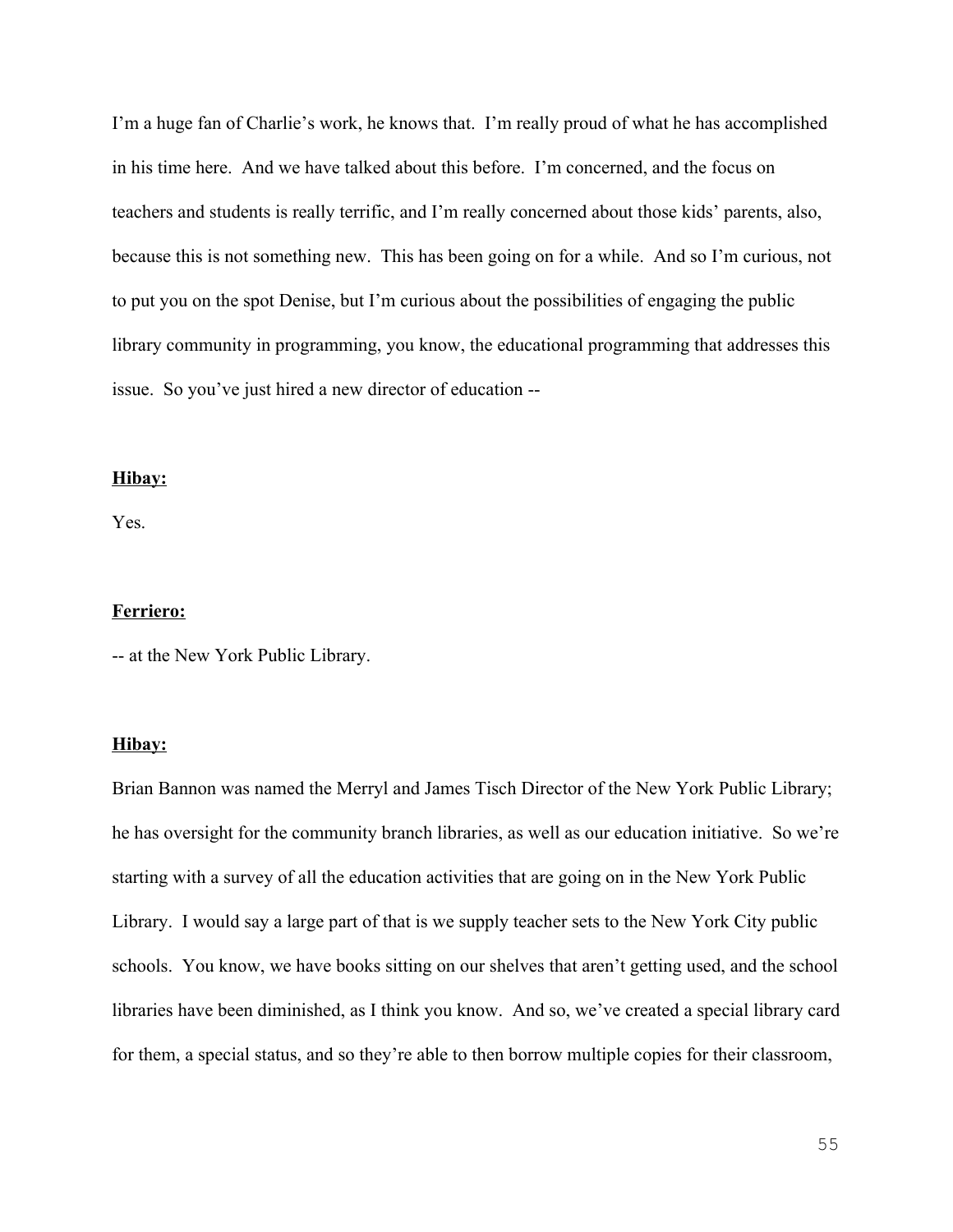because again, many of the students cannot afford to buy books as well. So that's one major initiative.

Related to civics, it's also, I'm very inspired by this, I didn't want to make comments, I have a very bad throat, so sorry for that. I'm inspired by this, and think the New York Public Library can do much more. We do a little bit now with our ESOL program. There's a component within that, is civics education for new immigrants. So I would love to see us ramp up that, as well, and that's targeting an adult audience. But I want to talk to Charlie (laughs) and really think about what we can do, we've just hired a new curator for history, social sciences, and government publications. She's joining us at the beginning of February. And this is one of the topics we've brought up in our interview cycle of what we want to do.

So you know, November, a year from now, we will have launched what we're referring to as our Treasurer's Exhibition. So kind of opening up all the vaults in New York Public Library, and putting out for permanent display, or semi-permanent display, we'll have to change some of those objects out every six months, but putting out our greatest treasures. And we happen to have a copy of the Declaration of Independence in Jefferson's own hand, it was his draft copy, so some things that he put in his draft did not end up in the final copy. And then we also have a copy of the Constitution, and there's a very complicated history to that, which I won't get into at the moment, but would be happy to talk to you about after.

# **Ferriero:**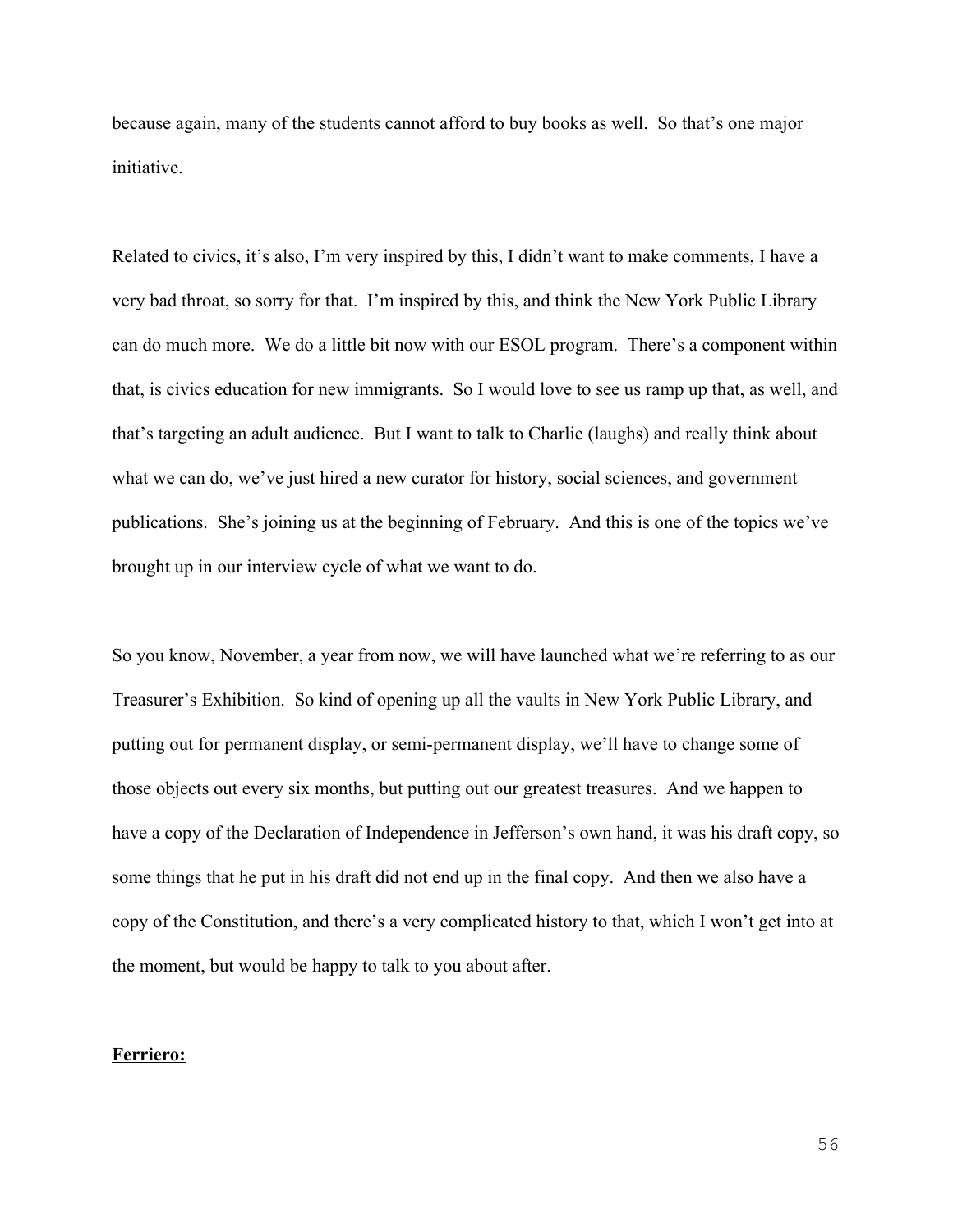It doesn't belong to you. (laughter)

#### **Hibay:**

Yeah, offline! We have a sharing arrangement with you, and the state of Pennsylvania, let me just put it at that.

## **Ferriero:**

That's who it belongs to. It's their copy of the Bill of Rights.

# **Hibay:**

Yeah, yeah. So anyway, these are going to be cornerstones of this exhibit, and so we want to do something around those exhibits. What can we do? And it sounds like you've already created lesson plans for those, so you know, identifying the right audience, and the right approach for teachers, but I think with adults, we can also offer a lecture series, we have a great population of academics in the city that we can call upon to help us. And so there are just so many possibilities. So we're really excited about it, and build on the resources that you've already created, I think, would be very helpful.

#### **Bell:**

And to add the Library of Congress's two cents in here as well, Dr. Hayden is in the process of reimagining the Jefferson building, moving for example, Jefferson's library from its area on the second floor down into an area that's going to be a kind of mixed family and researcher haven,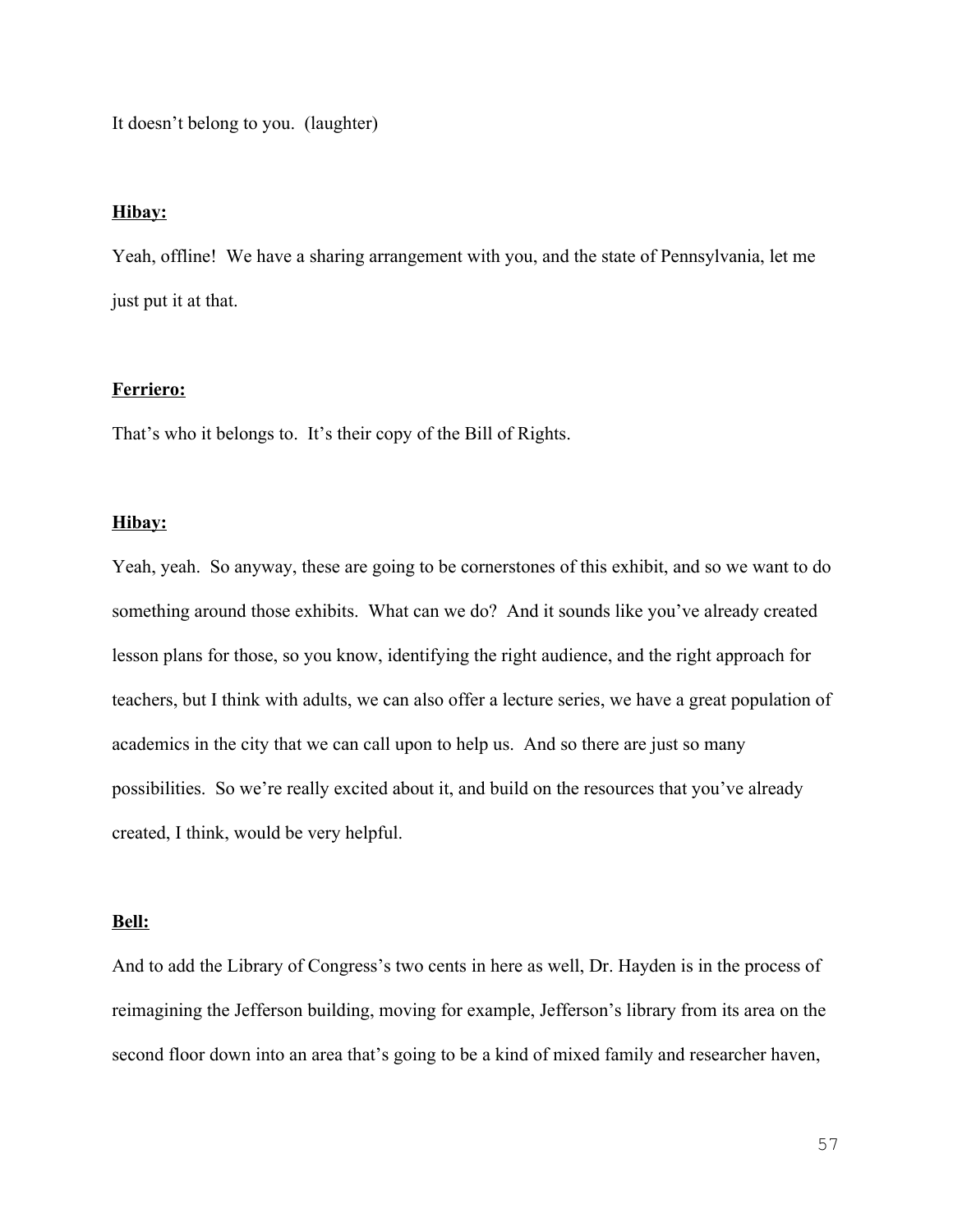including an area that's for younger audiences, where they will have the opportunity to learn about books, but also, learn about how to do research. We are going to revitalize, re-engage, restart the American Treasures exhibit that we've had, that's going to be starting, I believe in either 2021 or 2022.

So, we are looking to make the library a much more accessible, usable, and searchable resource for people of all ages, of people who are wanting to do research, to people who are just going to be in Washington, D.C. for a day, and want the experience of visiting the library. So, a lot of that's new and exciting, and happening, and the Architect of the Capitol is saying yay team, so we'll see what's happening with us in the next couple of years as well.

# **Ferriero:**

If it's any consolation to you, Dina, your challenge number one is a challenge for me, also. (laughter) We have wonderful people across the executive branch who are responsible for managing the records, but the individuals who are creating them, it's not the most important thing that they do, so it's a common problem.

#### **Mazina:**

My boyfriend is one of those people. (laughter)

## **Skaggs:**